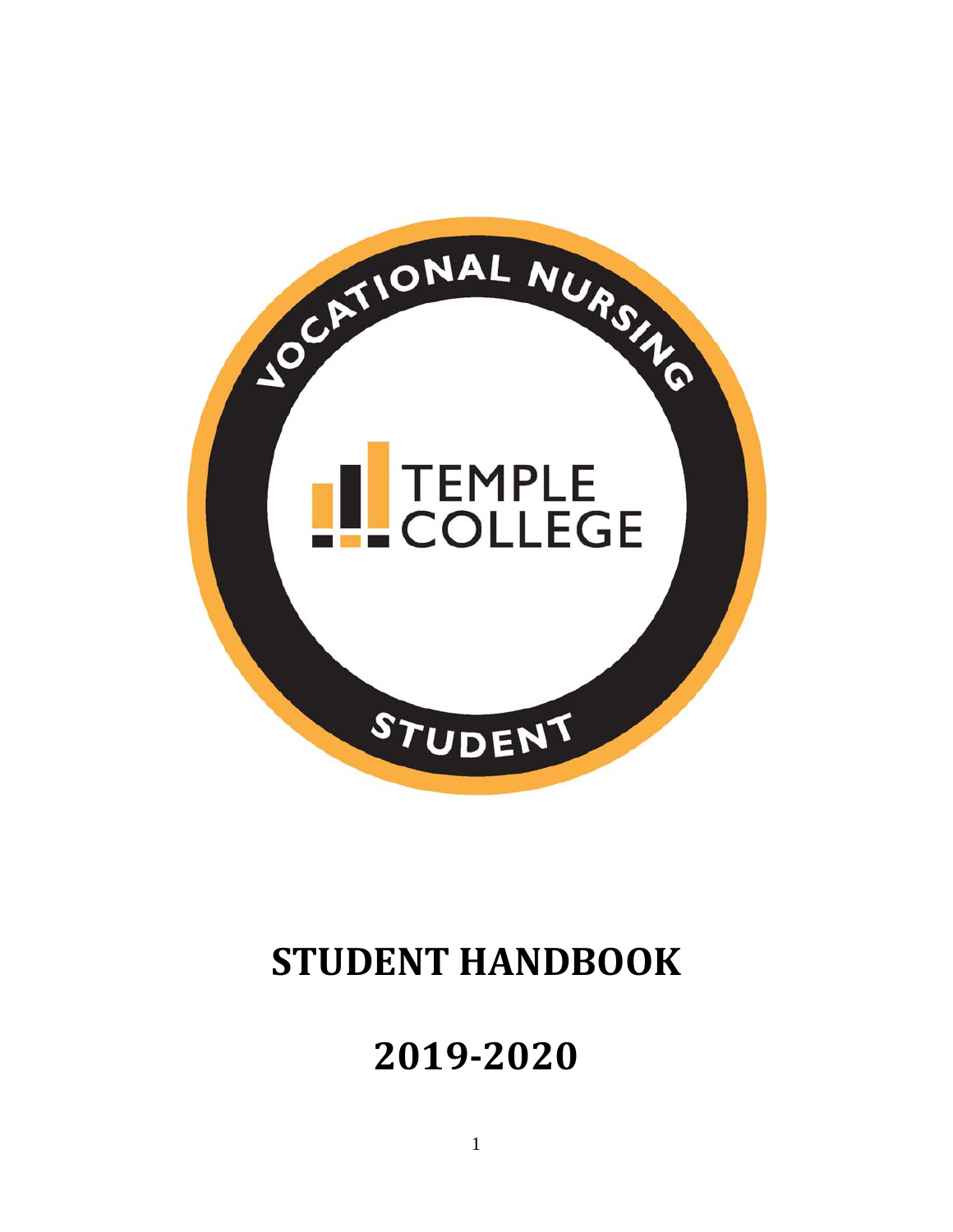### DISCLAIMER

This handbook contains information, policies and procedures specific for Temple College Nursing students. The information within is subject to change by the department as necessary. Students will be notified in writing of any departmental changes and asked to sign that they have received them.

This handbook contains policies, regulations, and procedures in effect at the time this publication was printed. Temple College reserves the right to make changes at any time to reflect current Board policies, administrative regulations and procedures, and applicable state and federal regulations.

# Temple College EEO/AA Statement

Temple College is committed to nondiscrimination practices based upon race, gender, gender identity and expression, disability, age, religion, national origin, genetic information, or veteran status. Our commitment is to provide equal opportunities as required by Title VI of the Civil Rights Act of 1964 and subsequent amendments, Section 504 of the Rehabilitation Act of 1973, Title IX of the Educational Amendments Act of 1972, the Age Discrimination in Employment Act of 1967 and subsequent amendments, the Vietnam Era Veterans Assistance Act of 1974; the Equal Pay act of 1963 and subsequent amendments, the Americans with Disabilities Act and subsequent amendments, Texas Statute 6252-14-V.T.C.S., Executive Orders 11246 and 11758, and the Genetic Information Nondiscrimination Act of 2008 to students, employees, programs, activities, and applicants. Temple College is an Equal Opportunity/Affirmative Action institution.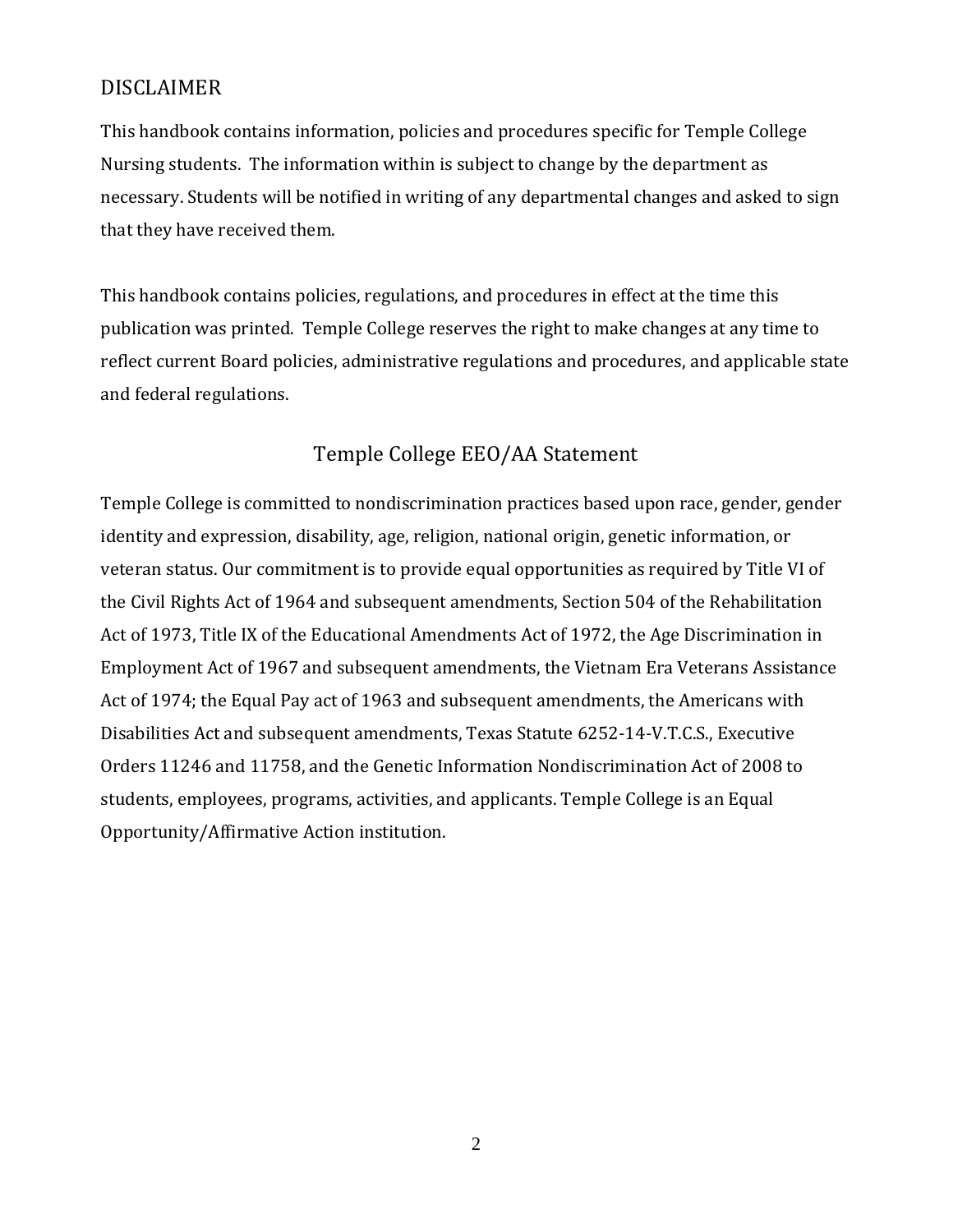#### **TABLE OF CONTENTS**

| <b>ORGANIZATION</b> |  |
|---------------------|--|
|                     |  |
|                     |  |
|                     |  |
|                     |  |
|                     |  |

#### **ADMISSION REQUIREMENTS**

#### **CURRICULUM REQUIREMENTS**

#### **LICENSURE**

#### **POLICIES**

| Social Media/Participation on Committees/Students Rights and Responsibilities/Complaints43 |  |
|--------------------------------------------------------------------------------------------|--|
|                                                                                            |  |
|                                                                                            |  |
|                                                                                            |  |
|                                                                                            |  |
|                                                                                            |  |
|                                                                                            |  |
|                                                                                            |  |
|                                                                                            |  |
|                                                                                            |  |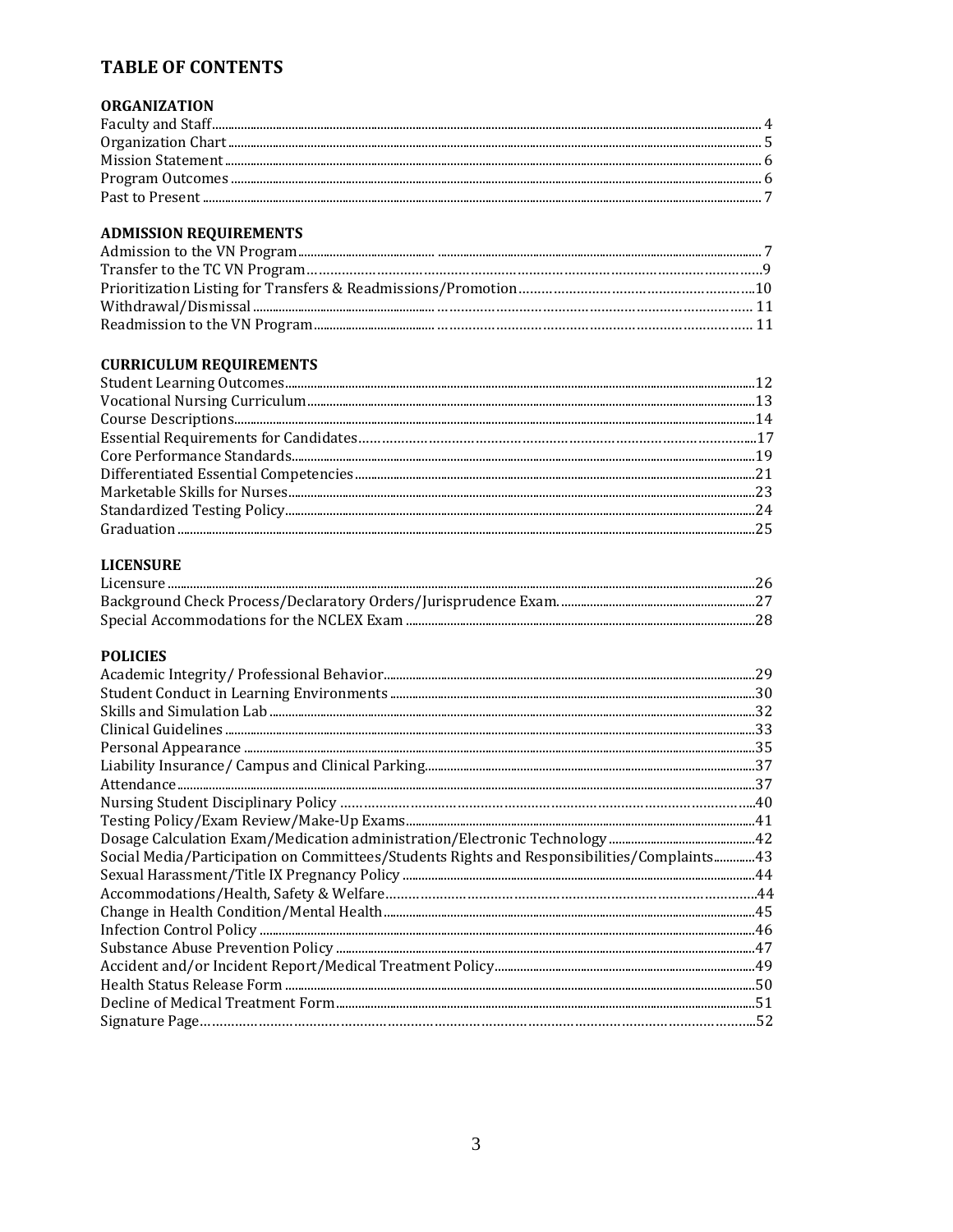#### **ORGANIZATION**

#### **VOCATIONAL NURSING DEPARTMENT**

#### **FACULTY AND STAFF**

#### **Executive Director, Nursing**

Tracey D. Cooper, MSN, RN

#### **Full Time Faculty**

Bonnie Anderson BSN, RN Rosemary Berumen MSN, RN Elizabeth Collins BSN, RN Niomi Quinteros BSN, RN Melissa Streeter BSN, RN Megan Strmiska BSN, RN Jewelle Welleh MSN, RN

### **Clinical Coordinator**

Corina Cain, MSN, RN

### **Nursing Simulation Lab**

Nancy Eaton, MSN, RN, CNE

# **Administrative Assistant**

William Jones

#### **Secretary**

Nancy Miller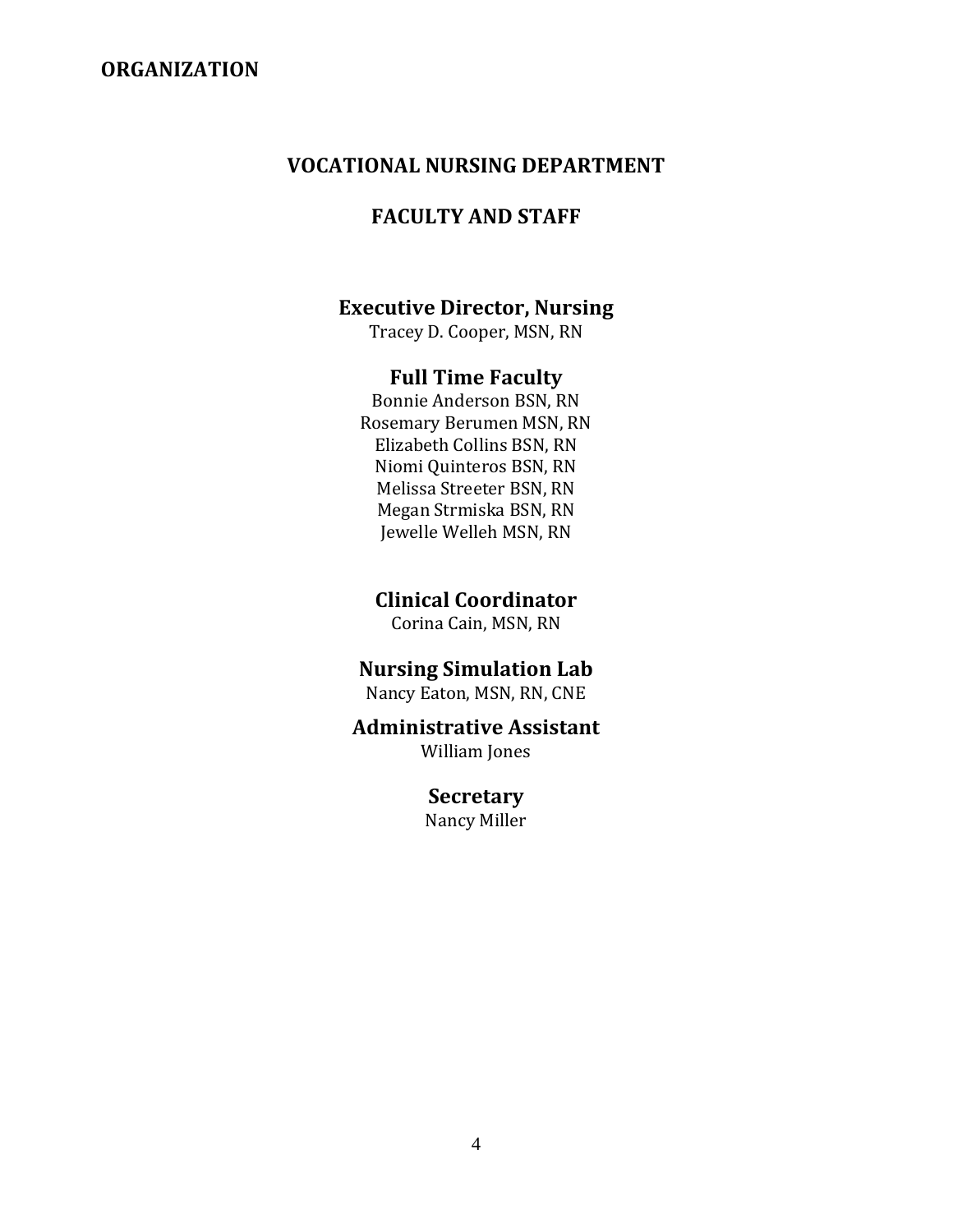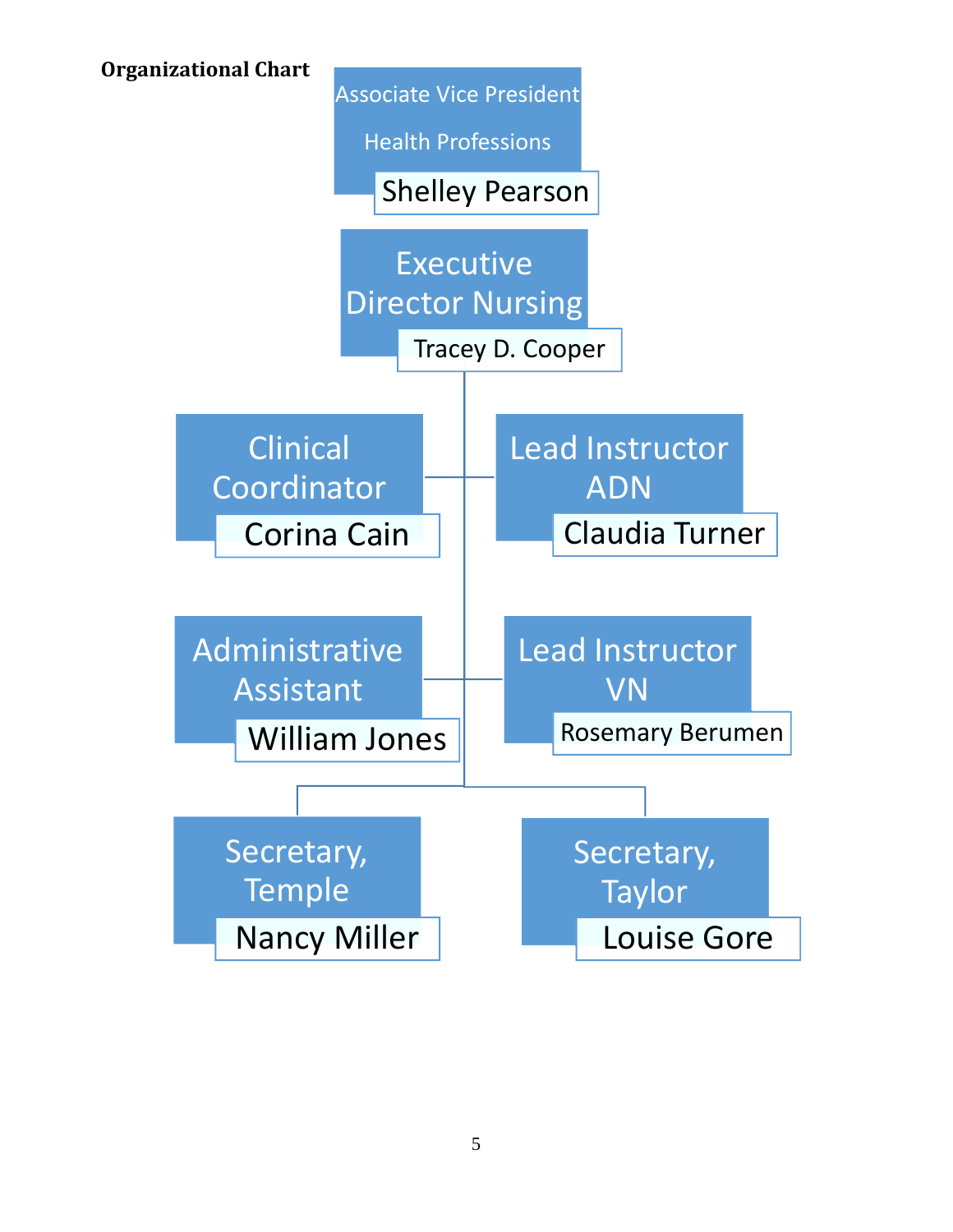# **Temple College Nursing Department**

# **Mission Statement**

The mission of the Nursing Department is to foster student success for professional licensure, lifelong learning, and entry‐level practice which provides quality, compassionate care within the respective ADN or VN scope of practice to the diverse community we serve.

# **Values Statement**

**Learning** Temple College Nursing Department is committed to preparing students for a profession that requires lifelong learning to promote quality compassionate care. Articulation agreements are in place to facilitate academic progression.

**Opportunity**<sub></sub> Temple College Nursing Department provides three different entry points into nursing in order to provide opportunity for students to enter the profession.

**Integrity** Temple College Nursing Department demonstrates legal-ethical principles expected within the ADN and VN entry level scope of practice.

**Community** Temple College Nursing Department serves the local community by partnering with local healthcare facilities to provide care and participating in community events.

**Equity** Temple College Nursing Department is dedicated to a fair, impartial, and inclusive educational environment.

Spring 2018

# **Program Outcomes**

- 1. Eighty percent or greater of admitted students will complete the program within 2 years.
- 2. Eighty Percent or greater of graduates will pass the NCLEX-PN on the first attempt.
- 3. Eighty Percent or greater of graduates will be gainfully employed within 6 months of graduation.

 Revised Spring 2018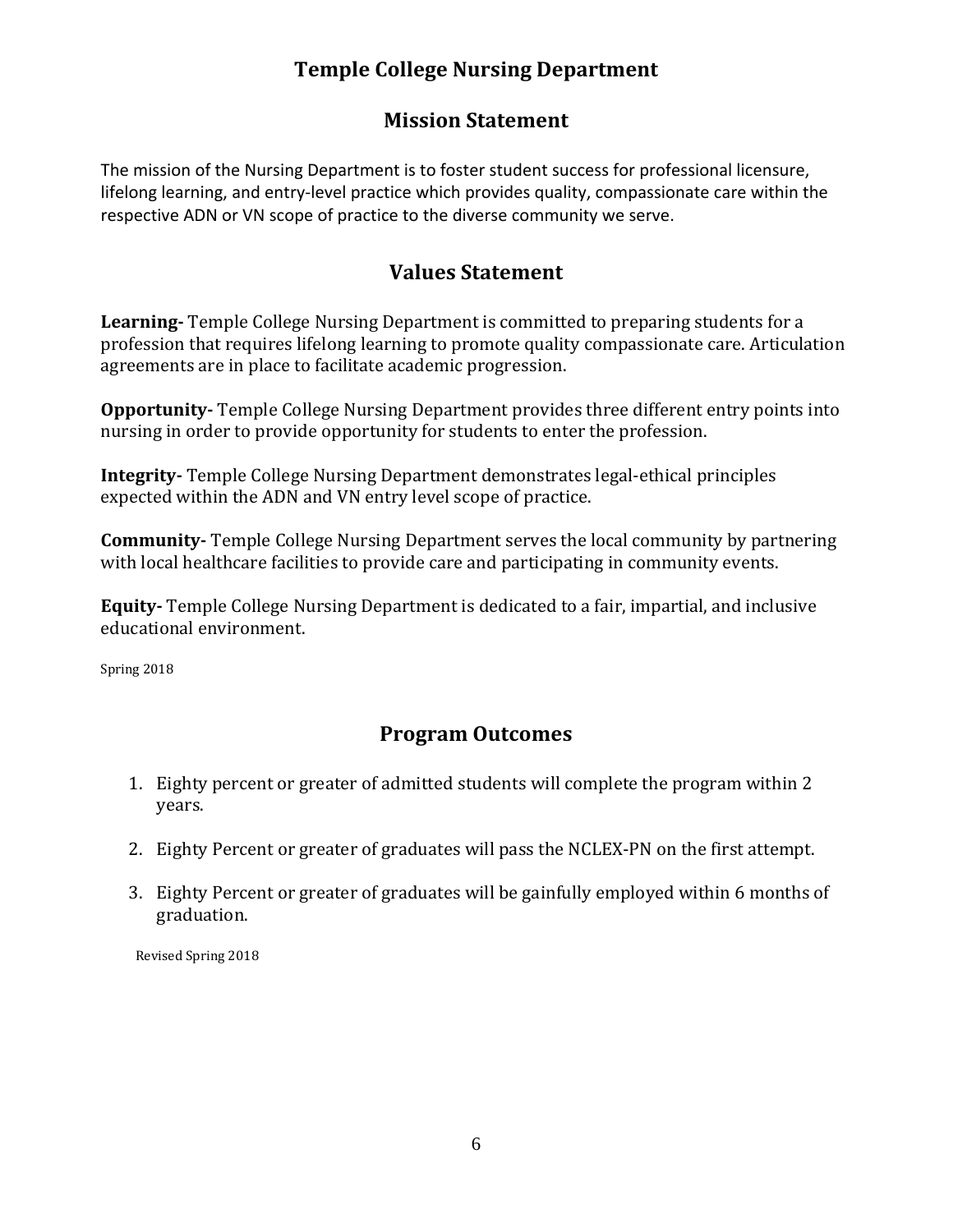# **PAST TO PRESENT**

Temple College began its Vocational Nursing Program in the fall of 1973. As the program developed, classes moved from Berry Hall on the main campus to the Olin E. Teague Veterans' Center. In 1982, the Nursing Education Building on the East Campus became its present home. A VN extension program was opened at the East Williamson County Higher Education Center in Taylor from 2004-2020. The Nursing Education Building underwent renovations in 2005 and became the Dell Martin Nursing Education Center.

The Vocational Nursing Program is an approved one-year certificate program. This program consists of three consecutive semesters. All course work is provided within the Nursing Department except BIOL 2401 Anatomy & Physiology I and BIOL 2402 Anatomy & Physiology II. The Temple College Vocational Nursing Program is approved by the Texas Board of Nursing (TBON). 

Following completion of the program, the graduate is awarded a certificate of completion and is eligible to apply to the TBON to take the state licensing examination. The Temple College Vocational Nursing Program has maintained an outstanding reputation with an excellent pass rate on this examination.

# **ADMISSION REQUIREMENTS**

### **ADMISSION TO THE VN PROGRAM**

Students desiring admission to the VN program must:

1. Complete the Temple College (TC) admission process. All college requirements must be met, including bacterial meningitis vaccination if applicable. Admissions  $\&$  Records determines if courses taken at another college will equate to TC courses.

2. Take the **HESI Admission Assessment Exam (HESI A2). ONLY** math, reading, and vocabulary can be tested. **A minimum composite score of 80 is required in order to be considered for admission.** Two additional areas are also included, a Learning Styles Inventory and Personality Profile. These areas are not counted towards your admission score but will be utilized by your mentor to help you be more successful in the program. The exam will be given at the TC Testing Center. **At TC, you may take the nursing admission exam twice per academic year (September 1‐August 31).**

3. Complete the VN application process. The application packet will be available online at the Temple College Nursing Website. www.templejc.edu/vocational-nursing

4. Print out and complete the application according to the instructions provided and submit complete application packet to the Dell Martin Nursing Education Center room 1038 by the deadline. Incomplete packets will not be accepted.

- The application process includes furnishing to the TC Admissions & Records Office official transcripts of prerequisite course grades and any courses that may apply to the VN program.
- You must also submit official transcripts with your application packet to the Nursing office. Temple College transcripts must also be included in your application packet to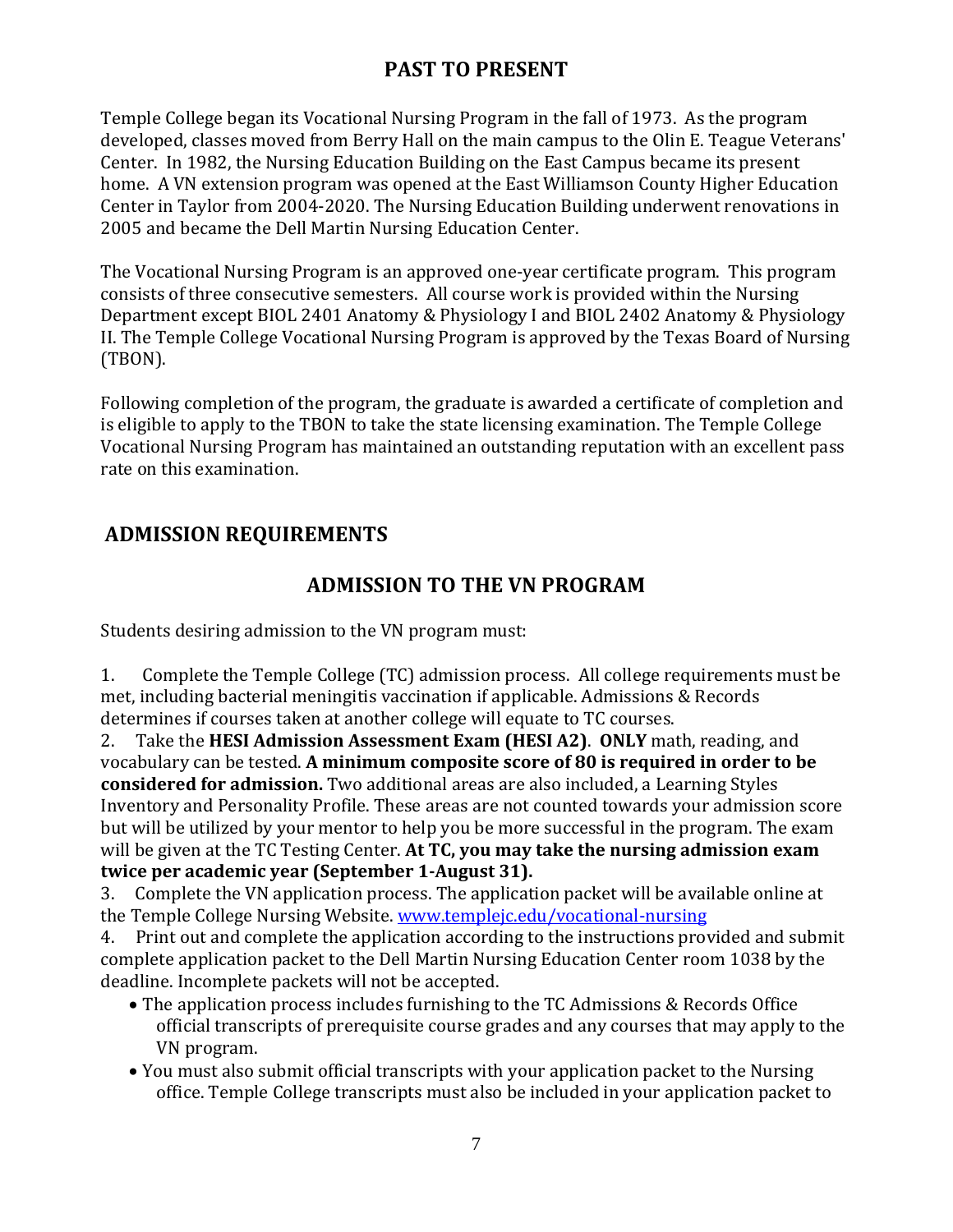the Nursing office, if you have taken courses at TC. Do not have transcripts sent to the office without an application.

- You must have a minimum of a "C" in every course that applies toward the nursing curriculum.
- Biology courses must have been taken within ten years of acceptance into the program.

#### **Applications will not be processed if any of the stated admission requirements are missing or incomplete.**

5. Applicants will be notified by email of whether or not they are conditionally accepted into the program. If conditionally accepted into the program, the following must be completed:

- An acknowledgment that you are able to meet the Core Performance Standards for Nursing will be required.
- Required immunizations: 2 injections Measles, 1 injection Mumps, 1 injection Rubella, 2 injections Varicella, 3 injections Hepatitis B, OR positive titers for any of the preceding immunizations. Also required are Tetanus (valid for 10 years), documentation of current negative TB skin test (Specific instructions will be given), flu vaccine is required annually when it becomes available.
- Negative results on a **drug screen** will be required. (Specific instructions will be given).
- A satisfactory **background check** (specific instructions will be given). The Texas Board of Nursing will conduct the background check. **The student must be cleared by the Board of Nursing before being allowed to register for nursing courses.** Failure to be cleared by the Board of Nursing by the designated date will prevent admission. Any healthcare facility associated with Temple College may also require background checks. Permission to perform the background check must be given by the student. Failure to give permission will result in dismissal from the program. It may be necessary to deny admission or dismiss students from a program if they are barred from practicing at any healthcare facility.
- Written documentation of successful completion of an American Heart Association **CPR course** designed for health care providers (e.g., **Basic Cardiac Life Support for Health Care Providers**). No student will be permitted in the clinical setting without current documentation on file (must remain current throughout the VN program). On-line only CPR courses are not acceptable; all courses must include a hands-on skill portion.

Admission to the nursing program is determined during the spring for the summer semester.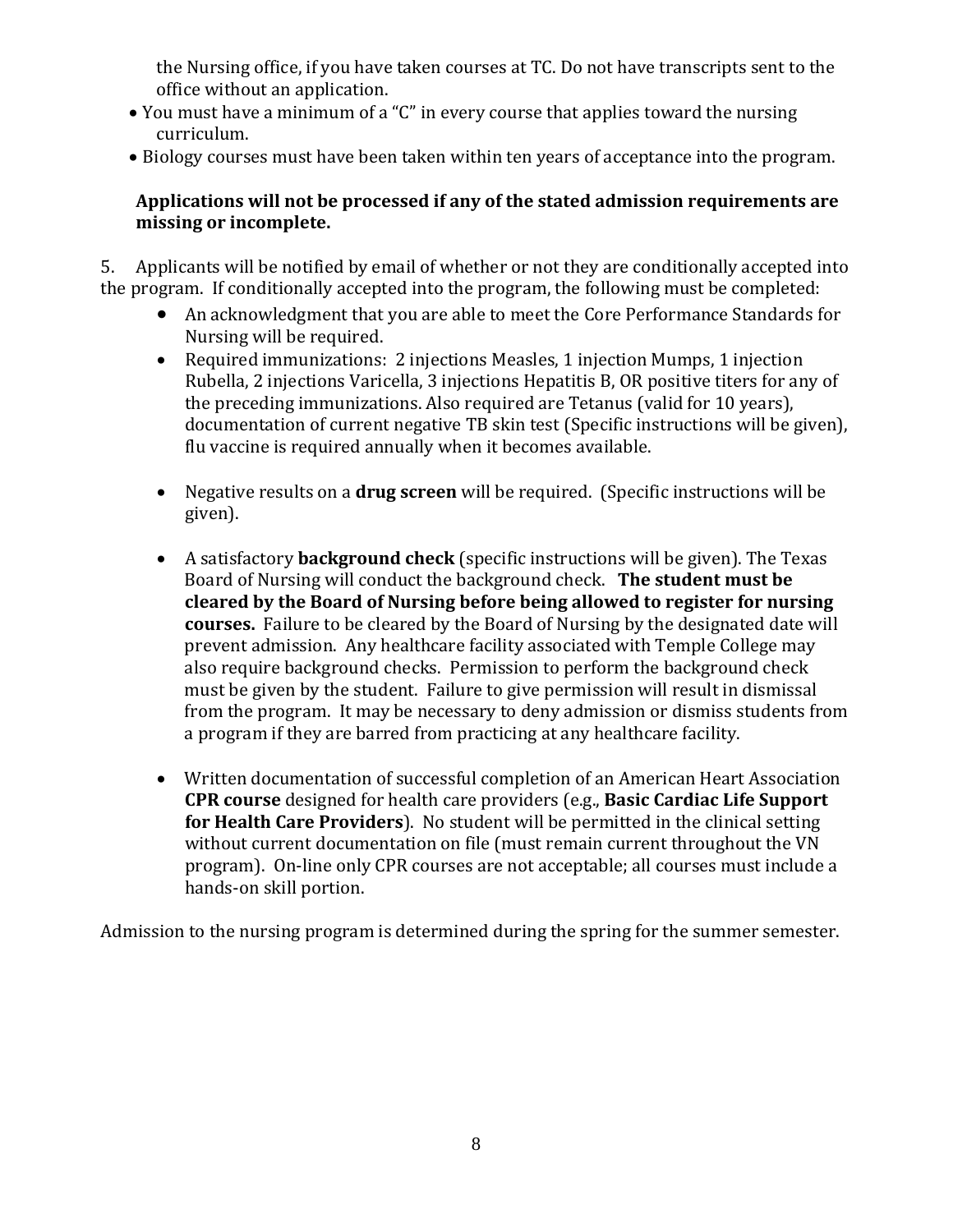| Points* | <b>HESIA2</b>          | # of Co-Regs | <b>Service Area</b> |
|---------|------------------------|--------------|---------------------|
|         | <b>Composite Score</b> | Completed    | <b>Resident</b>     |
|         | 80-83                  |              | Yes                 |
|         | 84-87                  |              |                     |
| 3       | 88-90                  |              |                     |
|         | 91-93                  |              |                     |
|         | 94-96                  |              |                     |
|         | 97-100                 |              |                     |

**Students seeking admission to the VN program are evaluated on the basis of the following criteria, with maximum point totals awarded as indicated:**

Any nursing course failure\*, while admitted to a nursing program, within the last 10 years in an RN or VN program will result in a deduction of an admission point.

If there is one nursing course failure while admitted to a nursing program  $(RN$  or  $VN$ ) during the two years prior to admission, the applicant will receive one admission only to the Temple College VN Program.

The applicant is ineligible for admission if there are two or more nursing course failures in any VN program during the two years prior to the start date of the program. For example if you are applying for summer of 2020 then you can't have two nursing failures in a VN program from summer 2018-2020.

#### **\*A nursing course failure is any grade lower than a "C".**

Admission to Temple College does not constitute automatic acceptance into the nursing program. In the event the application is rejected, the applicant may request a review by the Executive Director of Nursing.

### **TRANSFER TO THE TC VN PROGRAM FROM ANOTHER NURSING PROGRAM**

Transfer applicants who have been successful in a VN level nursing school will be considered for admission on a space available basis using the Prioritization Listing below. Transfer students who have more than one nursing course failure within two years of transfer will not be considered for transfer. Students who have been dismissed from a nursing program for unsafe or unprofessional conduct will be required to provide information regarding the circumstances and be subject to a review to determine eligibility to be enrolled. Transfer students must meet all VN Program requirements for admission. All nursing courses must be completed within two (2) years of expected graduation date. Any nursing course work outside of this time frame will not be accepted for transfer. The student will be required to re-enroll in the nursing courses. For example if a student applies for summer 2019 (with an expected graduation of spring 2020) any nursing course completed prior to 2018 would not be eligible for transfer. All policies specified by Temple College for accepting transfer students will apply (see the College Catalog).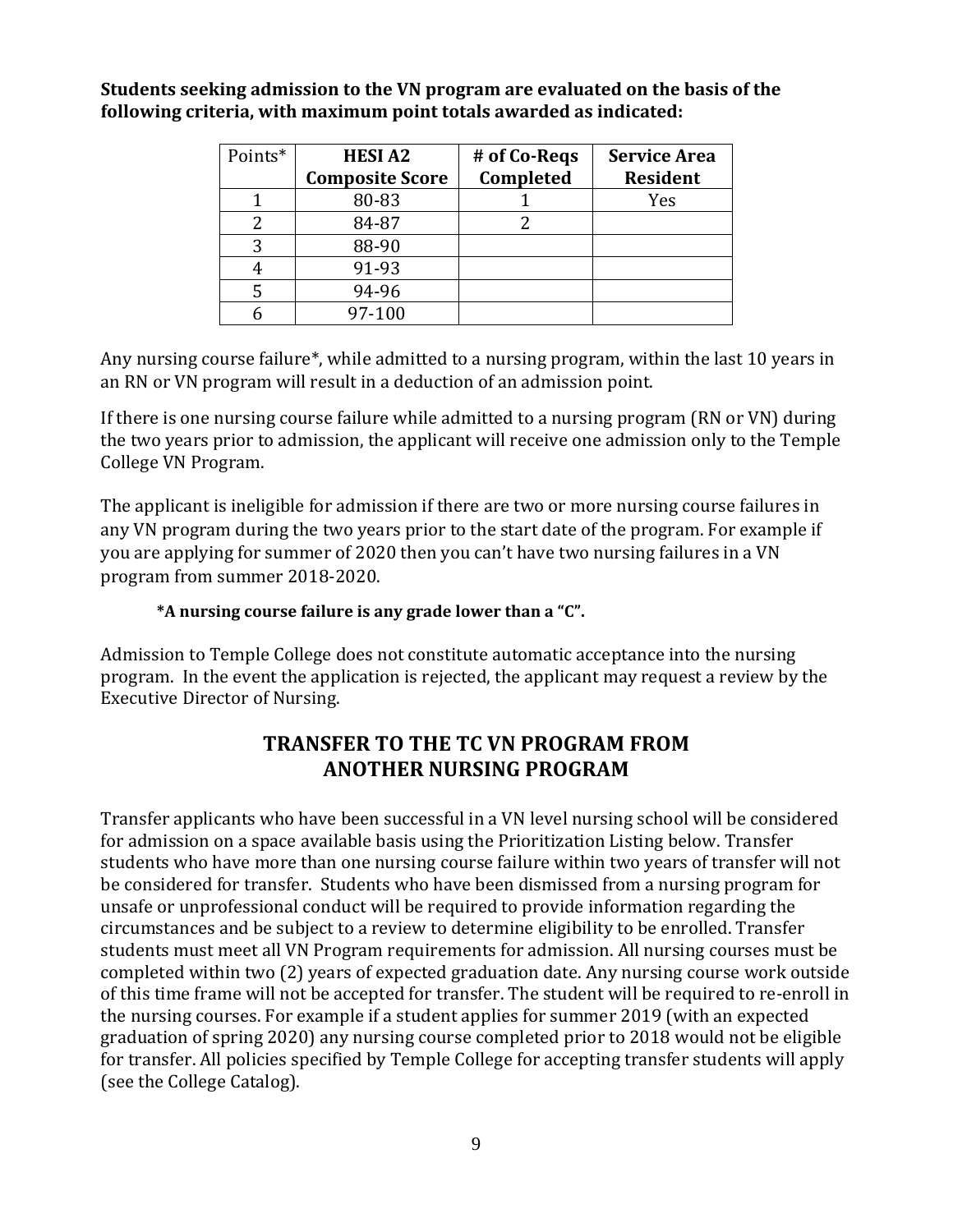Required non-nursing courses will be evaluated for transferability by the Director of Admissions and Records. The student must have all official transcripts sent directly to the Admissions and Records office. In addition, if a course description is necessary, the student will be responsible for providing a copy of the appropriate course description prior to the final determination. An official copy of all transcripts should also be sent to the Nursing Department office.

Required nursing courses will be evaluated for transferability by the Executive Director, Nursing. The student will be responsible for providing a copy of an official transcript to the Nursing Department. The student may also be asked to provide a course description, syllabus, and/or course objectives. Prior to the final determination, the Executive Director, Nursing may request the student to provide further information and may consult with specific faculty regarding the acceptability of potential nursing transfer courses into the Temple College curriculum. Some learning activities may be required to review and validate the student's knowledge and skills.

Upon final determination of the transferability of any courses, the Executive Director of Nursing will approve the curriculum plan to be followed by the transfer student. Any student **transferring into the nursing program from another nursing program will enter Temple College VN program with only one attempt to complete the program.**

#### **PRIORITIZATION LISTING FOR READMISSIONS AND TRANSFERS**

Requests for readmission or transfer students will be prioritized as follows:

- 1. **First priority:** Former Temple College students with a passing grade in previous nursing courses.
- 2. **Second priority:** Transfer students with passing grades in previous nursing courses.
- 3. **Third priority:** Former Temple College students with one previous nursing failure.
- 4. Fourth priority: Transfer students with one previous nursing failure.

# **PROMOTION**

Once a student is accepted into and begins the VN program curriculum, it is expected that the student will continue to progress directly to the next semester's courses. In order to do this, the student must:

- l. Have completed all previously required courses with a "C" grade  $(2.0 \text{ based on a } 4.0 \text{)}$ scale) or better:
- 2. Be concurrently enrolled in required non-nursing courses scheduled for that semester, or have previously passed these courses with a minimum grade of " $C$ " (2.0);
- 3. Maintain good academic standing (see the College Catalog);
- 4. Meet all general Temple College requirements (be approved for registration).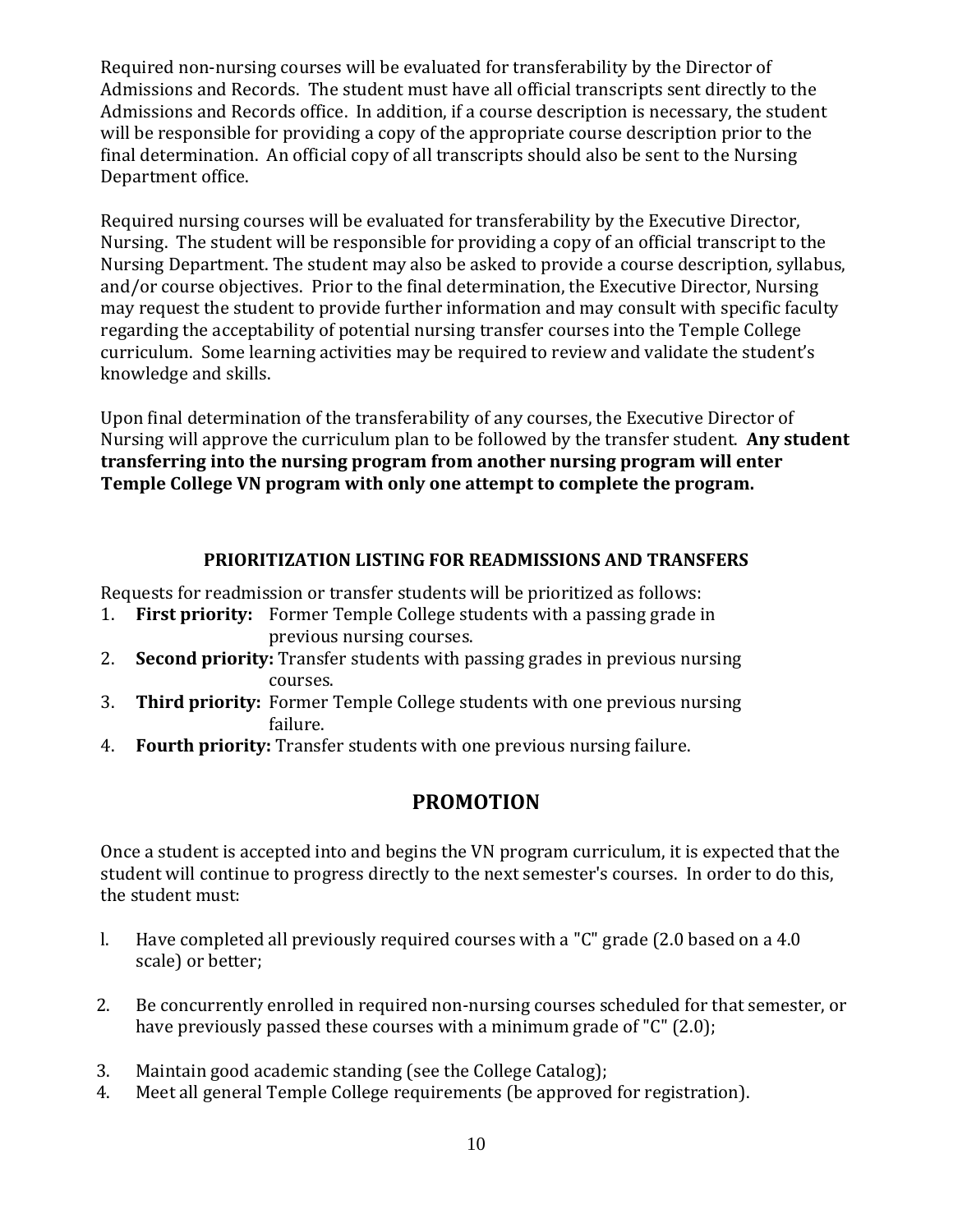#### **No more than one nursing course may be repeated during the program, due to failure, and that course may be repeated only once.**

In all nursing courses, the following grading scale will be used:

| Numerical Value | Letter Grade | Points            |
|-----------------|--------------|-------------------|
| 90-100          | А            | 4.0               |
| 80-89.99        | R            | 3.0               |
| 75-79.99        | C            | 2.0               |
| 74.99 and below | F            | $\mathbf{\Omega}$ |

There is no rounding of grades in the VN Program.

In all courses, both nursing and non-nursing that count toward graduation, the minimum passing grade is a "C" or 2.0 on the 4.0 scale. Further grading criteria can be found in each course outline. 

# **WITHDRAWAL/DISMISSAL FROM THE VN PROGRAM**

A student who intends to withdraw from the VN program should schedule an appointment with the Executive Director of Nursing **prior to making a final decision to withdraw** from the program. In addition, the student must complete any necessary procedures as outlined by the Admission and Records office (see College Catalog).

A student may be dismissed from the VN program for:

- 1. Failure to achieve minimum acceptable grades (in required courses);
- 2. Unsatisfactory clinical performance that endangers others or is potential danger for others, as determined by the clinical instructor;
- 3. Failure to meet Essential Requirements of Core Performance Measures;
- 4. Failure to meet attendance requirements;
- 5. Violation of VN program or Temple College Policies;
- 6. Failure to follow instructions from VN instructor, and/or Director.

# **READMISSION TO THE VN PROGRAM**

Students may apply for readmission to the VN program following their withdrawal or dismissal by writing a request for readmission email or letter to the Executive Director of Nursing. All policies specified by Temple College for readmitting students will apply (see the College Catalog). Applicants being readmitted to the first semester of nursing courses will be considered using the same criteria as new applicants. All other requests for readmission are determined by the criteria listed in the Prioritization Listing for Readmission and Transfers. Applicants being considered for readmission will be considered on a space available basis by the Executive Director of Nursing. The Director will review the applicant's record and make recommendations as to placement in the program.

A student who was dismissed from the VN Program will be required to discuss the problems that led to dismissal; and actions that have been taken that would enable him/her to reasonably expect success in completing the program and passing the licensing exam. If a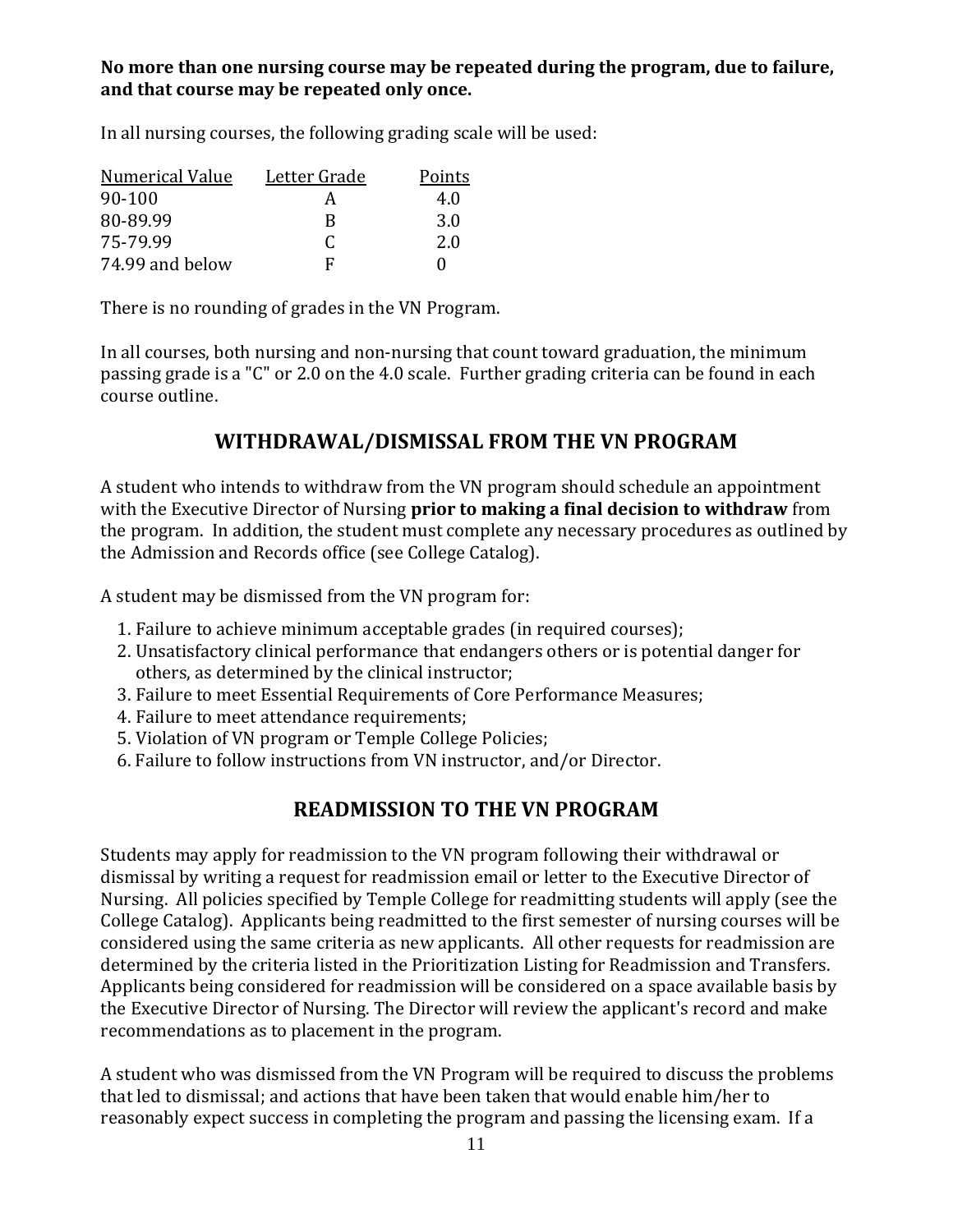student is unsuccessful in one course the course must be repeated within one year. If the student does not reattempt the course within one year they must reapply to the program as a new student and repeat all nursing coursework.

**After a second nursing course failure or withdrawal a student is not eligible for readmission for two years.** Students who were dismissed from the nursing program for **unsafe practice or for unprofessional conduct are not eligible for re‐admittance.** Students that are seeking readmission must sign a contract and complete an Academic Success Plan in order to be readmitted to the VN Program.

### **CURRICULUM REQUIREMENTS**

# **Student Learning Outcomes**

- 1. Utilize clinical reasoning and knowledge as a basis for vocational nursing practice.
- 2. Provide a safe environment for patients, self, and others.
- 3. Provide safe, compassionate, basic nursing care to a diverse population.
- 4. Communicate and collaborate with the patient and interdisciplinary healthcare team to facilitate quality patient-centered care.
- 5. Practice nursing within a legal-ethical framework consistent with nursing practice standards.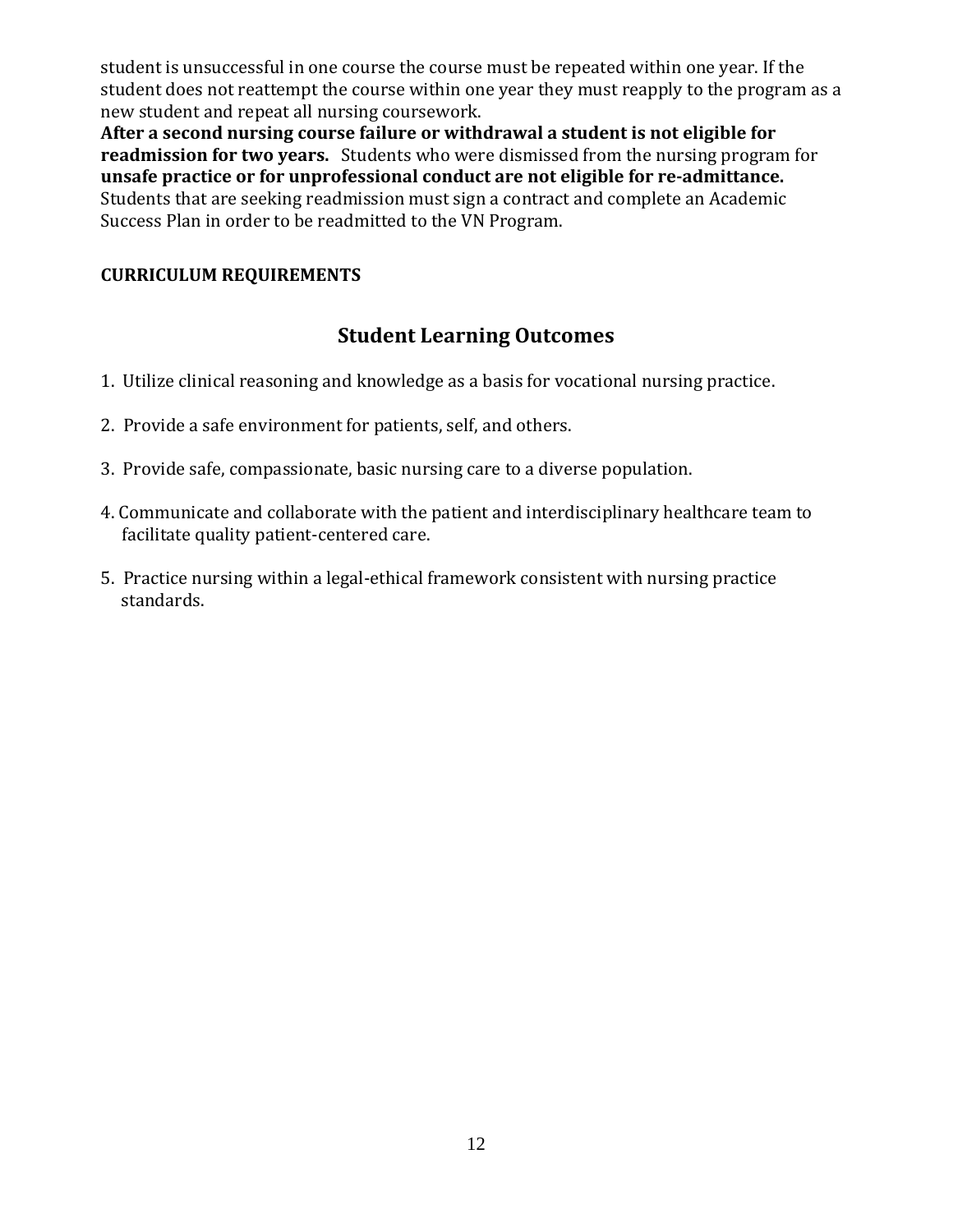# **VOCATIONAL NURSING CURRICULUM**

#### **Summer Semester: 12 SCH**

- VNSG 1204 Foundations of Nursing
- VNSG 1260 Clinical-LVN Training I
- VNSG 1423 Basic Nursing Skills
- BIOL 2401 Human Anatomy & Physiology I

### **Fall Semester: 17 SCH**

- VNSG 1119 Professional Development
- VNSG 1230 Maternal-Neonatal Nursing
- VNSG 2331 Advanced Nursing Skills
- VNSG 1331 Pharmacology
- VNSG 1409 Nursing in Health & Illness II
- VNSG 1460 Clinical-LVN Training II

### **Spring Semester: 17 SCH**

- VNSG 1201 Mental Health & Mental Illness
- VNSG 1234 Pediatrics
- BIOL 2402 Anatomy & Physiology II
- VNSG 2461 Clinical-LVN Training III
- VNSG 2510 Nursing in Health & Illness III

### **Total 46 Semester Credit Hours**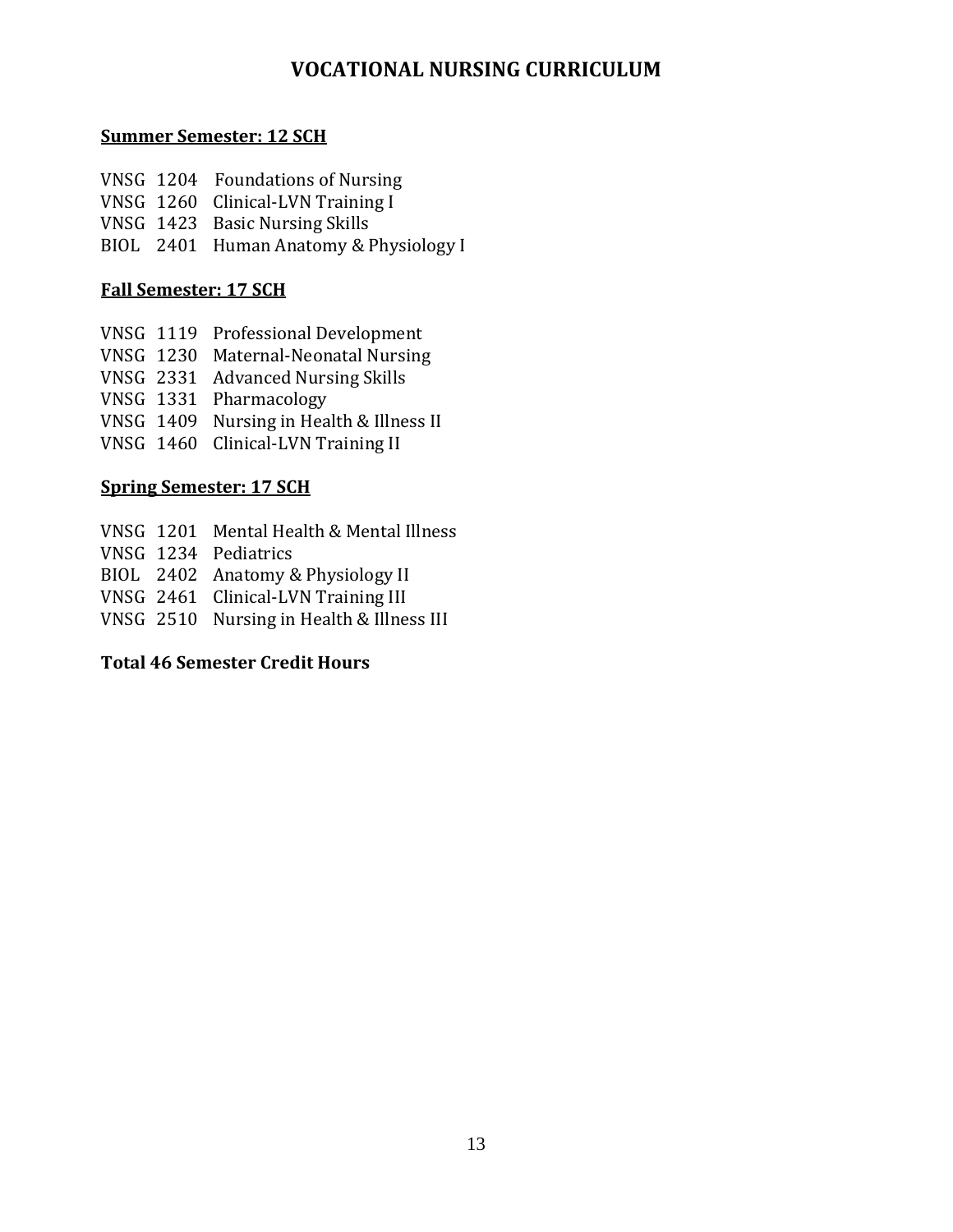### **COURSE DESCRIPTIONS**

#### **VNSG 1119 Leadership and Professional Development (1:1‐0)**

Course description:

Study of the importance of professional growth. Topics include the role of the licensed vocational nurse in the multi-disciplinary health care team, professional organizations, and continuing education.

Prerequisites: VNSG 1204 Foundations of Nursing

#### **VNSG 1201 Mental Health & Mental Illness (2:2‐0)**

Course Description: 

Personality development, human needs, common mental mechanisms, and factors influencing mental health and mental illness. Includes common mental disorders and related therapy. Pre-requisites: VNSG 1204 Foundations of Nursing

#### **VNSG 1204 Foundations of Nursing (2:2‐0)**

Course Description: 

Introduction to the nursing profession including history, standards of practice, legal and ethical issues, and role of the vocational nurse. Topics include mental health, therapeutic communication, cultural and spiritual diversity, nursing process, and holistic awareness. Co-requisites: VNSG 1260 Clinical I

#### **VNSG 1230 Maternal‐Neonatal Nursing (2:2‐0)**

Course Description: 

A study of the biological, psychological, and sociological concepts applicable to basic needs of the family including childbearing and neonatal care. Utilization of the nursing process in the assessment and management of the childbearing family. Topics include physiological changes related to pregnancy, fetal development, and nursing care of the family during labor and delivery and the puerperium.

Pre-requisites: VNSG 1204 Foundations of Nursing Co-requisites: VNSG 1460 Clinical II

#### **VNSG 1234 Pediatrics (2:2‐0)**

Course Description: Study of the care of the pediatric patient and family during health and disease. Emphasis on growth and developmental needs utilizing the nursing process. Pre-requisites: VNSG 1204 Foundations of Nursing Co-requisites: VNSG 2461 Clinical III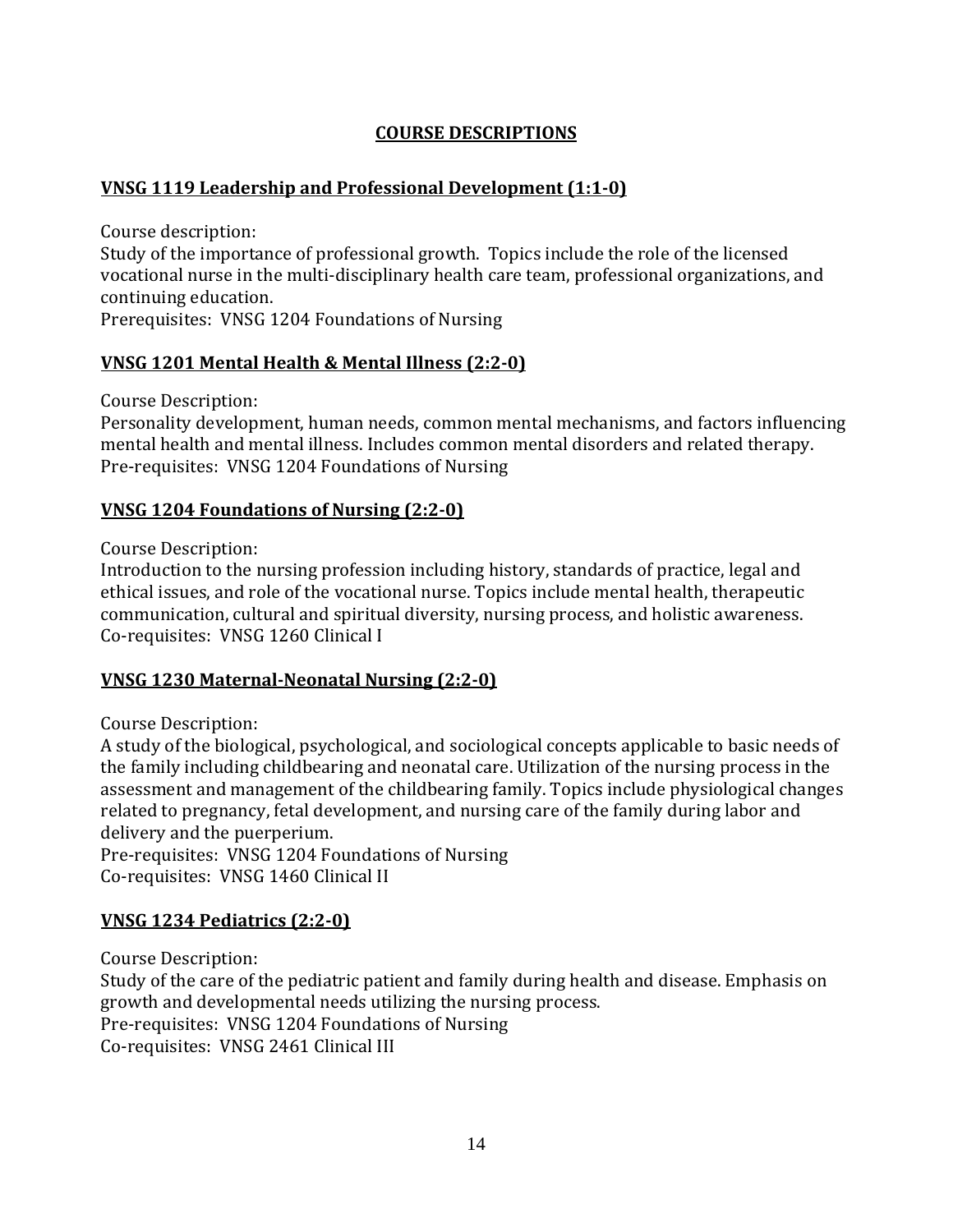### **VNSG 1260 Clinical‐LVN Training I (2:0‐6)**

Course description:

A health-related work-based learning experience that enables the student to apply specialized occupational theory, skills, and concepts. Direct supervision is provided by the clinical professional. \$20 liability insurance fee. Co-requisites: VNSG 1423

#### **VNSG 1331 Pharmacology (3:3‐0)**

Course description: Fundamentals of medications and their diagnostic, therapeutic, and curative effects. Includes nursing interventions utilizing the nursing process. Prerequisites: VNSG 1423 Basic Nursing Skills

#### **VNSG 1409 Nursing in Health & Illness II (4:4‐0)**

Course description: Introduction to health problems requiring medical and surgical interventions. Prerequisites: VNSG 1423 Basic Nursing Skills Co-requisites: VNSG 1460 Clinical II

#### **VNSG 1423 Basic Nursing Skills (4:3‐4)**

Course description:

Mastery of basic nursing skills and competencies for a variety of health care settings using the nursing process as the foundation for all nursing interventions. Laboratory experiences are required. \$64 Lab Fee Co-requisites: VNSG 1260 Clinical I

#### **VNSG 1460 Clinical‐LVN Training II (4:0‐12)**

Course description:

A health-related work-based learning experience that enables the student to apply specialized occupational theory, skills, and concepts. Direct supervision is provided by the clinical professional. 

Prerequisites: VNSG 1260 Clinical I Co-requisites: VNSG 1409 Nursing in Health & Illness

#### **VNSG 2331 Advanced Nursing Skills (3:2‐3)**

Course description: Application of advanced level nursing skills and competencies in a variety of health care settings utilizing the nursing process as a problem solving tool. Laboratory experiences are required. \$119 Testing Fee Prerequisites: VNSG 1423 Basic Nursing Skills Co-requisites: VNSG 1460 Clinical II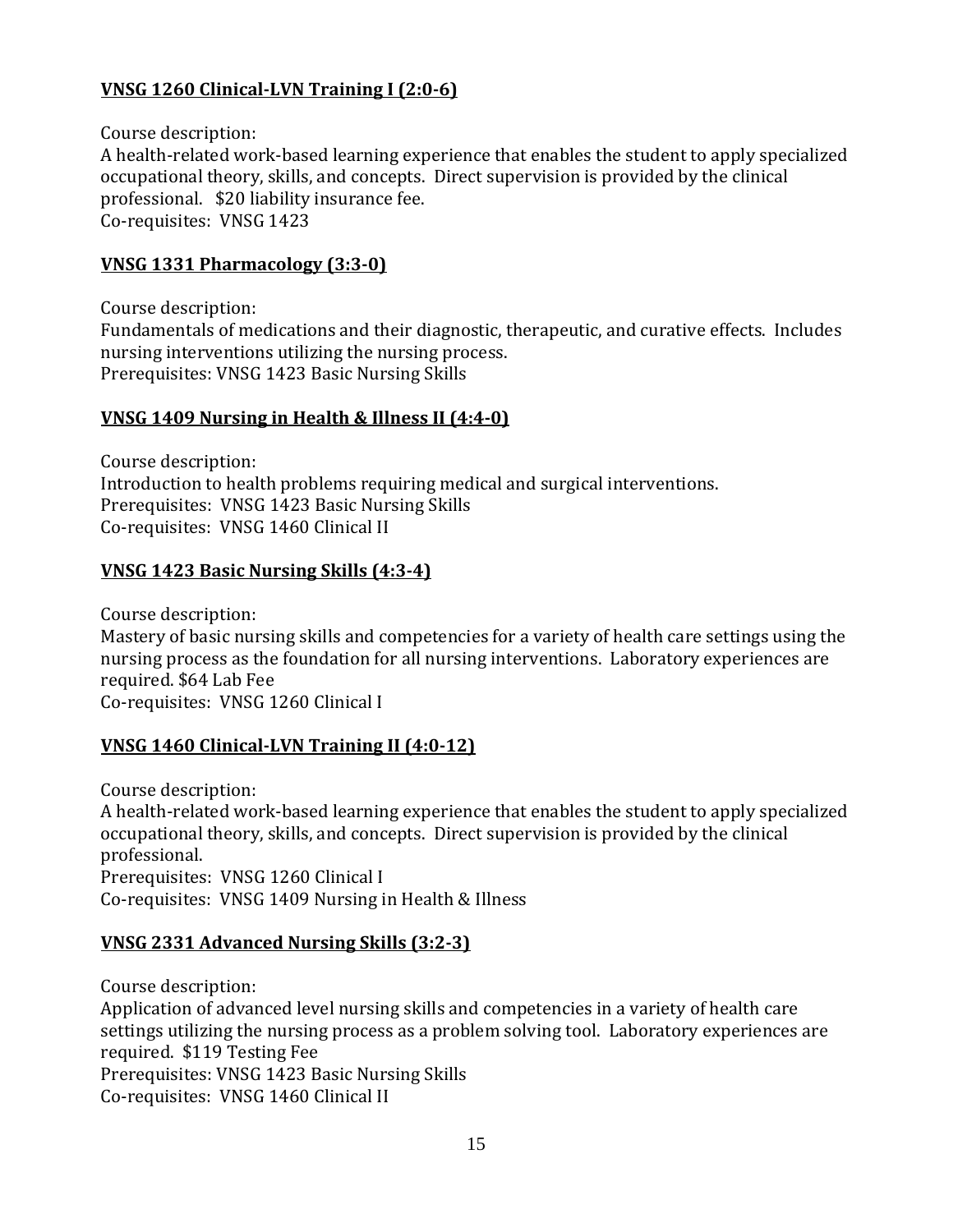### **VNSG 2461 Clinical‐LVN Training III (4:0‐12)**

Course description: A health-related work-based learning experience that enables the student to apply specialized occupational theory, skills, and concepts. Direct supervision is provided by the clinical professional. Prerequisites: VNSG 1460 Clinical II Co-requisites: VNSG 2510 Nursing in Health & Illness III

#### **VNSG 2510 Nursing in Health and Illness III (5:5‐0)**

Course description:

Continuation of Nursing in Health and Illness II. Further study of medical-surgical problems of the patient including concepts such as mental illness. Incorporates knowledge necessary to make the transition from student to graduate vocational nurse. \$95 Testing Fee. Prerequisites: VNSG 1409 Nursing in Health and Illness II Co-requisites: VNSG 2461 Clinical III

Students must pass the theory and clinical components of the curriculum to progress in the program. A grade of C or better must be earned in all course work to receive a certificate of completion in vocational nursing. After receiving the certificate of completion from the VN program, the student is eligible to apply for the state board exam (NCLEX-PN). Students who successfully pass this exam may enter the workforce as Licensed Vocational Nurses.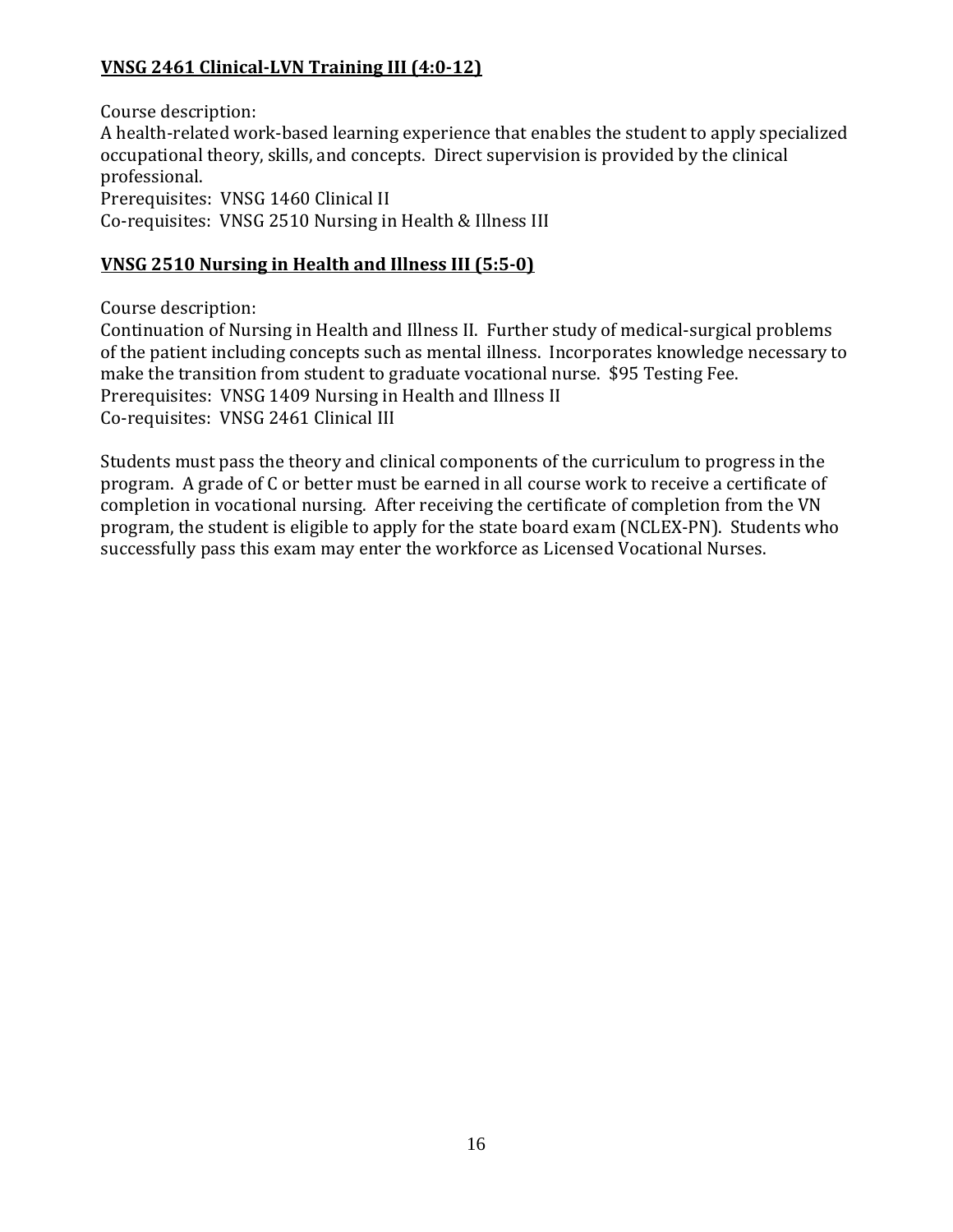#### **Essential Requirements of Candidates for VN Admission, Progression, and Graduation**

Successful completion of Temple College's Vocational Nursing program, signifies that the holder of that certificate has been educated to competently practice vocational nursing and to apply for licensure with the Texas Board of Nursing (TBON). **The education of a vocational nurse requires assimilation of knowledge, acquisition of skills, and development of clinical judgment through patient care experiences in preparation for practice.** Vocational nursing as defined by the TBON *means* a directed scope of *nursing* practice including the performance of an act that requires specialized judgment and skill, the proper performance of which *is based on knowledge and application of the principles of biological, physical, and social science*. (Texas Administrative Code 301.002 Definitions).

The Temple College Vocational Nursing Program utilizes the following state and national standards to determine **Essential Requirements** for *admission, progression, and graduation* from the program. 

**TBON 213.29 Fitness to Practice** (a) Each individual who seeks to practice nursing in Texas must possess current fitness to practice. **This requirement includes all individuals seeking to obtain** or retain a license or privilege to practice nursing in Texas and applies in all eligibility and disciplinary matters. **Each individual has a duty to self‐evaluate to ensure that he/she is fit to practice before providing nursing care.**

**TBON Rule 213.27 Good Professional Character** Every individual who seeks to practice nursing in Texas must have good professional character. **This requirement includes all individuals seeking to obtain** or retain a license or privilege to practice nursing in Texas.

The Board defines good professional character as the integrated pattern of personal, academic, and occupational behaviors which indicates that an individual is able to consistently conform his/her conduct to the requirements of the Nursing Practice Act, the Board's rules and regulations, and generally accepted standards of nursing practice. An individual must maintain good professional character to ensure that he/she is able to consistently act in the best interest of patients/patients and the public. **Factors used to evaluate Good Professional Character includes:** 

- whether the individual is able to distinguish right from wrong;
- whether the individual is able to think and act rationally;
- whether the individual is able to keep promises and honor obligations;
- whether the individual is accountable for his/her own behavior and/or accepts responsibility for his/her actions:
- whether the individual is able to recognize and honor the interpersonal boundaries appropriate to any therapeutic relationship or health care setting;
- whether the individual is able to make appropriate judgments and decisions that could affect patients/patients and/or the public;
- any other behaviors bearing on the individual's honesty, accountability, trustworthiness, reliability, or integrity.

**TBON** Rule 217.11 **Standards Applicable to All Nurses.** All vocational nurses, registered nurses and registered nurses with advanced practice authorization shall:

- know and conform to all rules and laws affecting professional nursing practice;
- provide for the safety of the client and others:
- know the reasons for and effects of drugs administered;
- accurately report and document client care;
- respect a client's right to privacy;
- $\bullet$  obtain instruction and supervision as needed when performing tasks;
- maintain professional boundaries;
- not commit abuse, exploitation, or fraud;
- demonstrate knowledge, skill, judgment, and conscientiousness when performing client care;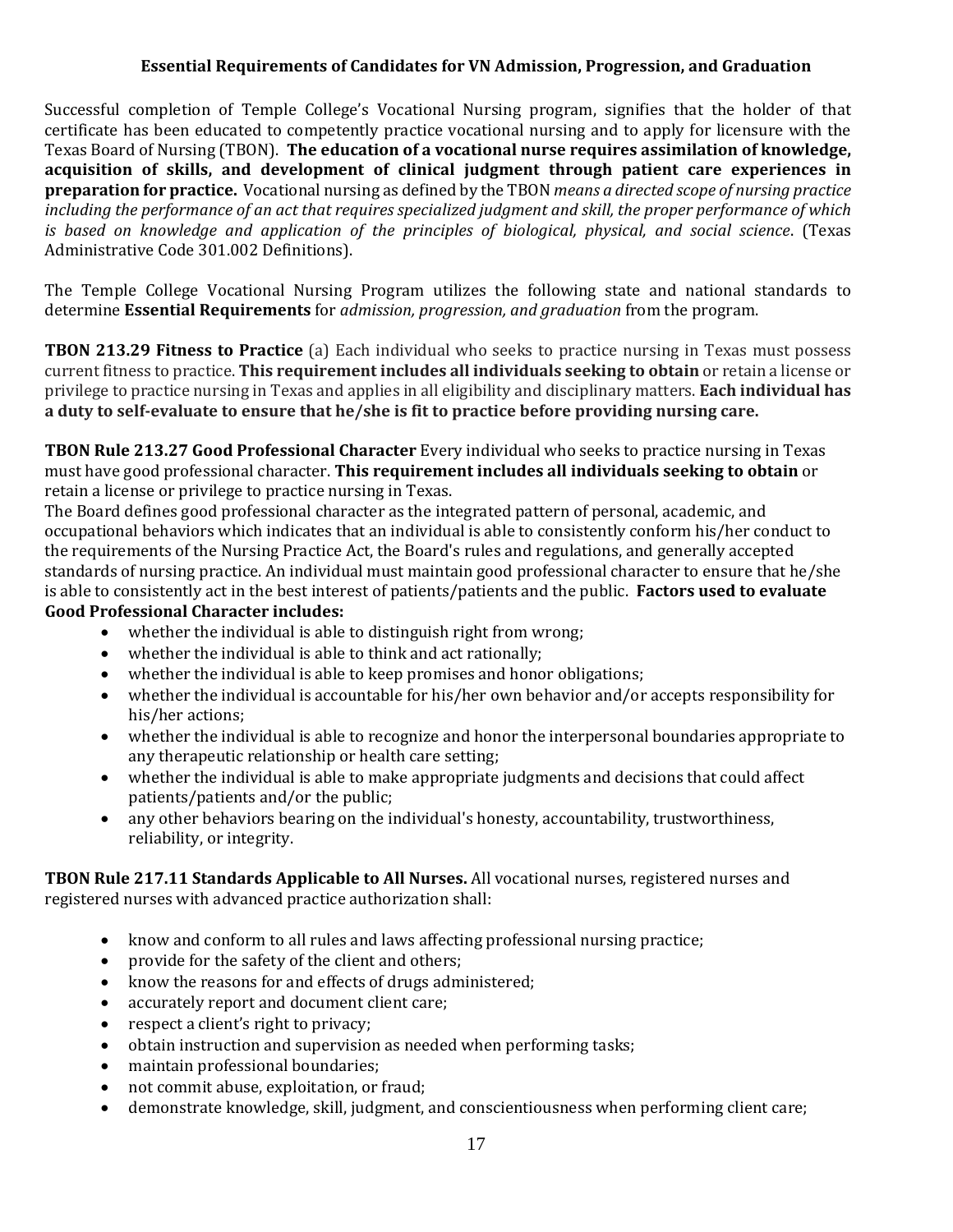- provide professional nursing care without discrimination;
- collaborate with the client, family, and members of the health care team to provide continuity of care;
- utilize the nursing process to provide patient centered care;
- $\bullet$  delegate responsibility appropriately;
- and be responsible for one's own continuing competence and professional growth.

The Texas Board of Nursing Rules and Regulations may be found in their entirety at: http://www.bne.state.tx.us/laws and rules rules and regulations.asp

**The American Nurses Association (ANA) Code of Ethics establishes the ethical standard for the profession** and provides a guide for nurses to use in ethical analysis and decision-making. The Code is nonnegotiable in any setting. 

Provision 1 Respect for Others Provision 2 Commitment to the Patient Provision 3 Advocacy for the Patient Provision 4 Accountability and Responsibility for Practice Provision 5 Duty to Self and Duty to Others Provision 6 Contribution to Healthcare Environments Provision 7 Advancement of the Nursing Profession Provision 8 Promotion of Community and World Health Provision 9 Promotion of the Nursing Profession

#### **The National League for Nursing (NLN) Outcomes and Competencies for Graduates of Vocational and Associate Degree Programs in Nursing**

Graduates should be prepared:

(1) to promote and enhance human flourishing for patients, families, communities, and themselves;

 $(2)$  to show sound nursing judgement;

(3) to continually develop their professional identity; and

(4) to maintain a spirit of inquiry as they move into the world of nursing practice, and beyond.

#### **Competencies for Graduates of Vocational and Associate Degree Programs**

**Human Flourishing:** Advocate for patients and families in ways that promote their self-determination, integrity, and ongoing growth as human beings.

**Nursing Judgement:** Make judgements in practice, substantiated with evidence, that integrate nursing science in the provision of safe, quality care and promote the health of patients within a family and community context.

**Professional Identity:** Implement one's role as a nurse in ways that reflect integrity, responsibility, ethical practices, and an evolving identity as a nurse committed to evidence-based practice, caring, advocacy, and safe, quality care for diverse patients within a family and community context.

**Spirit of Inquiry:** Examine the evidence that underlies clinical nursing practice to challenge the status quo, question underlying assumptions, and offer new insights to improve the quality of care for patients, families, and communities.

National League for Nursing. (2010). *Outcomes and Competencies for Graduates of Practical/Vocational, Diploma, Associate Degree, Baccalaureate, Master's, Practice Doctorate, and Research Doctorate Programs in Nursing*. New York: National League for Nursing.

As illustrated, nursing is a practice discipline, with cognitive, sensory, affective, and psychomotor performance requirements **for the provision of safe quality client care.** The following competencies identify **essential performance requirements** for participation in the nursing program.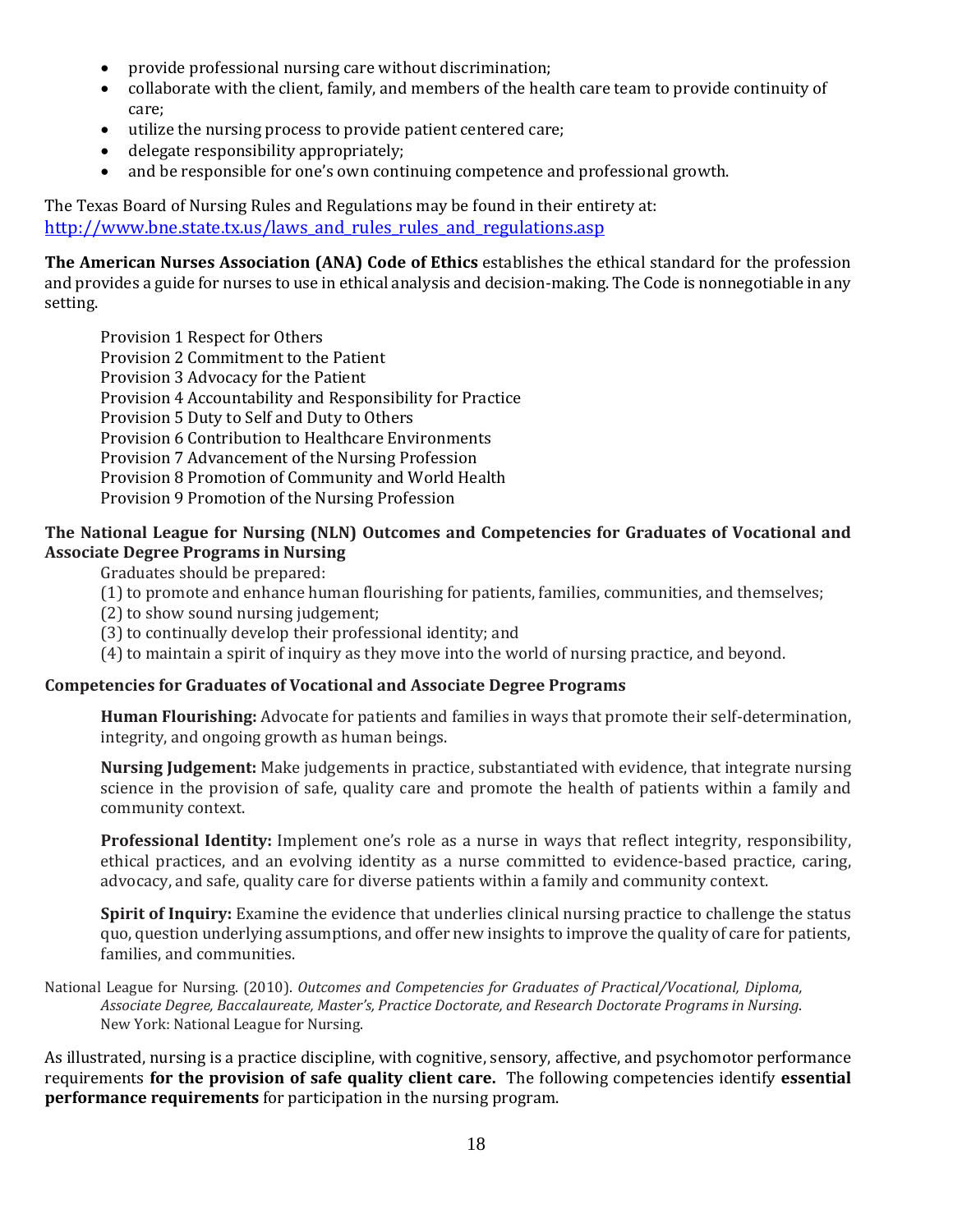If you believe, at any time throughout the program, that you cannot meet one or more of these standards **without accommodations or modifications, you may request appropriate assistance and guidance.** Accommodations and modifications requests will be evaluated on an individual basis, to determine if they can reasonably be implemented.

The **Essential Requirements** necessary to acquire or demonstrate competence in a discipline as complex as nursing and needed for successful admission, progression, and graduation by candidates for the Vocational or Associate Degree in Nursing from Temple College include, but are not limited to the following abilities:

| Requirements             | Standard                                                                                                                                                                                                                                                                                                                                                                                                                                                                                                                                      | <b>Examples of Necessary Activities</b>                                                                                                                                                                                                                                                                                                                                                                                                                                                                                                                                                                                                                                                                                                                                                                                                                                                                                                                                                                                                              |
|--------------------------|-----------------------------------------------------------------------------------------------------------------------------------------------------------------------------------------------------------------------------------------------------------------------------------------------------------------------------------------------------------------------------------------------------------------------------------------------------------------------------------------------------------------------------------------------|------------------------------------------------------------------------------------------------------------------------------------------------------------------------------------------------------------------------------------------------------------------------------------------------------------------------------------------------------------------------------------------------------------------------------------------------------------------------------------------------------------------------------------------------------------------------------------------------------------------------------------------------------------------------------------------------------------------------------------------------------------------------------------------------------------------------------------------------------------------------------------------------------------------------------------------------------------------------------------------------------------------------------------------------------|
| <b>Critical Thinking</b> | Critical thinking ability for effective clinical<br>reasoning and clinical judgement consistent with<br>level of educational preparation.<br>TBON 213.29 Fitness to Practice<br>TBON Rule 213.27 Good Professional Character<br>TBON Rule 217.11 Standards Applicable to<br><b>Professional Nurses</b><br><b>ANA Provision 4</b><br>NLN Nursing Judgement & Spirit of Inquiry                                                                                                                                                                 | Identification of cause/effect relationships in<br>$\bullet$<br>clinical situations.<br>Use of the nursing process<br>$\bullet$<br>Evaluation of the effectiveness of nursing<br>$\bullet$<br>interventions implemented.<br>Solve problems and make valid rational<br>$\bullet$<br>decisions using logic, creativity, and<br>reasoning.<br>Respond instantly to emergency situations.<br>$\bullet$<br>Exhibit arithmetic competence that would<br>allow the student to read, understand, and<br>perform calculations for computing dosages.                                                                                                                                                                                                                                                                                                                                                                                                                                                                                                          |
| Professional<br>Behavior | Student Nurses are expected to respect the nursing<br>profession to which they aspire and perform and<br>behave in a respectful, ethical and professional<br>manner with others in class, lab and clinical.<br>TBON 213.29 Fitness to Practice<br>TBON Rule 213.27 Good Professional Character<br>TBON Rule 217.11 Standards Applicable to<br><b>Professional Nurses</b><br>ANA Provision 1, Provision 2, Provision 3, Provision<br>4, Provision 5,<br>NLN Human flourishing, Professional Identity,<br>Nursing Judgement & Spirit of Inquiry | $\bullet$<br>Integrates ethical behavior in nursing<br>practice.<br>Performs activities safely, so as not to injure<br>$\bullet$<br>or harm others.<br>Interacts respectfully with peers, superiors,<br>$\bullet$<br>and patients.<br>Capacity to engage in successful conflict<br>$\bullet$<br>resolution.<br>Recognizes that as a student they represent<br>$\bullet$<br>the nursing profession, and must behave<br>accordingly.<br>Respects and adheres to the policies and<br>$\bullet$<br>procedures of the College, VN Program and<br>clinical agencies.<br>Reflects on personal behavior and practice<br>$\bullet$<br>performance with patients, engages in self-<br>evaluation.<br>Refrains from disruptive behavior as<br>$\bullet$<br>described in the Temple College Student<br>Handbook including sleeping in class,<br>belligerent attitude, ignoring instructor's<br>directions, talking at inappropriate times,<br>use of unauthorized personal devices (e.g.<br>gaming, browsing the internet, texting,<br>listening to music, etc.) |
| Communication            | Communication abilities sufficient for verbal,<br>written and electronic format.<br>TBON 213.29 Fitness to Practice<br>TBON Rule 217.11 Standards Applicable to<br><b>Professional Nurses</b>                                                                                                                                                                                                                                                                                                                                                 | Write and speak English effectively in order<br>$\bullet$<br>to be understood by the general public.<br>Communicate therapeutically with patients,<br>$\bullet$<br>families, and groups in a variety of settings.<br>Communicate respectfully and<br>$\bullet$<br>professionally with faculty and peers.                                                                                                                                                                                                                                                                                                                                                                                                                                                                                                                                                                                                                                                                                                                                             |

#### **Core Performance Standards**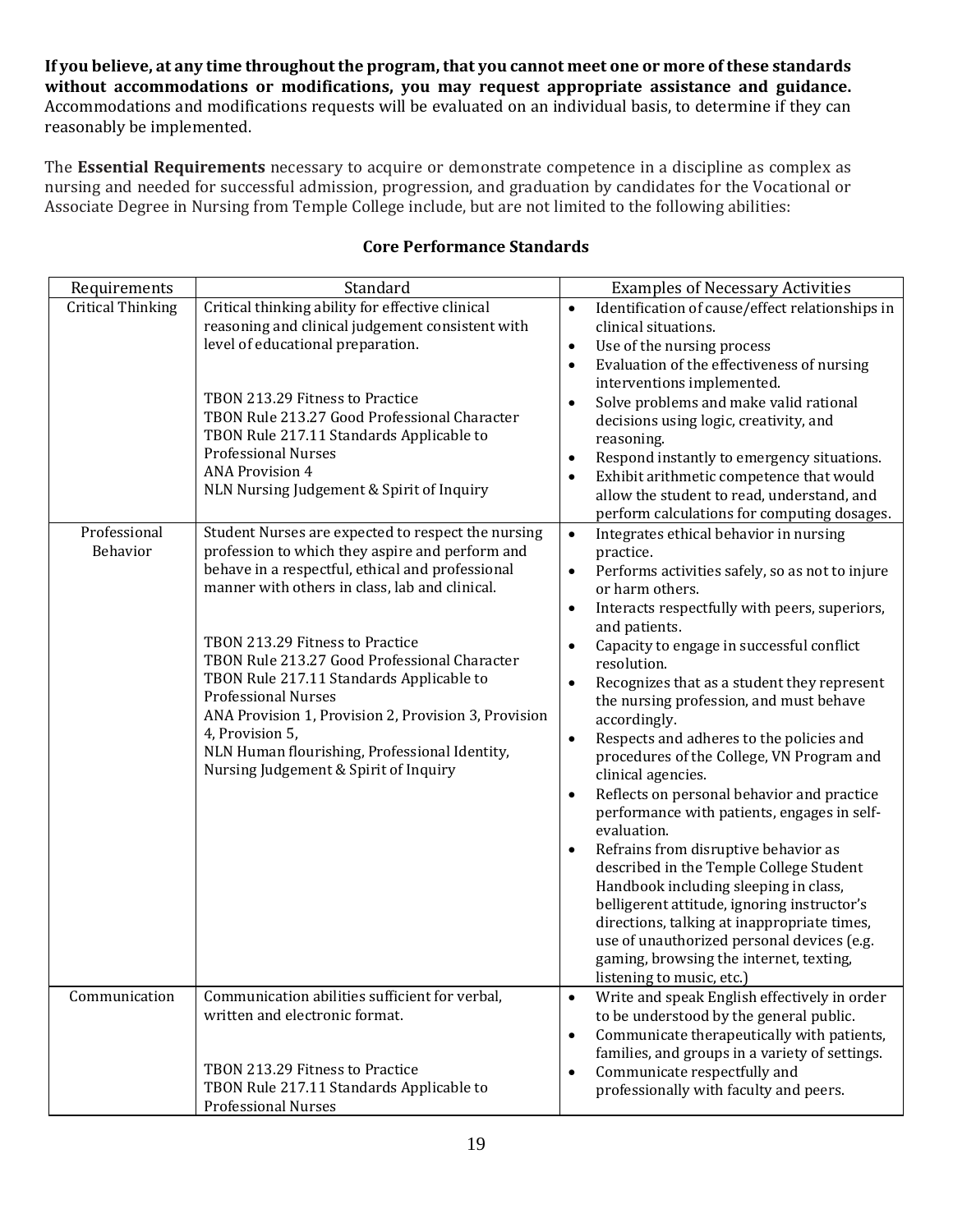|                            | ANA Provision 1, Provision 2, Provision 3<br>NLN Human flourishing & Nursing Judgement                                                                                                                                                                                                                                                                                                                                                                                                                                      | Documentation and interpretation of<br>nursing actions and patient/client<br>responses.<br>Provide health teaching information for<br>$\bullet$<br>patients, families, and/or groups based on<br>assessed needs, available resources, age,<br>lifestyle, and cultural considerations.<br>Remember pertinent information and<br>$\bullet$<br>communicate to all interdisciplinary team<br>members, client and family where<br>consented.                                                                                                                                                                                                                                                                                                                                   |
|----------------------------|-----------------------------------------------------------------------------------------------------------------------------------------------------------------------------------------------------------------------------------------------------------------------------------------------------------------------------------------------------------------------------------------------------------------------------------------------------------------------------------------------------------------------------|---------------------------------------------------------------------------------------------------------------------------------------------------------------------------------------------------------------------------------------------------------------------------------------------------------------------------------------------------------------------------------------------------------------------------------------------------------------------------------------------------------------------------------------------------------------------------------------------------------------------------------------------------------------------------------------------------------------------------------------------------------------------------|
| Physical Ability           | Physical abilities sufficient for movement from<br>room to room and in small spaces. Gross and fine<br>motor abilities sufficient for providing safe, effective<br>nursing care.<br>TBON 213.29 Fitness to Practice<br>TBON Rule 217.11 Standards Applicable to<br><b>Professional Nurses</b><br>ANA Provision 4, Provision 5,<br>NLN Professional Identity & Nursing Judgement                                                                                                                                             | Movement about patient's room, work<br>$\bullet$<br>spaces, and treatment areas.<br>Administration of rescue procedures-<br>$\bullet$<br>cardiopulmonary resuscitation.<br>Lift, move, position, and transport patients<br>$\bullet$<br>without causing harm, undue pain, or<br>discomfort to the client or one's self.<br>Stoop, bend, squat, and reach overhead as<br>$\bullet$<br>required to safely reach equipment and<br>provide nursing care.<br>Correctly administer oral and parenteral<br>$\bullet$<br>medications to maintain client safety.<br>Calibration and use of equipment.<br>$\bullet$<br>Provide or assist with activities of daily<br>living such as bed bath, hygiene, toileting,<br>positioning patients, making an occupied or<br>unoccupied bed. |
| Sensory                    | Auditory ability sufficient for monitoring and<br>assessing health needs. Visual ability sufficient for<br>observation and assessment necessary in patient<br>care. Tactile ability sufficient for physical<br>assessment. Olfactory ability sufficient for<br>observation and assessment necessary for safe<br>client care.<br>TBON 213.29 Fitness to Practice<br>TBON Rule 217.11 Standards Applicable to<br><b>Professional Nurses</b><br>ANA Provision 4, Provision 5,<br>NLN Professional Identity & Nursing Judgement | Ability to hear monitoring device alarm and<br>$\bullet$<br>other emergency signals.<br>Ability to discern auscultatory sounds and<br>$\bullet$<br>cries for help.<br>Ability to observe patient's condition and<br>$\bullet$<br>responses to treatments and recognize<br>subtle physical changes.<br>Ability to palpate in physical examinations<br>and various therapeutic interventions.<br>Recognize environmental odors.<br>$\bullet$                                                                                                                                                                                                                                                                                                                                |
| <b>Emotional Stability</b> | Emotional stability sufficient to tolerate rapidly<br>changing conditions and environmental stress.<br>TBON 213.29 Fitness to Practice<br>TBON Rule 213.27 Good Professional Character<br>TBON Rule 217.11 Standards Applicable to<br><b>Professional Nurses</b><br>ANA Provision 1, Provision 4, Provision 5<br>NLN Human flourishing, Nursing Judgement &<br>Professional Identity                                                                                                                                        | Establish therapeutic interpersonal<br>$\bullet$<br>boundaries.<br>Provide patients with emotional support.<br>$\bullet$<br>Adapt to changing environment and stress<br>$\bullet$<br>while maintaining professional conduct and<br>standards without displaying hostility,<br>agitation, rudeness, or belligerence.<br>Poses no threat to self or others.<br>$\bullet$<br>Manage and respond to multiple priorities in<br>$\bullet$<br>stressful situations.                                                                                                                                                                                                                                                                                                              |

Derived from the Southern Regional Education Board

(The Americans with Disabilities Act Implications for Nursing Education, 2016)

http://www.sreb.org/publication/americans‐disabilities‐act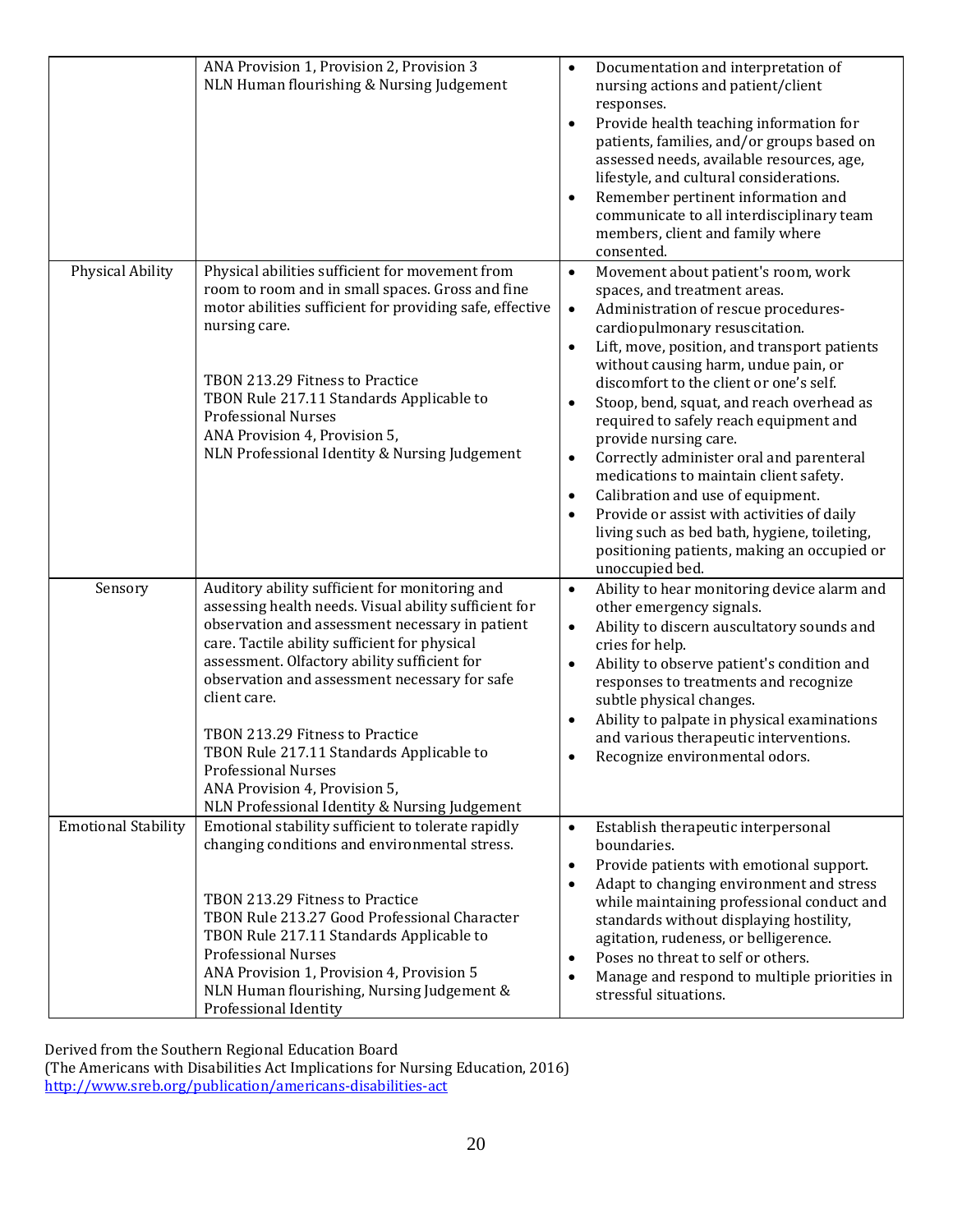# **DIFFERENTIATED ESSENTIAL COMPETENCIES**

The Texas Board of Nursing Differentiated Essential Competencies (DECs) purpose is to outline expected behaviors of graduate vocational nurses in the state of Texas (Texas Board of Nursing, 2010). The entry-level graduate of a VN program provides nursing care within a directed scope of practice under appropriate supervision. Patient safety issues have an increased focus in the DECs, as has the nurse as a member of the health care team. The 4 roles and competencies for each role identified in the DECs are presented: **Member of the Profession** – focuses on the nursing profession; **Provider of Patient-Centered Care** – emphasis on patient-centered care; **Patient Safety Advocate** – increased emphasis on patient safety; **Member of the Health Care Team** – nurse's role as a health care team member.

**Member of the Profession:** A nurse exhibits behaviors that reflect commitment to the growth and development of the role and function of nursing consistent with state and national regulations and with ethical and professional standards; aspires to improve the discipline of nursing and its contribution to society; and values self-assessment and the need for lifelong learning.

A. Function within the nurse's legal scope of practice and in accordance with the policies and procedures of the employing health care institution or practice setting.

B. Assume responsibility and accountability for the quality of nursing care provided to patients and their families.

C. Contribute to activities that promote the development and practice of vocational nursing.

D. Demonstrate responsibility for continued competence in nursing practice, and develop insight through reflection, self-analysis, self-care, and lifelong learning.

**Provider of Patient‐Centered Care:** A nurse who, based on educational preparation and scope of practice, accepts responsibility for the quality of nursing care and provides safe, compassionate nursing care using a systematic process of assessment, analysis, planning, intervention, and evaluation that focuses on the needs and preferences of patients and their families. The nurse incorporates professional values and ethical principles into nursing practice. For VN-educated nurses, the patients include individual patients and their families. A. Use clinical reasoning and established evidence-based policies as the basis for decision-making in nursing practice.

B. Assist in determining the physical and mental health status, needs, and preferences of culturally, ethnically, and socially diverse patients and their families based on interpretation of health-related data.

C. Report data to assist in the identification of problems and formulation of goals/outcomes and patient-centered plans of care in collaboration with patients, their families, and the interdisciplinary health care team.

D. Provide safe, compassionate, basic nursing care to assigned patients with predictable health care needs through a supervised, directed scope of practice.

E. Implement aspects of the plan of care within legal, ethical, and regulatory parameters and in consideration of patient factors.

F. Identify and report alterations in patient responses to therapeutic interventions in comparison to expected outcomes.

G. Implement teaching plans for patients and their families with common health problems and welldefined health learning needs.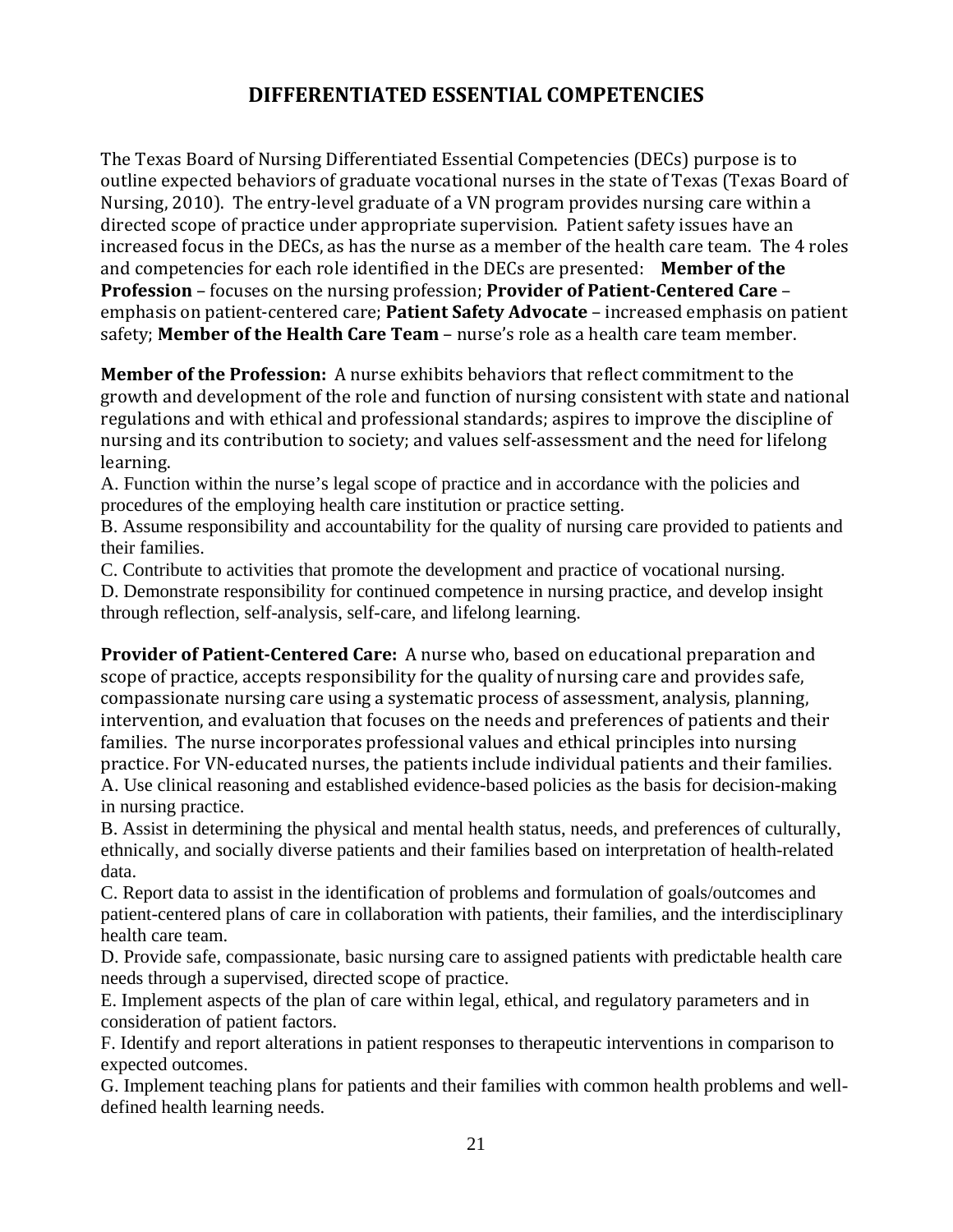H. Assist in the coordination of human, information, and materiel resources in providing care for assigned patients and their families.

**Patient Safety Advocate:** A nurse who promotes safety in the patient and family environment by: following scope and standards of nursing practice; practicing within the parameters of individual knowledge, skills, and abilities; identifying and reporting actual and potential unsafe practices; and implementing measures to prevent harm.

A. Demonstrate knowledge of the Texas Nursing Practice Act (NPA) and the Texas Board of Nursing Rules that emphasize safety, as well as all federal, state, and local government and accreditation organization safety requirements and standards.

B. Implement measures to promote quality and a safe environment for patients, self, and others. C. Assist in the formulation of goals and outcomes to reduce patient risks.

D. Obtain instruction, supervision, or training as needed when implementing nursing procedures or practices

E. Comply with mandatory reporting requirements of the Texas NPA.

F. Accept and make assignments that take into consideration patient safety and organizational policy.

**Member of the Health Care Team:** A nurse who provides patient-centered care by collaborating, coordinating, and/ or facilitating comprehensive care with an interdisciplinary/multidisciplinary health care team to determine and implement best practices for the patients and their families.

A. Communicate and collaborate with patients, their families, and the interdisciplinary health care team to assist in the planning, delivery, and coordination of patient-centered care to assigned patients.

B. Participate as an advocate in activities that focus on improving the health care of patients and their families.

C. Participate in the identification of patient needs for referral to resources that facilitate continuity of care, and ensure confidentiality.

D. Communicate and collaborate in a timely manner with members of the interdisciplinary health care team to promote and maintain optimal health status of patients and their families.

E. Communicate patient data using technology to support decision-making to improve patient care.

F. Assign nursing care to LVNs or unlicensed personnel based upon an analysis of patient or unit need.

G. Supervise nursing care provided by others for whom the nurse is responsible.

**See the TBON website for the detailed list of all the DECs. https://www.bon.texas.gov/education\_documents.asp**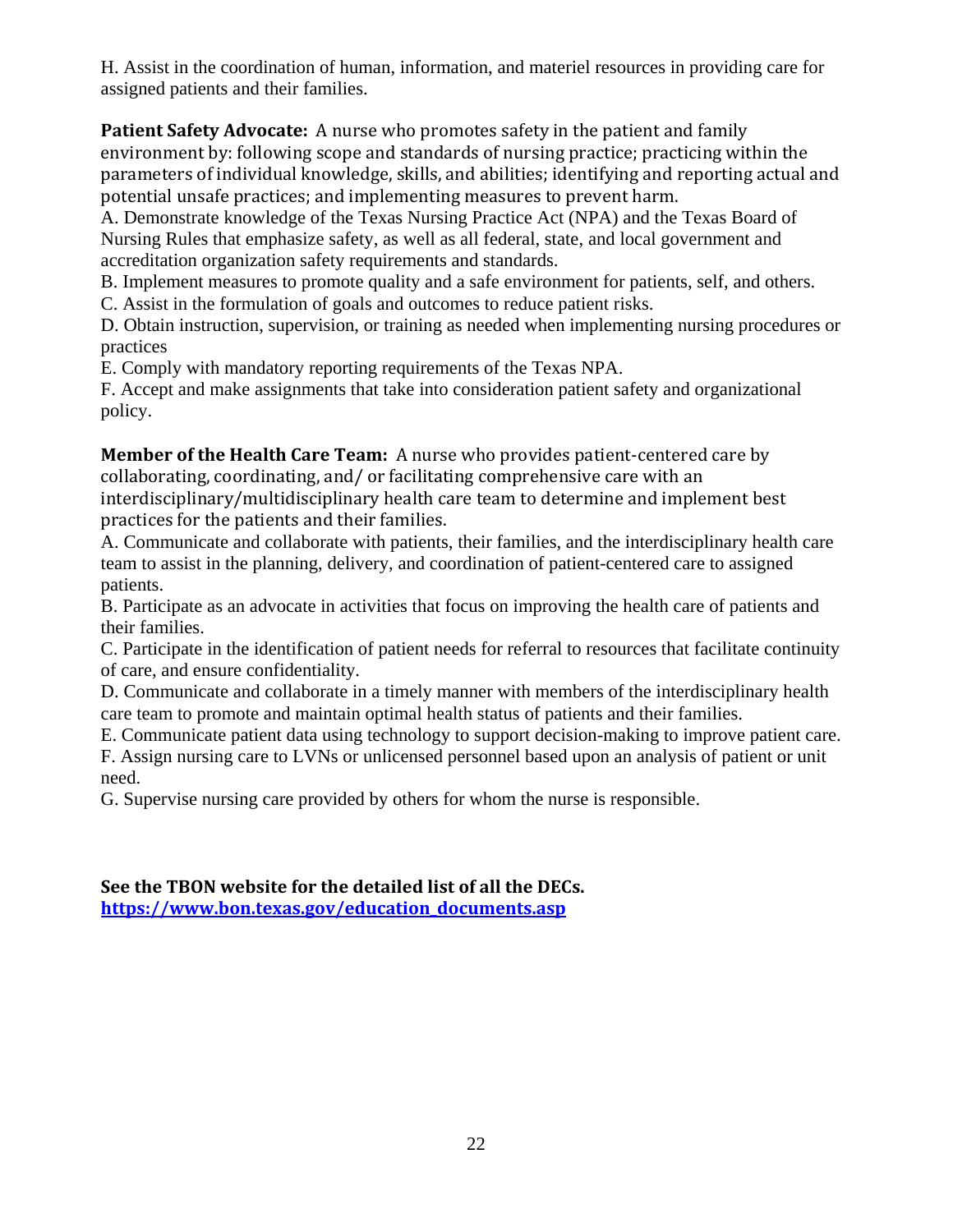#### **Marketable Skills for Nurses**

The Texas Higher Education Coordinating Board 60X30TX Marketable Skills goal emphasizes the value of higher education in the workforce. Texas public two and four-year institutions must ensure that students are aware of, and graduate with marketable skills. Marketable skills include interpersonal, cognitive, and applied skill areas, are valued by employers, and are primary or complementary to a major. Marketable skills are acquired by students through education, including curricular, co-curricular, and extracurricular activities. Marketable skills are often called employability skills in other countries, or transferable skills here in the states. They include both technical and soft skills. The marketable skills are designed to help students market themselves to employers.

Graduates of the VN Program will have the identified Marketable Skills listed below.

- Building Effective Relationships
- Clinical reasoning
- Communication Skills
- Computer Skills & Typing
- Conflict Management
- Creativity
- Critical Thinking
- Customer Service
- Detail-Oriented
- Documentation skills
- Dosage Calculation
- Evidence Based Practice
- Initiative
- Leadership Skills
- Listener
- Multi-Tasking
- Organizational Skills
- Planning
- Positive Disposition
- Presentation and Teaching Skills
- Prioritizing Tasks
- Problem Solving
- Ouality Assurance & Control
- Team Player
- Time Management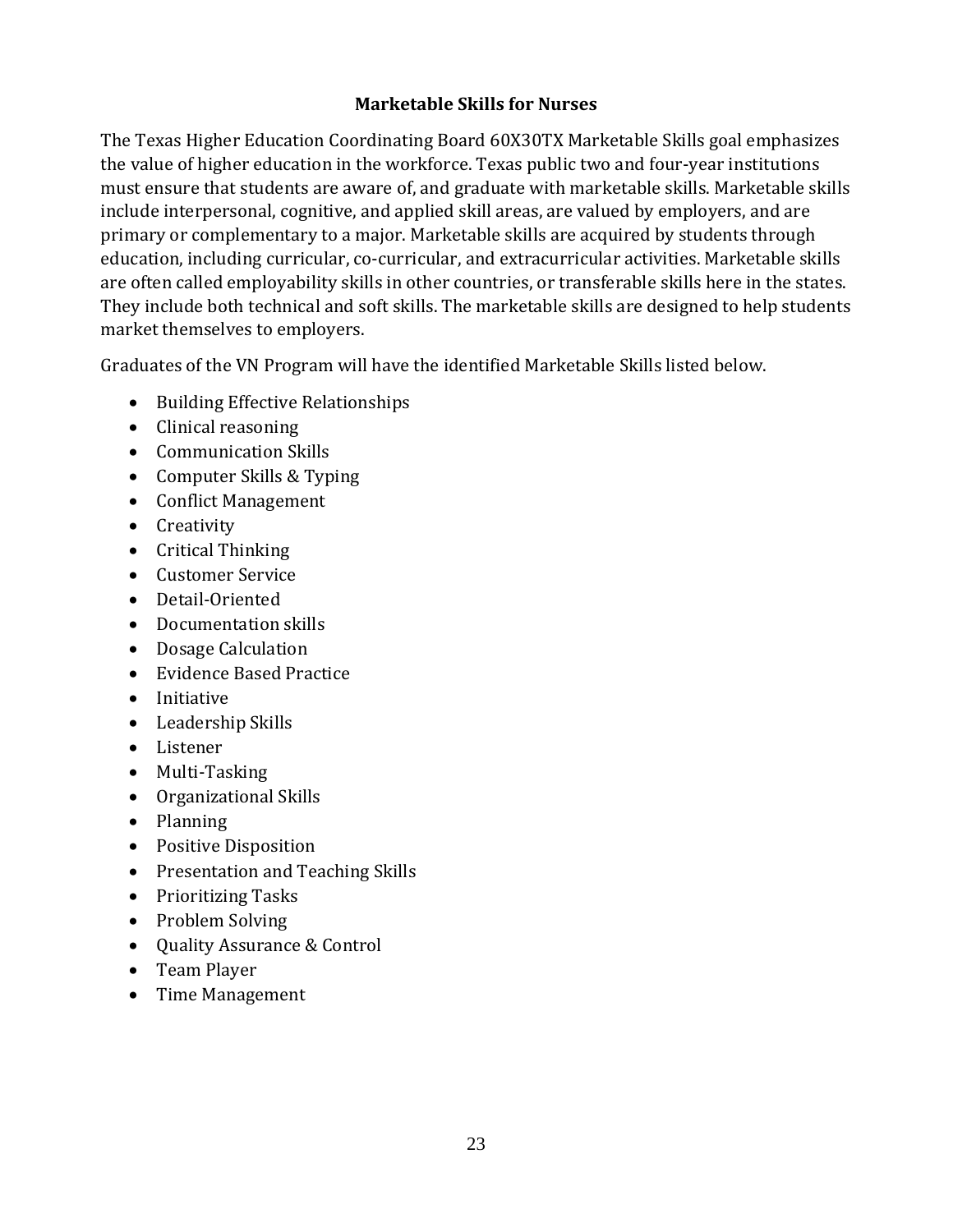# **Standardized Testing Policy**

All students enrolled in the VN Program must complete standardized testing throughout the curriculum. Specific instructions will be given during the semester the exams are administered. 

- 1. The student is required to complete all assigned preparation and review for the exams.
- 2. The ATI Fundamentals Exam is administered during the fall semester of the program.
- 3. The level achieved on the exam will be converted to a grade in VNSG 2331 Advanced Nursing Skills. This grade will represent a percentage of the total course grade as specified on the course outline.
- 4. The PN Comprehensive Predictor Exam will be given during the spring semester.
- 5. The score provided on the exam results will be entered as a grade in VNSG 2510 Nursing in Health & Illness III. This grade will represent a percentage of the total course grade as specified on the course outline.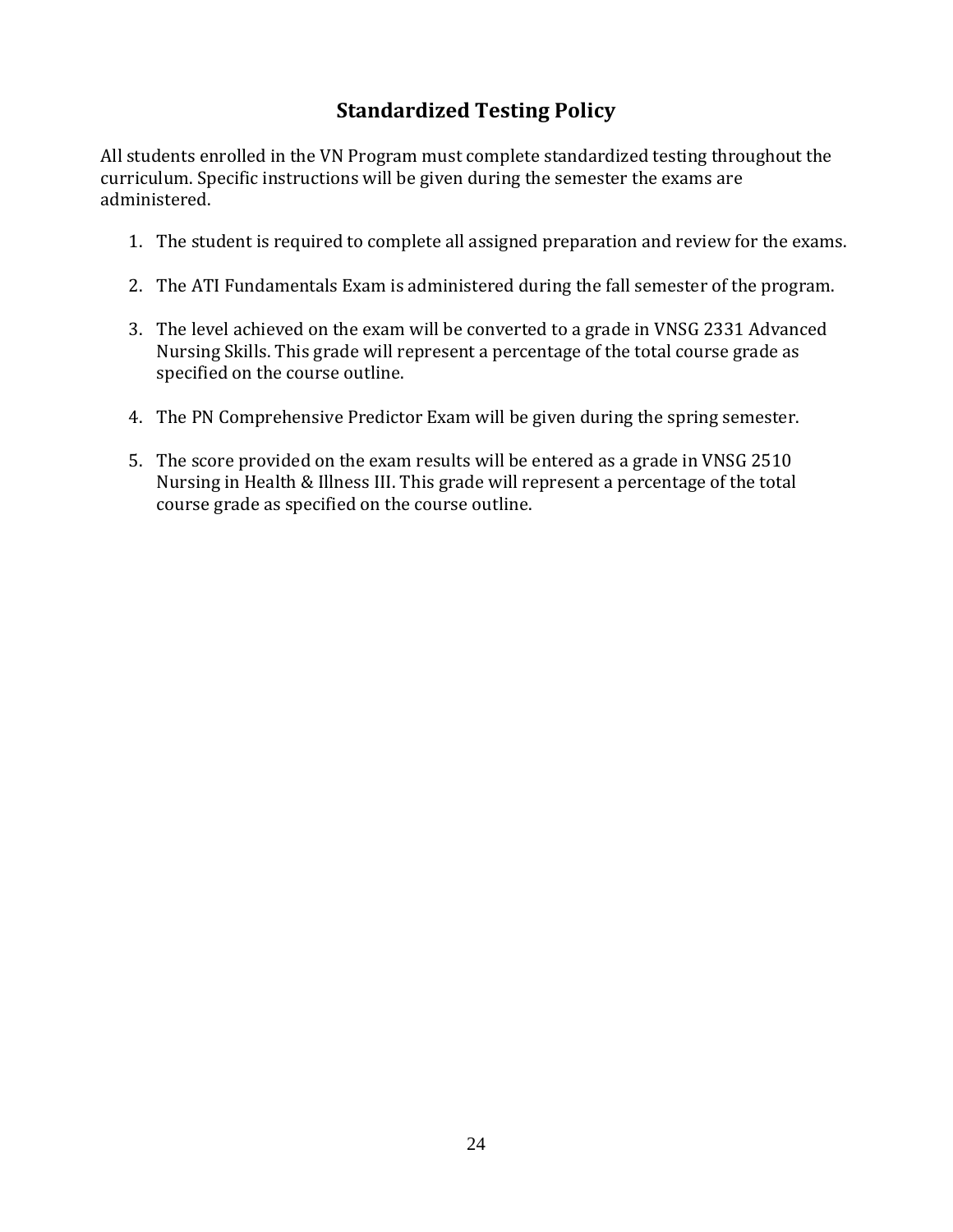## **GRADUATION**

Vocational Nursing students must meet all of the requirements for the Vocational Nursing Certificate as specified by the VN Program and Temple College.

All holds must be resolved on the student's record.

Students who expect to graduate should complete an application for graduation. Students will be notified by Temple College email of the deadline to apply for graduation. They must meet with an advisor in One College Centre to complete the application.

**In order to receive a certificate it is necessary to apply for graduation prior to the deadline.**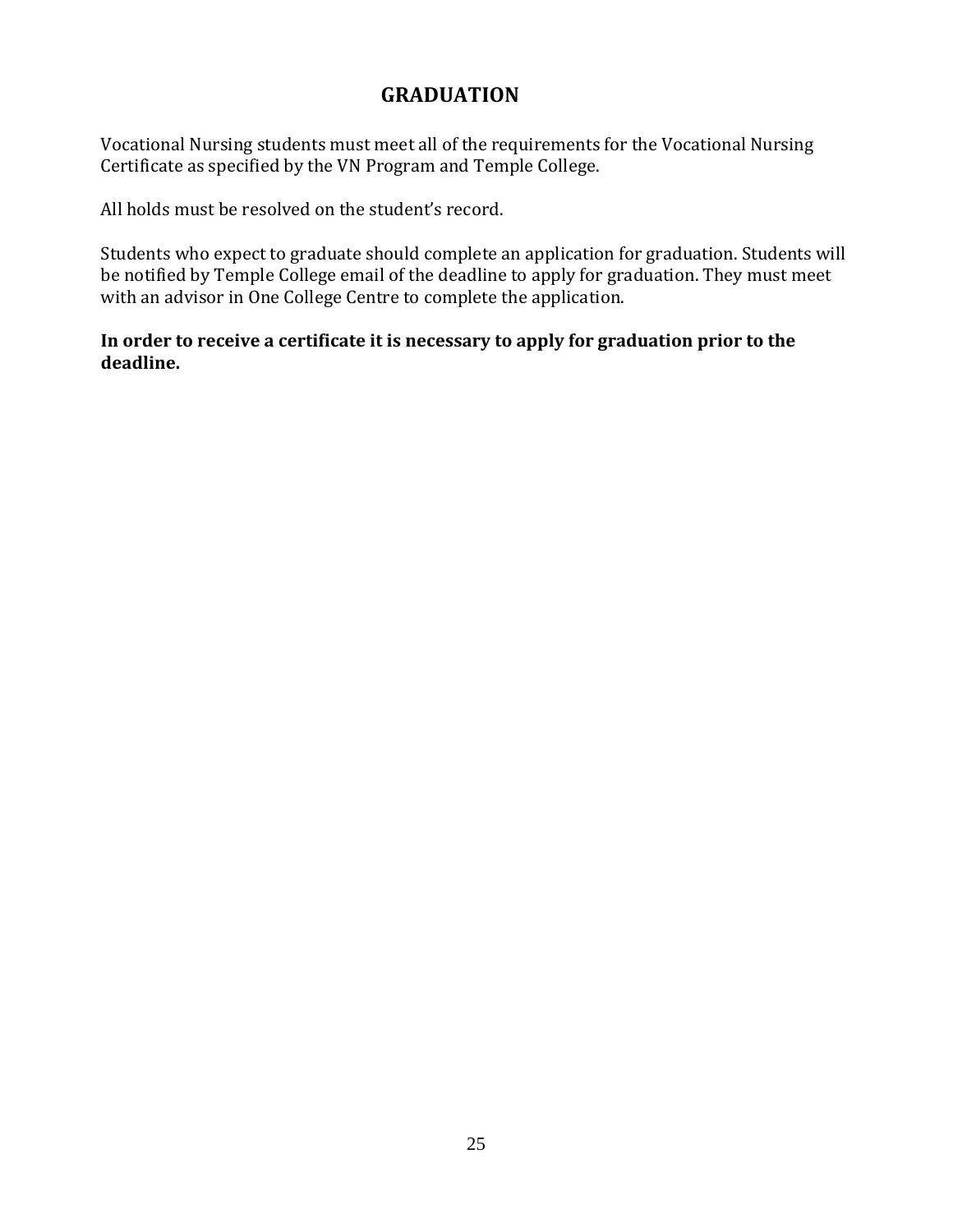### **LICENSURE**

All students seeking licensure as a registered nurse must pass the NCLEX-PN and jurisprudence exams administered by the Texas Board of Nursing. The Board may delay or refuse to admit persons to their examinations or refuse to issue a license or certificate of registration for any of the following reasons:

**1.** For any criminal offense, including those pending appeal, have you:

- a. Been convicted of a misdemeanor?
- b. Been convicted of a felony?
- c. Pled nolo contendere, no contest, or guilty?
- d. Received deferred adjudication?
- e. Been placed on community supervision or court-ordered probation, whether or not adjudicated guilty?
- f. Been sentenced to serve jail or prison time? Court-ordered confinement?
- g. Been granted pre-trial diversion?
- h. Been arrested or any pending criminal charges?
- i. Been cited or charged with any violation of the law?
- j. Been subject of a court-martial; Article 15 violation; or received any form of military judgment/punishment/action?

(You may only exclude Class C misdemeanor traffic violations.)

**NOTE: Expunged and Sealed Offenses:** While expunged or sealed offenses, arrests, tickets, or citations need not be disclosed, it is your responsibility to ensure the offense, arrest, ticket or citation has, in fact, been expunged or sealed. It is recommended that you submit a copy of the Court Order expunging or sealing the record in question to the BON office with your application. Failure to reveal an offense, arrest, ticket, or citation that is not in fact expunged or sealed, will at a minimum, subject your license to a disciplinary fine. Non-disclosure of relevant offenses raises questions related to truthfulness and character. **NOTE: Orders of Non-Disclosure**: Pursuant to Tex. Gov't Code § 552.142 (b), if you have criminal matters that are the subject of an order of non-disclosure you are not required to reveal those criminal matters on this form. However, a criminal matter that is the subject

of an order of non-disclosure may become a character and fitness issue. Pursuant to other sections of the Gov't Code chapter 411, the Texas Nursing Board is entitled to access criminal history record information that is the subject of an order of nondisclosure. If the Board discovers a criminal matter that is the subject of an order of non-disclosure, even if you properly did not reveal that matter, the Board may require you to provide information about that criminal matter.

**2.** Are you currently the target or subject of a grand jury or governmental agency investigation? 

**3.** Has any licensing authority refused to issue you a license or ever revoked, annulled, cancelled, accepted surrender of, suspended, placed on probation, refused to renew a professional license, certificate, or multi-state privilege held by you now or previously, or ever fined, censured, reprimanded or otherwise disciplined you?

**4.** Within the past five (5) years have you been addicted to and/or treated for the use of alcohol or any other drug?

**5.** Within the past five (5) years have you been diagnosed with, treated, or hospitalized for schizophrenia and/or psychotic disorder, bipolar disorder, paranoid personality disorder, antisocial personality disorder, or borderline personality disorder?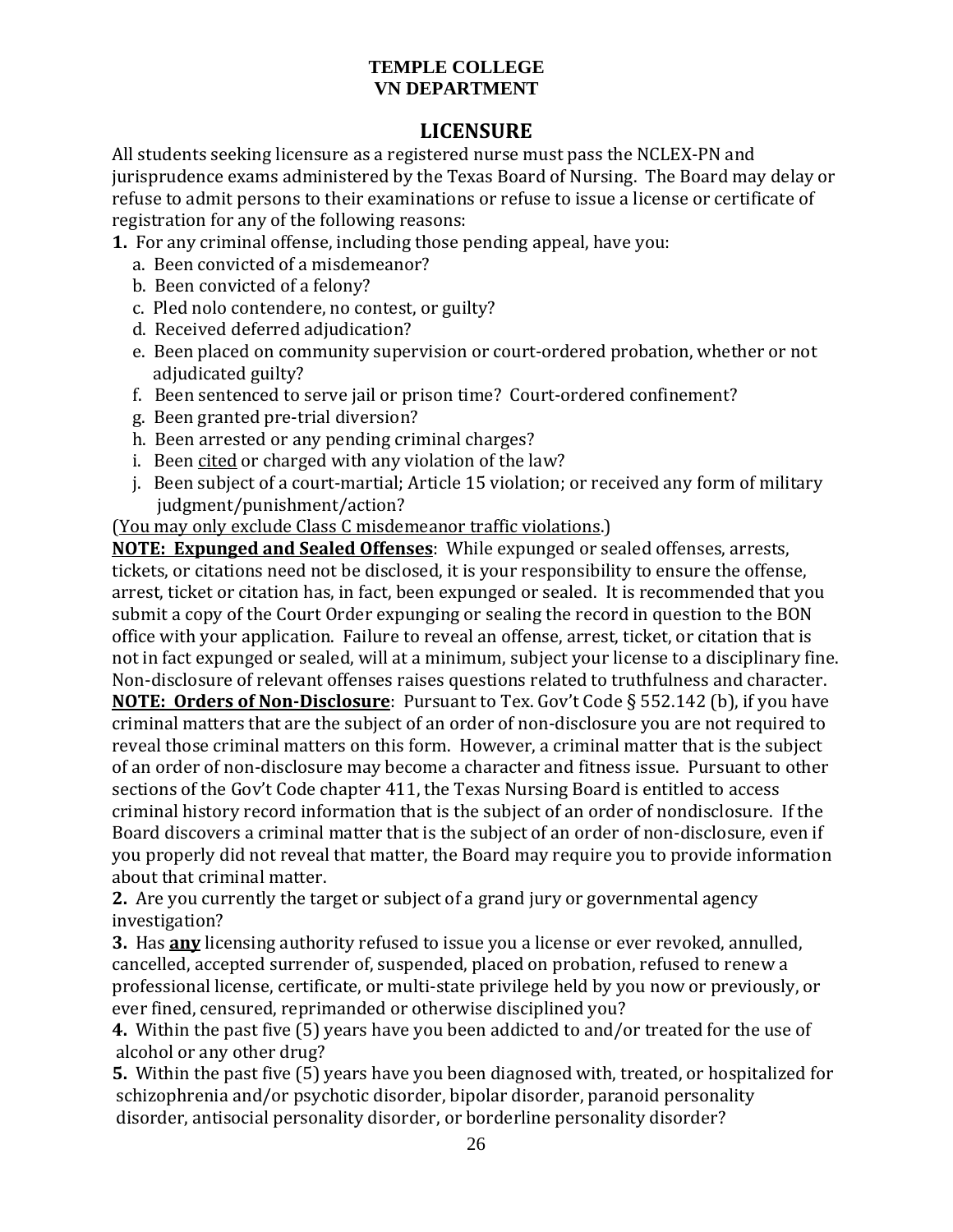### **BACKGROUND CHECK PROCESS**

Students are required to pass the Texas Board of Nursing (TBON) background check process by a deadline to be admitted to the program in that admission period. Students must also meet agency background check standards throughout the program.

**It is the responsibility of the student to report to the Executive Director of Nursing within 30 days of any offense with or without arrest, or the diagnosis or treatment for a mental health issue as specified in items 4 and 5 of the BON Licensure questions.** Failure to comply with this reporting requirement can result in immediate dismissal from the program. Depending on the nature of the offense, the student may be subject to immediate dismissal from the program until approval by the TBON and/or agency standards is given.

# **DECLARATORY ORDERS OF ELIGIBILITY FOR LICENSE**

The Texas Board of Nursing has identified certain circumstances that may render a potential candidate ineligible for licensure as a vocational nurse in Texas. The Board provides individuals the opportunity to petition the Board for a Declaratory Order as to their eligibility in accordance with article  $213.30(a)$  of the Nursing Practice Act. Further instructions and forms can be obtained at: www.bon.texas.gov

# **JURISPRUDENCE EXAMINATION**

The Texas Board of Nursing will administer a **mandatory** jurisprudence exam, to students who apply to take the NCLEX exam. This exam must be passed prior to taking the NCLEX exam (see the TBON application process for specific details). The exam will cover the laws in the Nursing Practice Act and Board Rules that regulate the education and practice of nursing in Texas.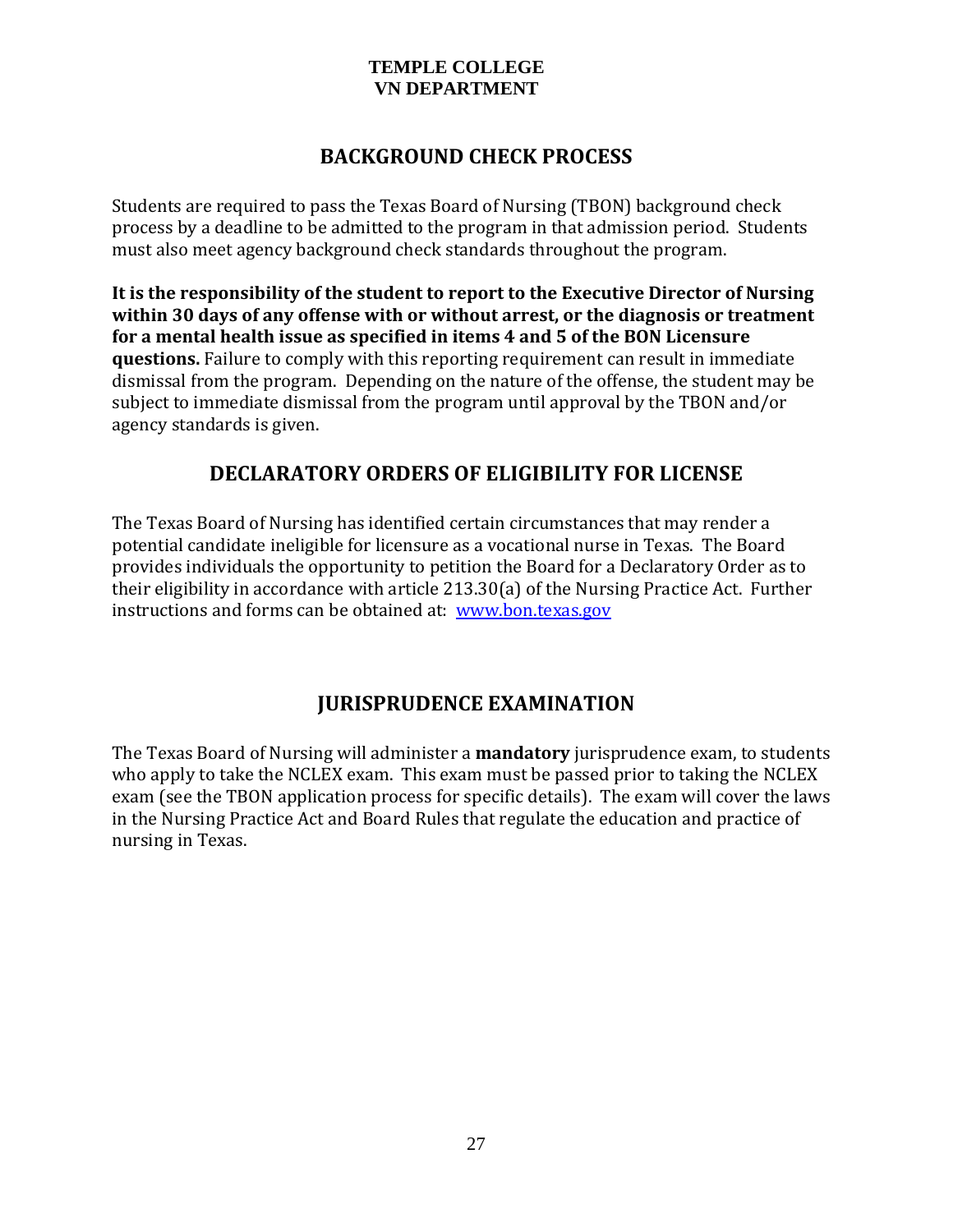# **SPECIAL ACCOMMODATIONS FOR THE NCLEX EXAM**

In compliance with the Americans with Disabilities Act (ADA), the Texas Board of Nursing provides reasonable accommodations for candidates with disabilities that may interfere with their performance on the National Council Licensure Examination for Practical Nurses (NCLEX-PN). Disability is defined in the Americans with Disabilities Act as a "physical or mental impairment that substantially limits one or more of the major life activities of such individual; a record of such an impairment; or being regarded as having such an impairment." Major life activities means "functions such as caring for one's self, performing manual tasks, walking, seeing, hearing, speaking, breathing, learning, working." (28CFR35.104-Nondiscrimination on the Basis of Disability in State and Local Government). 

#### **Documentation Required**

Candidates requesting special accommodations must submit the following documentation to support the request:

- 1. A completed **Special Accommodations Request** form.
- 2. A **Professional Documentation of Disability** form completed by an appropriate professional within the last three years. Please see **Qualifications for Diagnostician**. Complete a **Consent to Release Information** form and together with the Q**ualifications for Diagnostician** form give it to the diagnostician who will be **completing the Professional Documentation of Disability.** This will enable the Board and the National Council of State Boards of Nursing, Inc. to obtain additional information or clarification from the diagnostician, if necessary, while processing the request.
- 3. A **Nursing Program Verification** form completed by the dean or director of the nursing program attended.

#### **Time Frame**

Applicants for special accommodations are urged to submit their requests and supporting documentation as early in the application process as possible, preferably before submitting the registration to the testing service, to facilitate the review. If there is a need for further verification of the disability from the applicant or the professional verifying the disability and the need for modification, it is possible that the decision on granting the modification will be delayed and consequently the date when the candidate can take the examination.

Once the request is received together with all the required documentation, the Board will process the request and notify the candidate of the decision. If you have any questions, please contact the Board examination staff.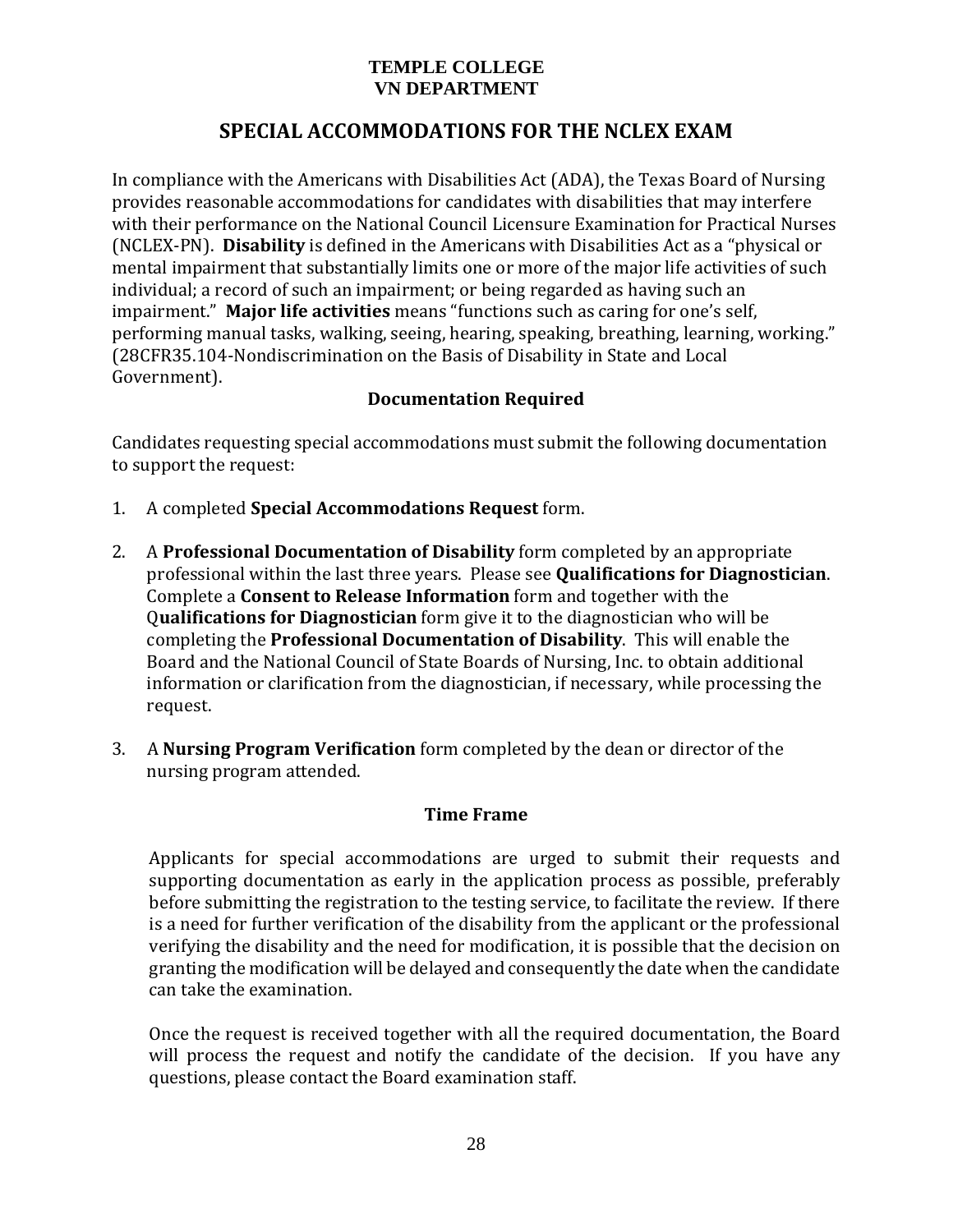# **Policies**

### **TEMPLE COLLEGE POLICIES**

VN students are expected to abide by the policies and regulations of Temple College, as set forth in the Temple College Catalog and Student Handbook. In addition, policies and regulations specific to the VN program are explained in this handbook; VN students are also expected to follow these.

# **Scholastic Dishonesty**

All Temple College VN students are subject to the Temple College Student Rights and Responsibilities Student Conduct policy. This policy is found on the Temple College Website. **All assignments in this program will be individual assignments unless otherwise indicated.**

**The teaching team believes that cheating is not acceptable in a nursing program.** 

Cheating and plagiarism will not be tolerated. Texas Board of Nursing, Texas Administrative Code, 217.27, Good Professional Character states:

*1) Good professional character is the integrated pattern of personal, academic and occupational behaviors which, in the judgment of the Board, indicates that an individual is able to consistently conform his or her conduct to the requirements of the Nursing Practice Act, the Board's rules and regulations, and generally accepted standards of nursing practice including, but not limited to, behaviors indicating honesty, accountability, trustworthiness, reliability, and integrity.*  2) A person who seeks to obtain or retain a license to practice professional or vocational nursing shall *provide evidence of good professional character which, in the judgment of the Board, is sufficient to* insure that the individual can consistently act in the best interest of patients/patients and the public in *any practice setting. Such evidence shall establish that the person:*

- *(A) is able to distinguish right from wrong;*
- *(B) is able to think and act rationally;*
- *(C) is able to keep promises and honor obligations;*
- *(D) is accountable for his or her own behavior.*

### **PROFESSIONAL BEHAVIOR**

Nursing students are expected to display professional, respectful behavior toward patients, peers, staff and faculty at all times. Profane, belligerent, aggressive language and/or actions in any program setting will be subject to disciplinary action. Reports of lateral violence or bullying, including intimidation, toward other students will be investigated and subject to the Disciplinary Policy. Please refer to the Temple College Student Rights and Responsibilities Student Conduct Policy for more details.

**The teaching team believes that professional behavior should be maintained in all learning environments.** The American Nurses Association Code of Ethics states:

*Provision 5: The nurse owes the same duties to self as to others, including the responsibility to promote health and safety, preserve wholeness of character and*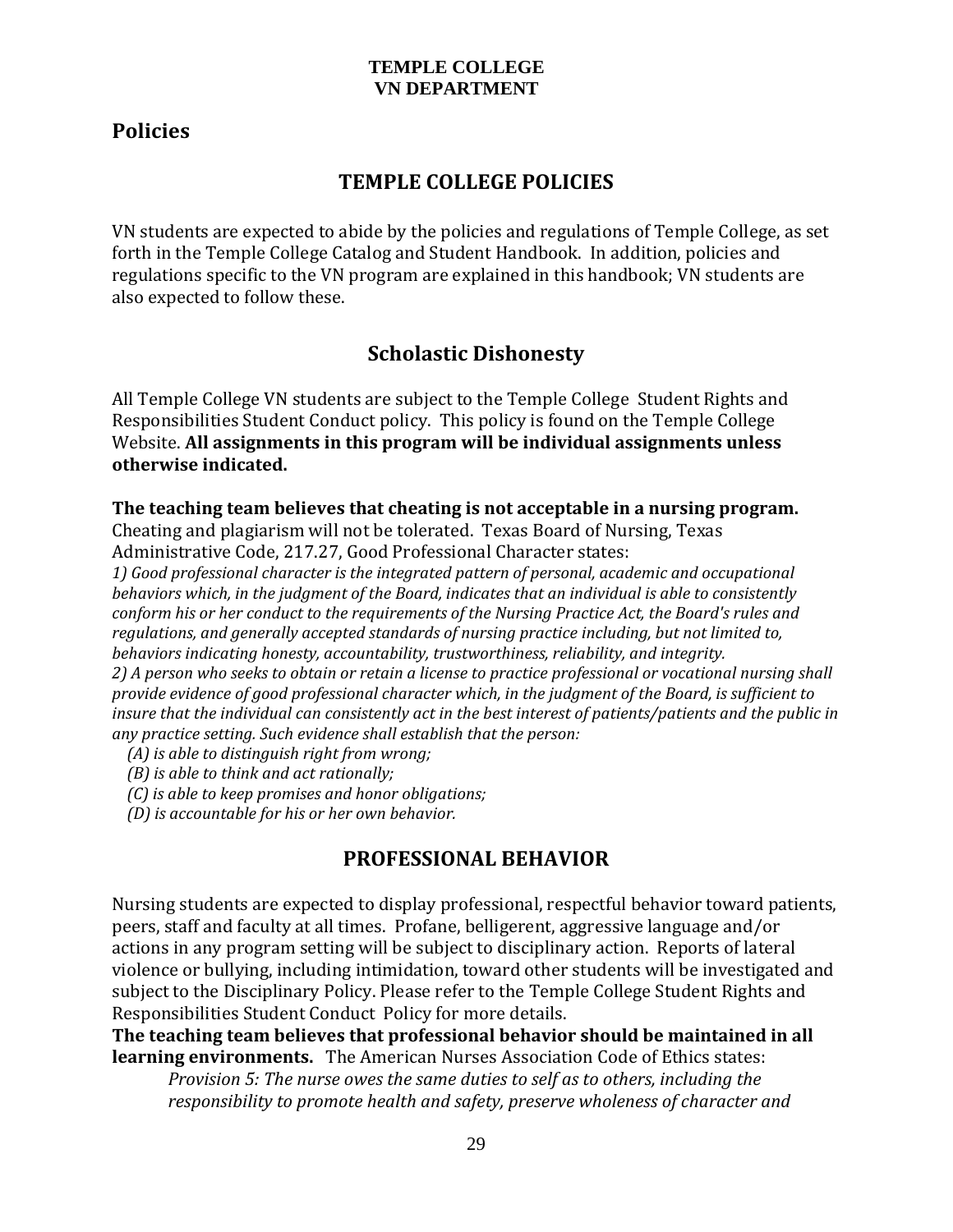*integrity, maintain competence, and continue personal and professional growth. (American Nurses Association, 2015)* 

Professional Behavior includes keeping scheduled appointments. If a student must miss an appointment, they must contact faculty prior to the appointment to cancel or reschedule. If the student misses an appointment and does not contact the faculty (No Call, No Show) they will be subject to the Disciplinary Policy.

# **STUDENT CONDUCT IN LEARNING ENVIRONMENTS**

Classroom, lab, and clinical activities are an essential part of the nursing program. Students are expected to come prepared and participate fully.

Due to the confidential nature of some material, visitors are not permitted in the classroom, lab or clinical during class activities. In addition, students are expected to maintain confidentiality outside the classroom.

Unattended children are not allowed at any College location at any time.

Hats/caps are not permitted during exams.

The VN Program abides by the Temple College Food and Drink Policy which is found in the TC Student Handbook. According to the TC Policy professors may enforce stricter policy standards than those outlined. You must be aware of specific policies outlined in your course syllabi. Professors may revoke food and drink privileges if students fail to comply with any of the requirements.

No food or drinks are allowed in the Simulation Lab or Computer Labs at any time.

**The teaching team believes that everyone has the right to learn**. Therefore, disruptive behavior will be directly addressed. Disruptive behavior examples include: sleeping in class, entering and leaving the room during class activities, ignoring instructor's directions, displaying a belligerent attitude, eating during class, talking when the instructor is teaching, texting during class, phones (or other electronic devices) making noise of any kind, not staying focused on the topic in any manner (reading the newspaper, focusing on the cell phone, focusing on computer sites other than those needed for class, etc.). Students may be asked to leave until the next break, or they may be asked to leave the classroom for the day with a resulting loss of attendance time. Violations will be handled through the Disciplinary Policy.

**The teaching team believes that all students wish to achieve their maximum potential in the nursing program to become the best vocational nurse possible.** We believe students want to become highly competent vocational nurses. Feedback, both positive and constructive, will be provided to the student regarding performance. We believe you want this feedback to help you achieve your goal, thus we will honor you by sharing our observations. We ask that you trust the sole purpose in sharing both positive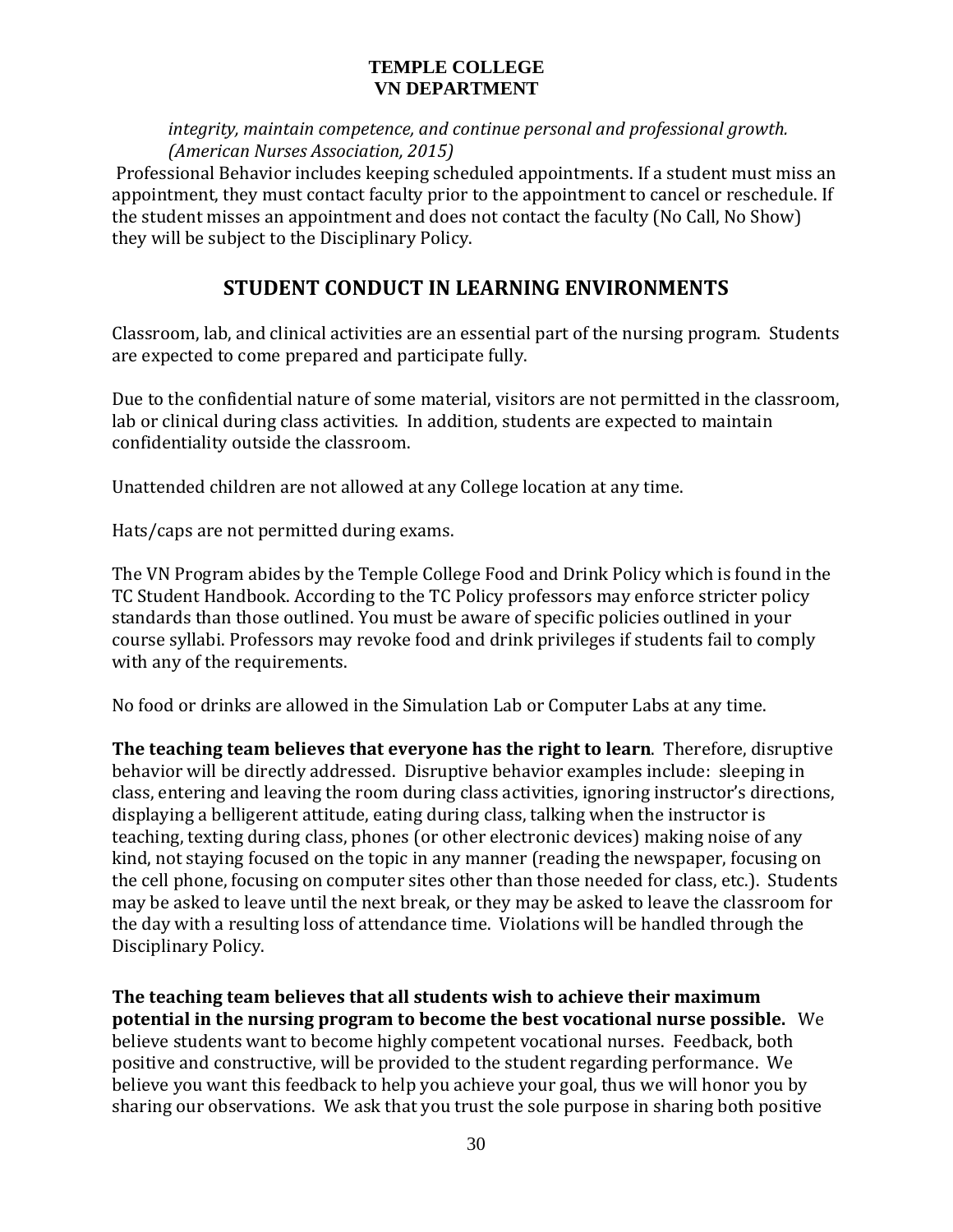and constructive feedback is to help you achieve your goal. This feedback is designed to assist the student in making the transition to the Licensed Vocational Nurse (LVN) role. Feedback may be difficult to hear but it is provided to the student to help meet your goal of excellence. 

**The teaching team believes that students need to be present and actively participate in** the learning activities to achieve their goals. Students are expected to be present and actively involved in classroom/lab/clinical activities. Students should refer to the Nursing Attendance policy.

**The teaching team believes every student can be successful***.*Students need to maintain a balance between school, work, and family to achieve success. Students are encouraged to meet with faculty regarding issues and to obtain assistance with course work. If a student determines it is necessary to withdraw from a course, it is the responsibility of the student to schedule an appointment with the Executive Director to initiate and complete the withdrawal process. Failure to properly withdraw may result in a grade of " $F$ " for the course. Withdrawal deadlines and procedures may be found in College publications.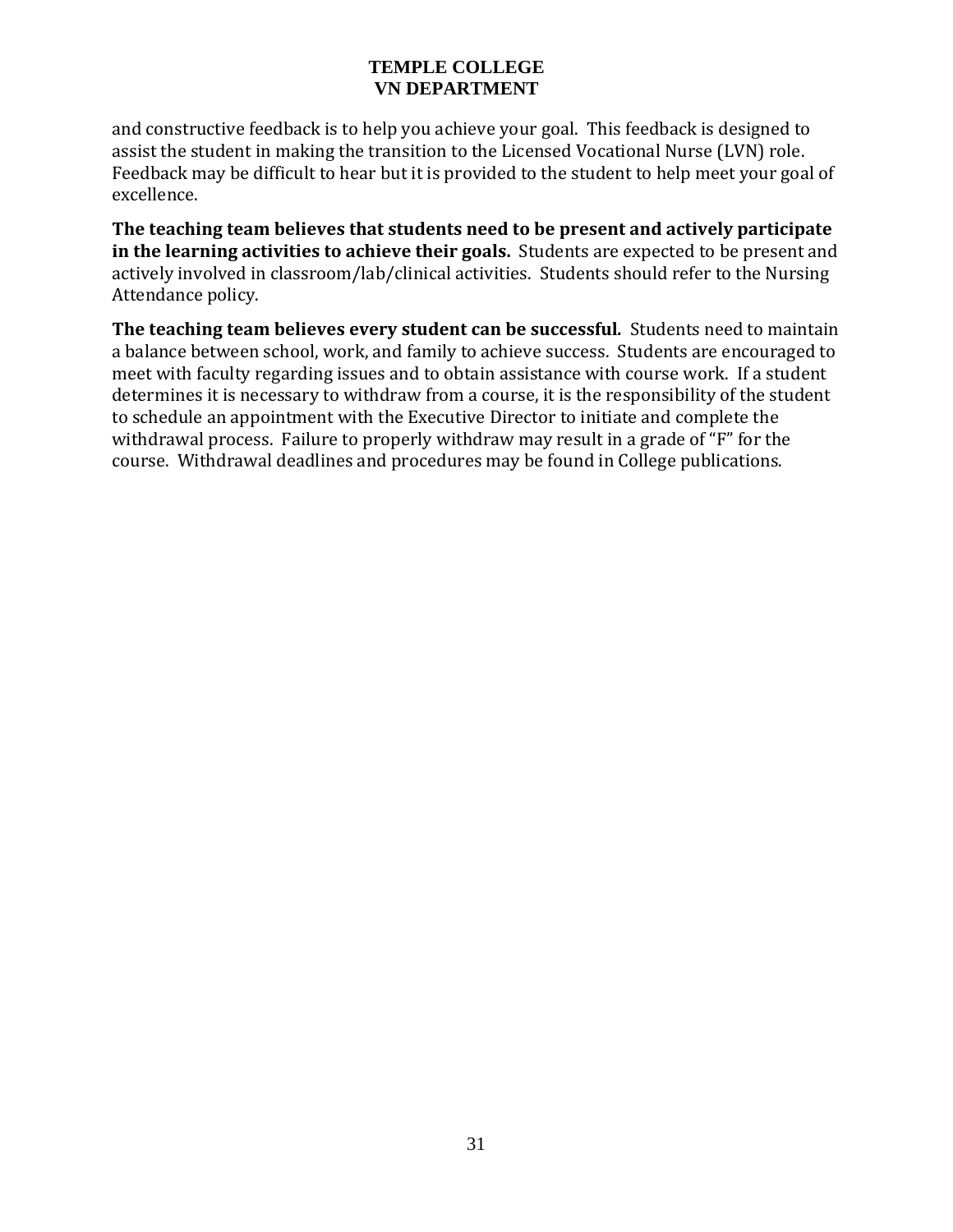# **SIMULATION/SKILLS LAB POLICIES**

The policies and procedures for Temple College Skills and Simulation Lab have been established for the following purposes:

- A. To provide a safe, clean and well-maintained environment.
- B. To protect and maintain costly equipment.
- C. To provide all users the best learning environment possible.

It is understood that this Policy & Procedure Manual does not cover all situations and that as need arises, new policies will need to be established. We reserve the right to revise and /or add to this document as needed.

- 1) No students are to be in the Simulation Center without a Coordinator, faculty member, or lab personnel present.
- 2) No food or drinks are allowed in the Simulation Center. There are student & faculty break rooms where food & drinks are allowed.
- 3) All students will sign in when utilizing the lab.
- 4) No children or visitors will be allowed in the lab for their safety and to avoid distraction from the learning environment.
- 5) Professional dress is required for all activities in the nursing lab. When participating in simulation activities the TC uniform must be worn according to TC ADN/VN Handbook. Students not dressed professionally may be asked to leave.
- 6) Hair must be pulled back at ALL times when in the lab for both practice and checkoff.
- 7) All users of the lab will be expected to display professional conduct at all times. This includes no use of foul language and/or remarks or behavior that could be considered offensive.
- 8) The Simulation Lab staff attempts to maintain a Latex Free environment; however, it is imperative that anyone with a latex allergy notify the Simulation Lab Coordinator and Faculty prior to any activities in the center.
- 9) No cell phones, pagers or other electronic devices are allowed in the Simulation Center or Clinical Informatics Center. These items must be kept in your backpack, turned off, and left outside of the lab.
- 10)No equipment, computers or supplies may be removed from the Simulation Lab without prior consent of the coordinator.
- 11) Any damage to equipment or supplies should be reported immediately to Simulation Lab Coordinator.
- 12) Students may be held responsible for damaged equipment so handle it carefully!
- 13) Any malfunction of the simulation manikins or equipment must be reported immediately to the Simulation Lab Coordinator.
- 14) Any malfunction of computers should be reported immediately to the Simulation Lab Coordinator.
- 15) No markers or pens are allowed near the manikins. No betadine may be used on the manikins. These substances cannot be removed!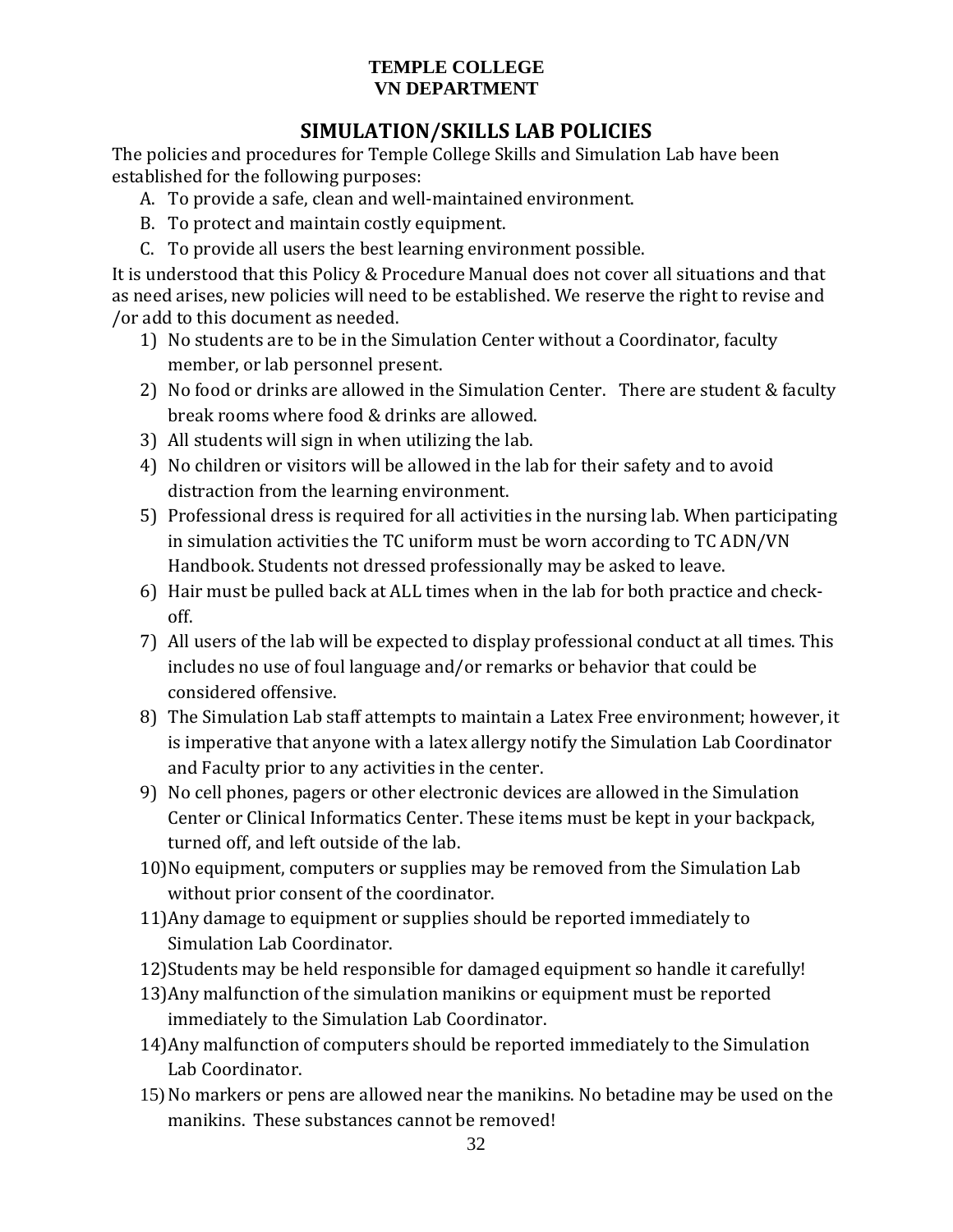### **CLINICAL GUIDELINES FOR STUDENTS**

- 1. Students are expected to provide care to assigned patients according to the Texas Board of Nursing, Texas Administrative Code, 217. 11, Standards of Nursing Practice. The Standard states: *(L) Provide, without discrimination, nursing services regardless of the age, disability, economic status, gender, national origin, race, religion, health problems, or sexual orientation of the client served.*
- 2. Students who will be late or absent from the clinical experience must notify the instructor no later than 30 minutes prior to the scheduled start time. Individual faculty will provide instructions for notifications. Refer to the Nursing Attendance Policy for details.
- 3. Students are not allowed to smoke/vape while in uniform.
- 4. Students are not to receive personal phone calls while on the clinical unit and are not to answer the business phones. No personal visitors are to be received by the student during clinical hours.
- 5. Students may not leave or return to the clinical agency without prior approval of the clinical instructor.
- 6. Personal belongings taken to the clinical unit are the responsibility of each individual. It is recommended that personal belongings not needed to carry out clinical assignments be secured in the trunks of students' cars. Approved textbooks may be taken to the clinical area as space on the clinical unit allows.
- 7. Problems of a personal nature are not to be discussed with the hospital staff or patients.
- 8. Conflicts between hospital staff and students will be resolved by the instructor. The student should notify the instructor immediately if a conflict of this nature seems to be developing.
- 9. Students are not permitted to witness any permits or similar legal documents.
- 10. No cameras, video cameras, computers, or tablets are allowed on the clinical unit. **No smart watches with camera or recording capabilities are allowed in the clinical setting**. Cell phones, and other communication devices may only be used in accordance with the agency policy. If the agency has no specific restrictions regarding communication devices, student cell phones must be turned to the silent mode. Cell phones may only be used for verbal and text communications, and clinical information searching necessary for clinical performance. No photos or videos may be taken in any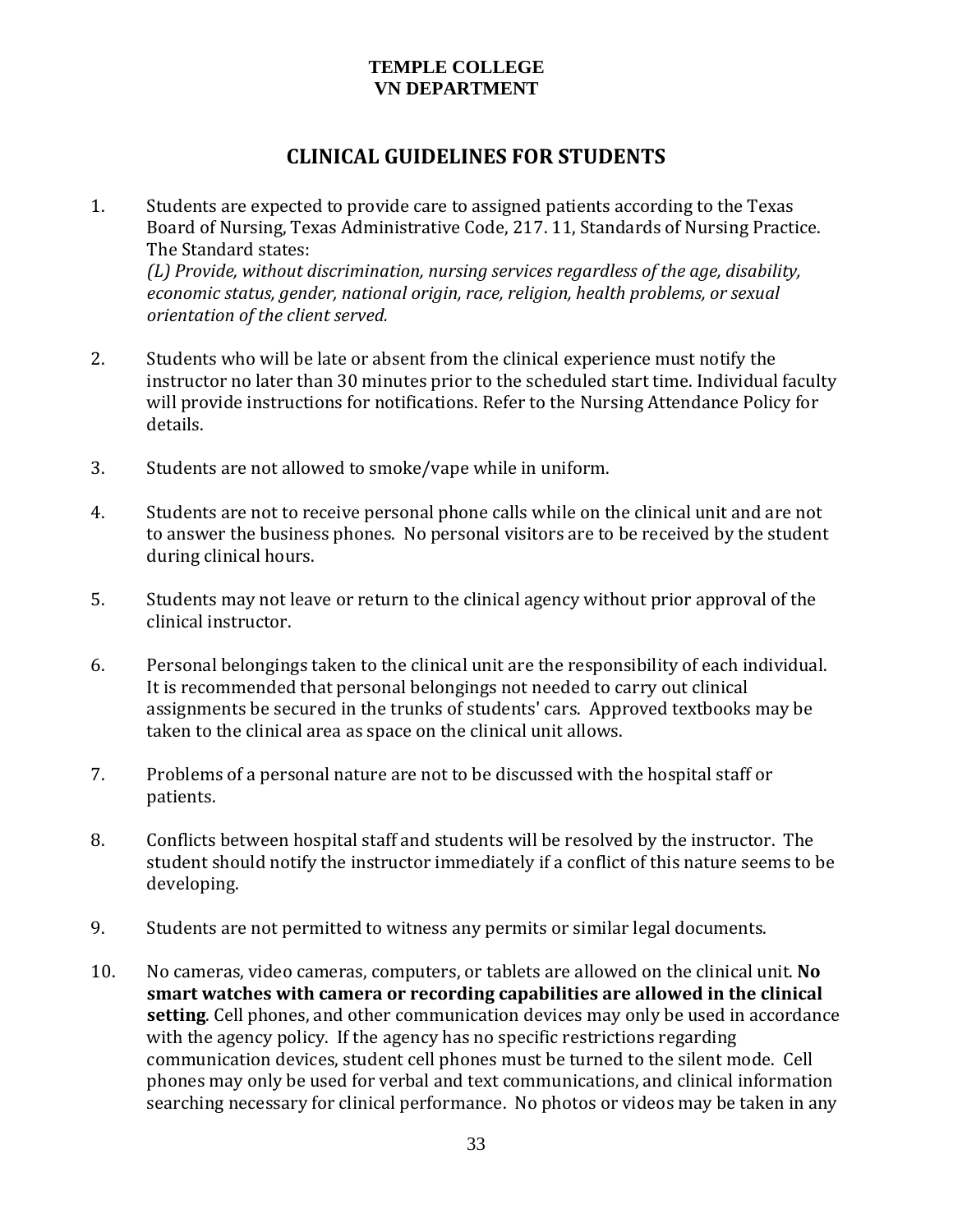clinical setting. Refer to the use of Electronic Technology policy for additional information. 

- 11. Patient medical records may not be photocopied, faxed, e-mailed or transmitted in any format electronic, digital or hard copy.
- 12. Students must park in designated student parking areas at the clinical facilities during clinical rotations. (See Campus and Clinical Parking policy).
- 13. A satisfactory background check was completed on admission to the program. Any healthcare facility associated with Temple College may also require background checks. Permission to perform the background check must be given by the student. It may be necessary to dismiss students from a program if they are barred from practicing at any healthcare facility. Refer to the Nursing Admissions Policy.
- 14. A satisfactory drug screen was completed on admission to the program. See the Health, Safety, and Welfare and Student Substance Abuse Prevention policies for additional information.
- 15. Students are not allowed to eat or drink in any work area, such as the nurse's station or report room, or in any patient care area.
- 16. Students must comply with any special badge policy of an agency. Any fees associated with the replacement of a lost or damaged badge must be paid promptly. Depending on the agency's policy, a student may not be allowed on clinical until restitution has been made, with loss of absence time. In all cases, an incomplete grade for the clinical course will be given until all fees associated with the use of an agency's badge are paid, or the incomplete grade reverts to an F grade, according to Temple College policy.
- 17. TB testing and flu vaccinations must be kept current and be done annually throughout the program. CPR completion must also be kept current throughout the program. Failure to provide appropriate documentation will result in loss of clinical attendance hours.
- 18. Students are expected to perform clinical activities and procedures under the supervision of the clinical instructor. Students are expected to make arrangements with the instructor to obtain approval prior to performing any invasive procedures within the scope of practice.
- 19. Post Conference is a part of the clinical day therefore students are expected to remain in uniform and maintain a professional appearance.
- 20. Following completion of the clinical day, students must change out of the student uniform before visiting anyone in a health care facility or remove their name tag to denote off duty status.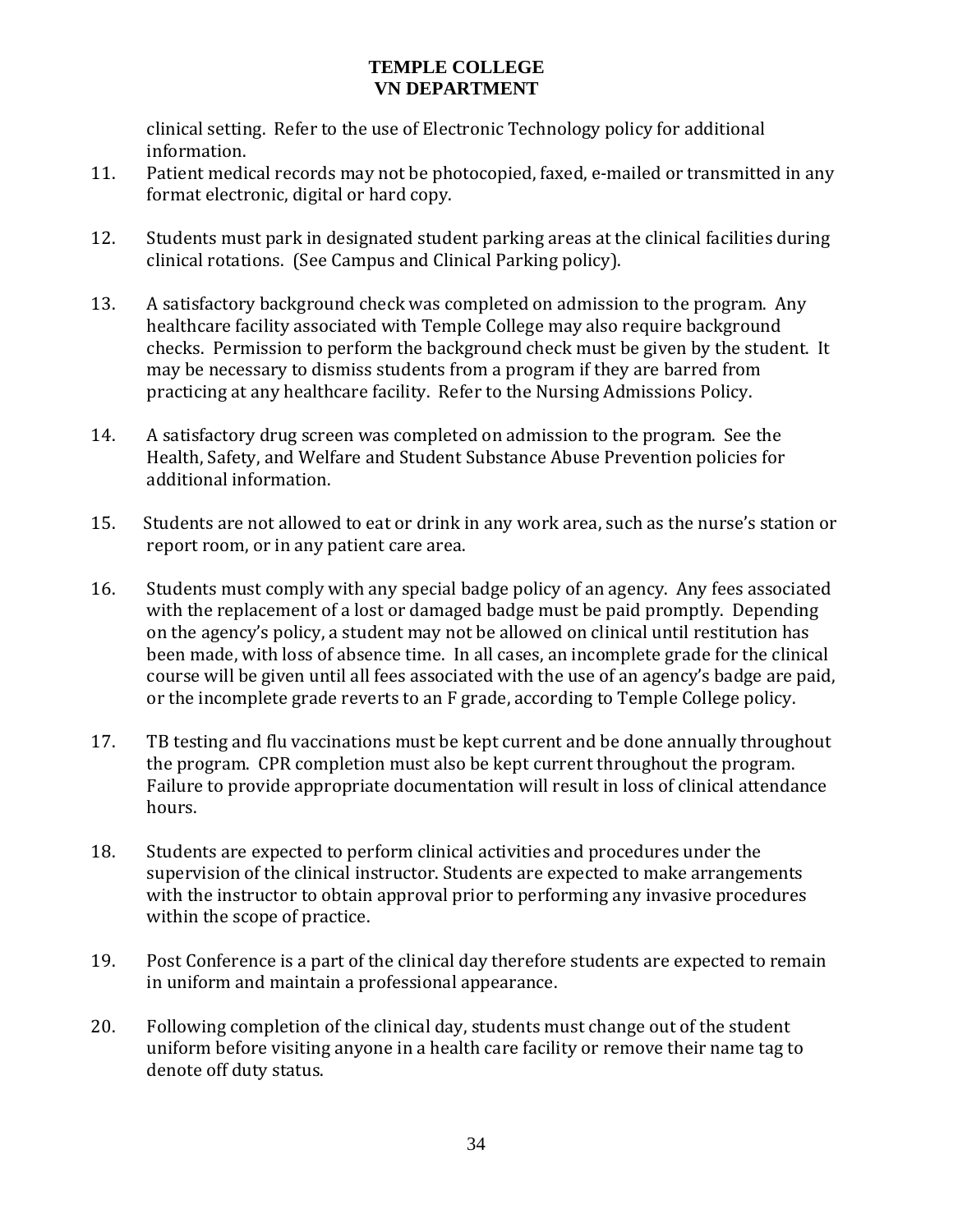- 21. The clinical instructor will be responsible for determining if a guideline/policy has been violated.
- 22. If students are assigned to an "Observation Only" site then they may not have any direct patient contact.

\*Students and faculty may use the following set of guidelines for clinical skills performance.

| <b>Faculty MUST ALWAYS</b>        | Student may perform or  | <b>Student may perform</b>      |
|-----------------------------------|-------------------------|---------------------------------|
| be present                        | assist in presence of   | independently with prior        |
|                                   | staff nurse with prior  | approval from faculty           |
|                                   | approval from faculty   |                                 |
| <b>Medication Administration</b>  | <b>Flushing NG Tube</b> | Vital Signs & Assessment        |
| <b>Indwelling Catheter</b>        | Tracheostomy            | Oxygen Therapy                  |
| insertion                         | Care/Suctioning         |                                 |
| <b>Initiating Enteral feeding</b> | Check placement or      | Oral Suctioning                 |
|                                   | discontinue NG Tube     |                                 |
| NG insertion                      | Staple Removal          | Discontinue Peripheral IV       |
| Enema                             | Discontinue enteral     | <b>Glucose Finger Stick</b>     |
|                                   | Feedings                |                                 |
| IV insertion/therapy              | Ostomy Care/appliance   | <b>Indwelling Catheter</b>      |
|                                   | change                  | removal                         |
| <b>Sterile Procedures</b>         |                         | <b>Empty Ostomy or Foley</b>    |
|                                   |                         | Bag                             |
| <b>Bladder Irrigation</b>         |                         | Dressing change                 |
|                                   |                         | <b>Condom Catheter</b>          |
|                                   |                         | Placement/Removal of            |
|                                   |                         | Telemetry                       |
|                                   |                         | <b>Placement of Compression</b> |
|                                   |                         | Hose/PCDs                       |

**\*Students must have been approved by faculty for any of the above listed procedures/tasks prior to performance in the clinical area.**

# **PERSONAL APPEARANCE**

Casual clothing is appropriate for the classroom. Students should NOT wear short shorts, low cut tops, or other revealing clothes to class. Clothing with inappropriate text or design cannot be worn to classroom or clinical activities. Room temperatures vary so layered clothing is recommended. Hats, caps, sunglasses and any wrist band (including, but not limited to smart watches, fitness bands) are not permitted during exams.

Students will wear the designated black uniform in the clinical area, except in situations where they are specifically instructed not to do so. The uniform shall be clean and neat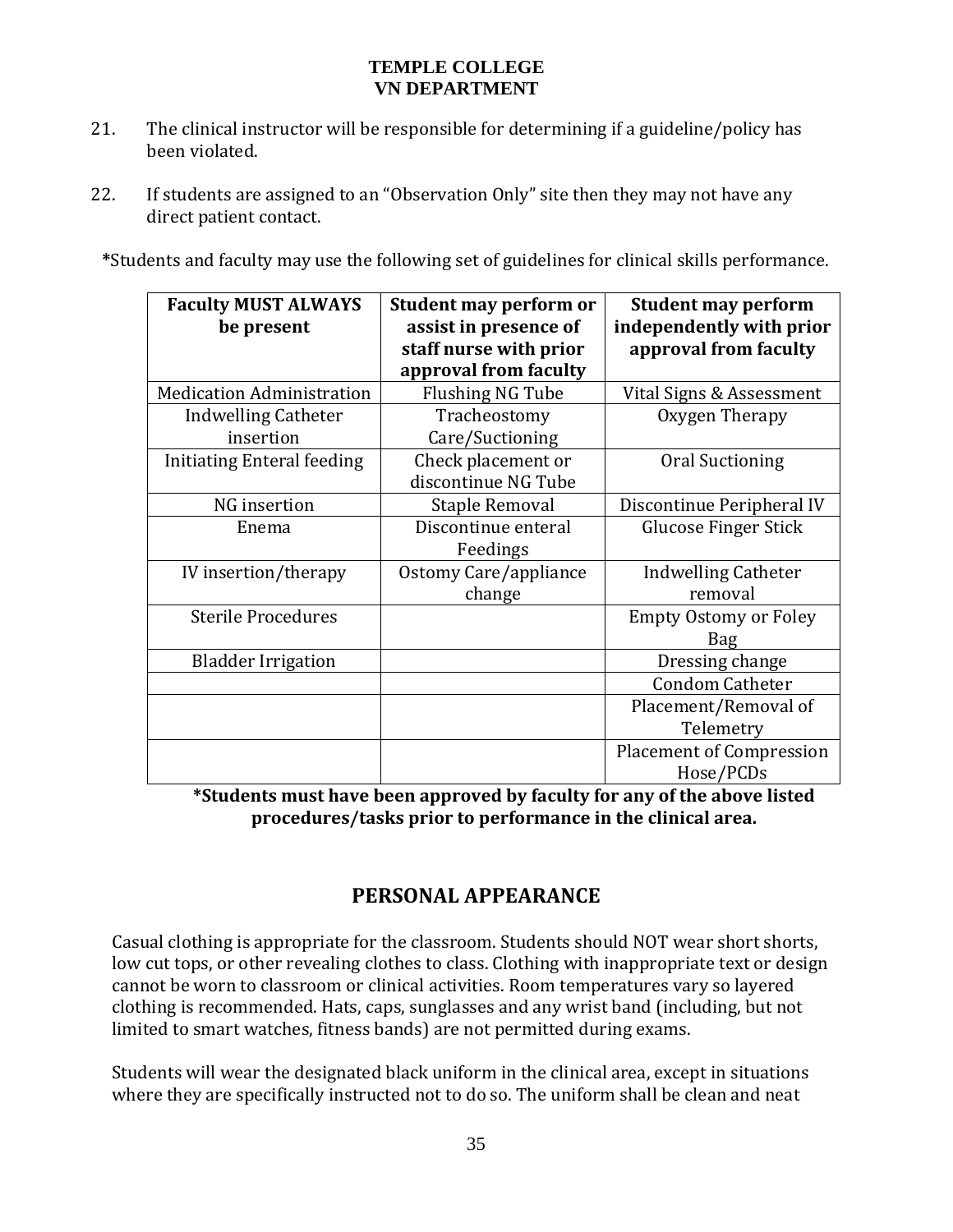with shoes and laces clean**. The uniform must be worn in its entirety; you may not wear a partial uniform.** (scrub top with jeans, hair down, flip flops, large jewelry, etc.)

The Temple College student uniform includes the following:

Black scrubs with TC VN Patch on left shoulder (three fingers down from seam) If the optional scrub jacket is worn it must have the TC VN Patch on the left shoulder. No other jackets may be worn.

Students will be provided with the requirements for specific brand and styles of the uniform during orientation.

Professional shoes of a **solid material**; **NO** mesh, **NO** open holes on tops or sides, sling back style must have heel strap on heel

The following accessories are considered part of the uniform:

Name badge: Must be worn on the upper left side of the uniform with the picture side visible. Must wear badge extender denoting Student Nurse status. Penlight Watch (with seconds timing) **No smart watches with camera or recording capabilities are allowed in the clinical setting** Stethoscope **Scissors** 

Plain black t-shirts may be worn under the scrub top. Sleeve length must not go below mid-forearm in order to allow for correct handwashing and other infection control procedures. Cloth or jeweled lanyards, or stethoscope coverings are not permitted due to infection control concerns.

Neatness and a well-groomed appearance is expected at all times during the clinical rotation: hair must be a natural color, pulled back from face and not falling below the chin when bending forward; no elaborate or decorative hair accessories are allowed; hair accessories should be a neutral color; sideburns will not extend below earlobe; neatly trimmed mustaches and beards will be acceptable.

Make-up and jewelry should be appropriate for professional clinical appearance. Small stud earrings (no hoops or gauges) are not to exceed one per ear. These earrings may be worn in the earlobe only. No other visible body piercing jewelry is allowed. Tongue studs are considered visible.

Nursing students have a responsibility for maintaining hand hygiene by adhering to specific infection control practices. Artificial fingernail enhancements contribute to nail changes that can increase the risk of colonization and transmission of pathogens to patients and are therefore not allowed. Fingernails are to be neatly manicured and of reasonable length  $(1/8$  inch or 3.1 mm beyond fingertip). Artificial nail enhancements are not to be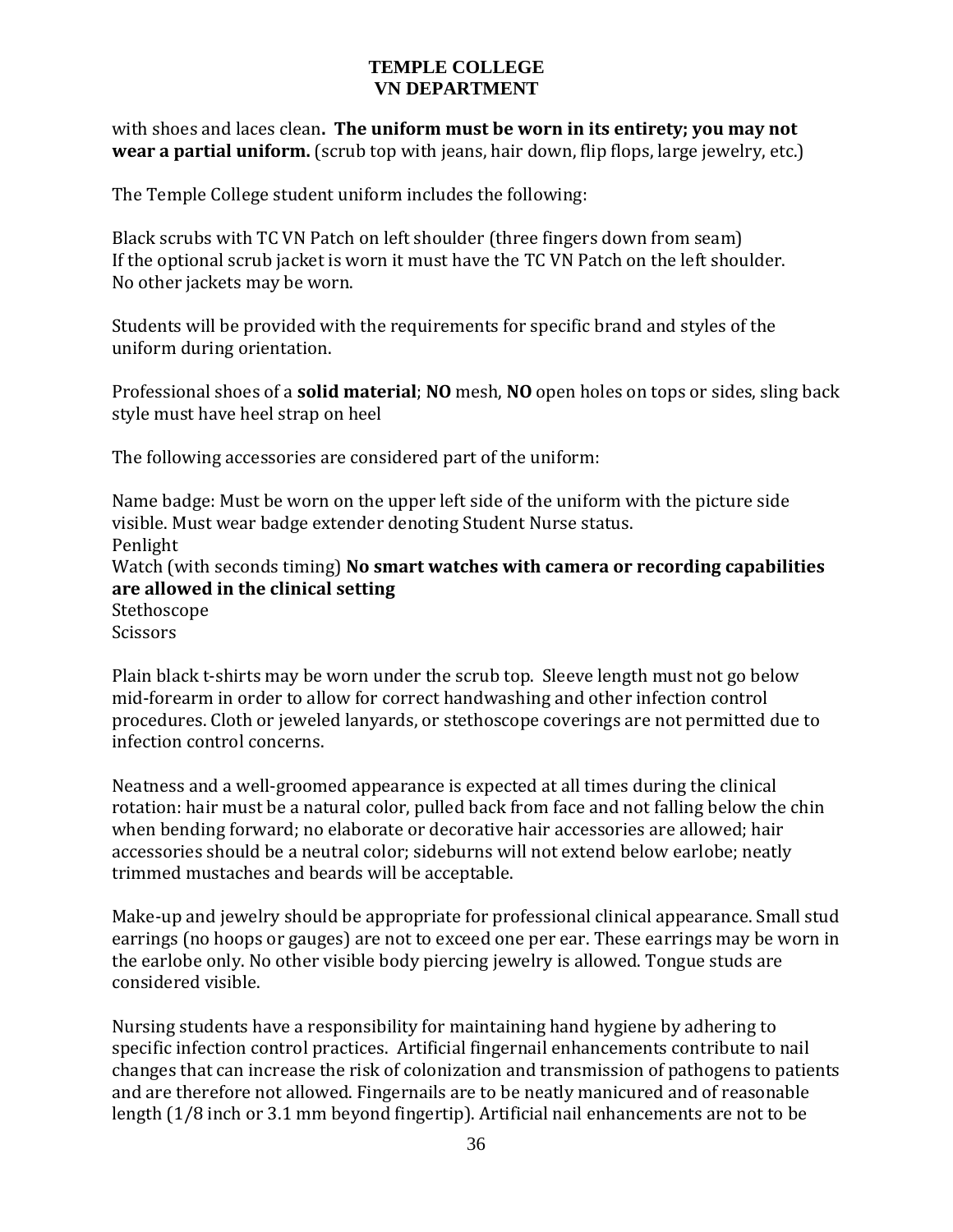worn. A light neutral color nail polish is permitted as long as it is not chipped, but anything applied to natural nails other than polish is considered an enhancement. This includes, but is not limited to, artificial nails, tips, wraps, appliqués, acrylics, gels, and any additional items applied to the nail surface.

Personal hygiene should include frequent bathing as well as the use of deodorants and mouthwashes as needed. No strong odors (colognes, perfumes, smoke, etc) are permitted.

Along with being well-groomed and clean while in uniform, the student must be constantly aware of the image he/she portrays to the public. **No profanity, loud talking, etc.** is **permitted. No smoking/vaping is allowed when you are in uniform. No alcoholic beverages** may be consumed while in uniform. Chewing gum while on clinical rotations is not allowed. Students with visible tattoos must be in compliance with clinical agency policies. 

The clinical instructor will be responsible for determining if a requirement has been violated. Violations of the personal appearance policy requirements can result in the student being sent home and/or be reflected in the clinical grade.

When required to attend clinical orientation, workshop/seminars, or other functions where uniforms are not required, appropriate casual professional wear is expected. Shorts, blue jeans, halter type tops, cropped tops and other revealing clothing are considered inappropriate for these occasions.

# **LIABILITY INSURANCE**

All nursing students are required to carry malpractice liability insurance that will cover their clinical practice during school activities. This will be included in the course registration fees. Other malpractice liability insurance that the student may carry is optional. The school policy does not cover any nursing activity beyond required school clinical rotations.

# **CAMPUS AND CLINICAL PARKING**

Students must follow all policies for parking on campus (see TC Student Handbook) and at all clinical locations. This includes displaying a current student parking sticker and not parking in visitor or staff parking at any time.

# **ATTENDANCE POLICY**

Students should refer to the Temple College Student Handbook for general expectations. The following exceptions apply to students enrolled in nursing courses: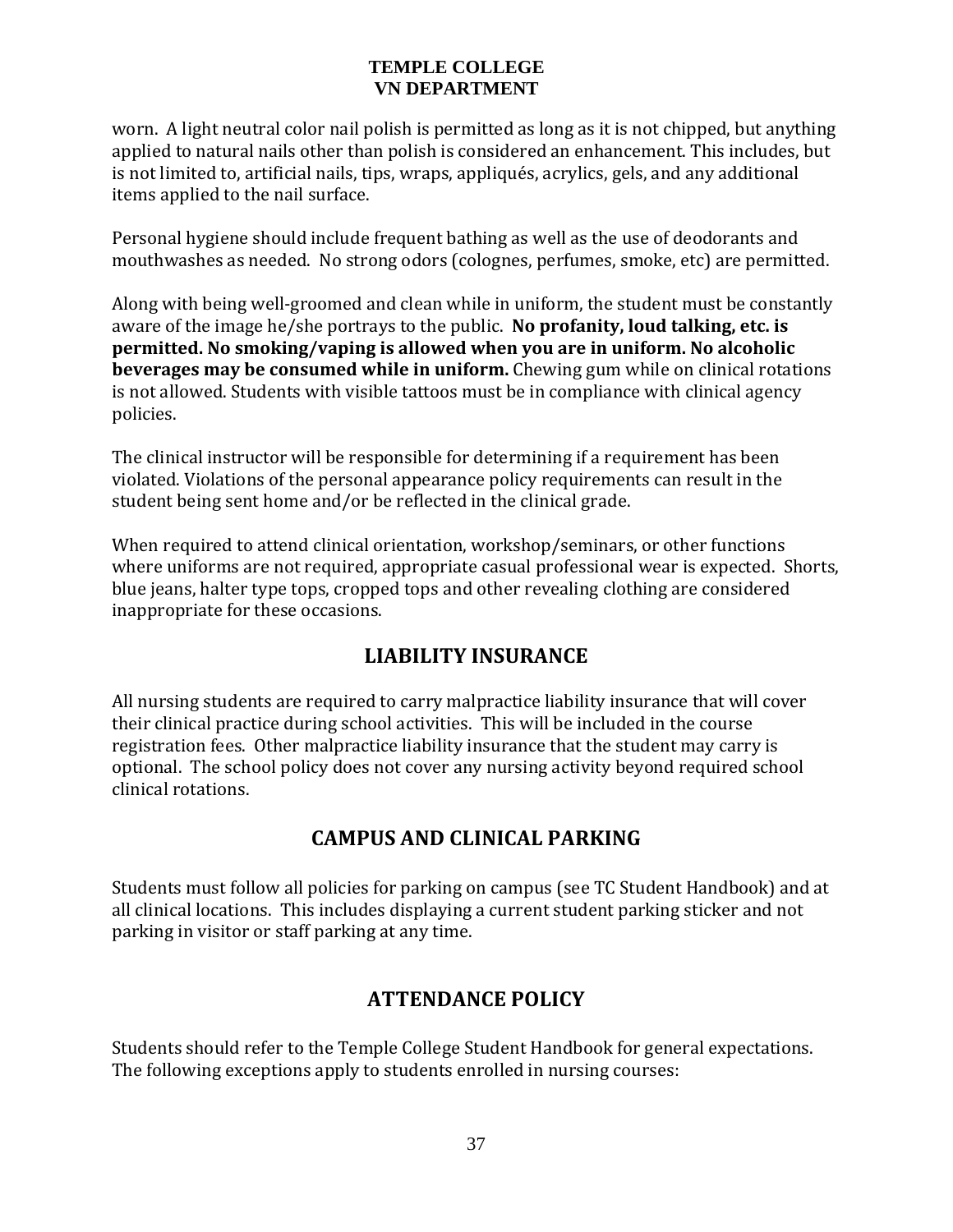#### **Being successful in a nursing program is dependent on the student being actively involved in all learning activities.**

#### **CLASSROOM:**

• In the classroom, absent students do not receive the benefits of interacting with the instructor and their peers. Classroom experiences can assist the student in application of information which is an integral component of success in a nursing program. The student's presence is essential; therefore limits are set regarding the amount of allowable absence time.

#### **Classroom Absences:**

- Classroom attendance expectations are consistent with the Temple College Attendance Policy found in the TC Student Handbook which states "A lack of regular attendance is defined as missing the equivalent of two weeks of instruction in a 16week semester."
- If a class meets once a week then missing more than two class periods is grounds for dismissal from the class. If a class meets twice a week (class and lab), missing more than four class periods in any combination (ex. 2 classes and 2 labs or 3 labs and  $1$ class) is grounds for dismissal from the class. If a class and lab meet together (for example class meets  $8-10:30$  and lab meets  $10:30-11:00$  then it counts as one occurrence (11-week semesters are counted the same as 16 week semesters).
- In a 6 or 8-week semester class, missing more than one class is grounds for dismissal.
- As successful completion of all courses is required for progression, students dropped from one course for non-attendance may be dismissed from the program.

#### **Arriving Late or Leaving Early From Class:**

Arriving late or leaving early are considered disruptive behaviors. Students are allowed two occurrences without consequences. The third and any subsequent occurrences will result in a five (5) point deduction for each occurrence on the **final course grade**.

A student is considered late if they are **not in their seat** at the scheduled start time up to:

- 15 minutes for a 1 semester credit hour class (Ex. VNSG 1119)
- 30 minutes for a 2 or more semester credit hour class (Ex. RNSG 2213)

After the time limits above the student will be considered absent. Leaving early is categorized by the same time frames. (Ex. If you leave with only 10 minutes left of class or clinical then it counts as a leave early, if you leave more than 15 minutes early for a one hour class/clinical or more than 30 minutes early for any other class/clinical then it counts as an absence.)

#### **Students should plan on arriving to class a minimum of 10‐15 minutes early to ensure they are on time.**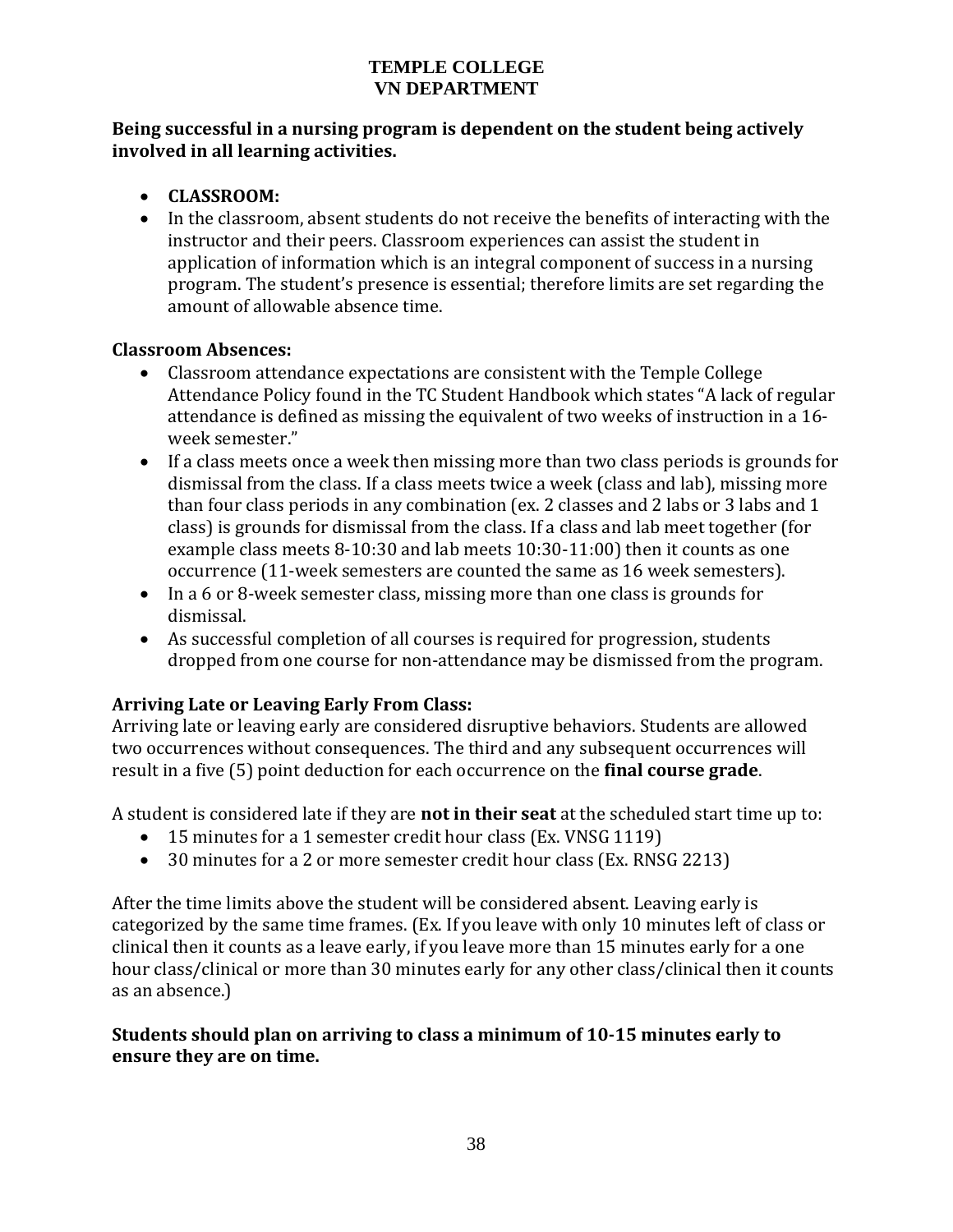#### **CLINICAL:**

The clinical experience is an essential component of the nursing program. When clinical is missed, the student cannot benefit from this learning experience. Missed clinical time cannot be made up at the clinical site.

#### **Clinical Absences**

In a 6 week semester, missing more than one clinical period is grounds for dismissal. In an 11 week semester, missing more than two clinical periods is ground for dismissal In a 16 week semester, missing more than two clinical periods is grounds for dismissal.

#### **Arriving Late or Leaving Early From Clinical:**

Arriving late or leaving early are considered disruptive behaviors. Students are allowed two occurrences without consequences. The third and any subsequent occurrences will result in a five (5) point deduction for each occurrence on the **final course grade**.

A student is considered late if they are not at the assigned location at the scheduled start time up to 30 minutes. After 30 minutes, the student will be considered absent. The same time frames apply for arriving late and leaving early from the clinical site. (Ex: f a student leaves more than 30 minutes early from clinical, it is considered an absence. If a student leaves 10 minutes early, it is considered a leave early.)

If a student arrives more than 30 minutes after clinical start time then the instructor may send them home and it will be counted as an absence. It is at the discretion of the clinical instructor to allow a student who is more than 30 minutes late to remain on the clinical unit. Even if the student is allowed to stay they will still be counted absent.

#### **Students should plan on arriving to clinical a minimum of 10‐15 minutes early to ensure they are on time.**

#### **Clinical Reporting:**

Students who will be late, absent, or need to leave early from clinical must contact the clinical instructor no later than one hour prior to the scheduled time. Instructors will specify the procedure to contact them.

#### **WEATHER:**

We have faculty and students from a very large area drive to the campus and clinical locations. It may be extreme weather in one area and fine in another. **It is up to the student to decide if the student will be in danger due to storms, flooding or icy road conditions. DO NOT ATTEND IF YOU BELIEVE YOU WILL BE IN DANGER.** Absences for **extreme** weather conditions will be waived at the discretion of the Executive Director of Nursing. 

All students should sign up for Leopard Alert so they will be notified in the case of the college cancelling or delaying class. Faculty will notify students if they need to cancel class or clinical for any reason. If the college or faculty member cancels class or clinical then the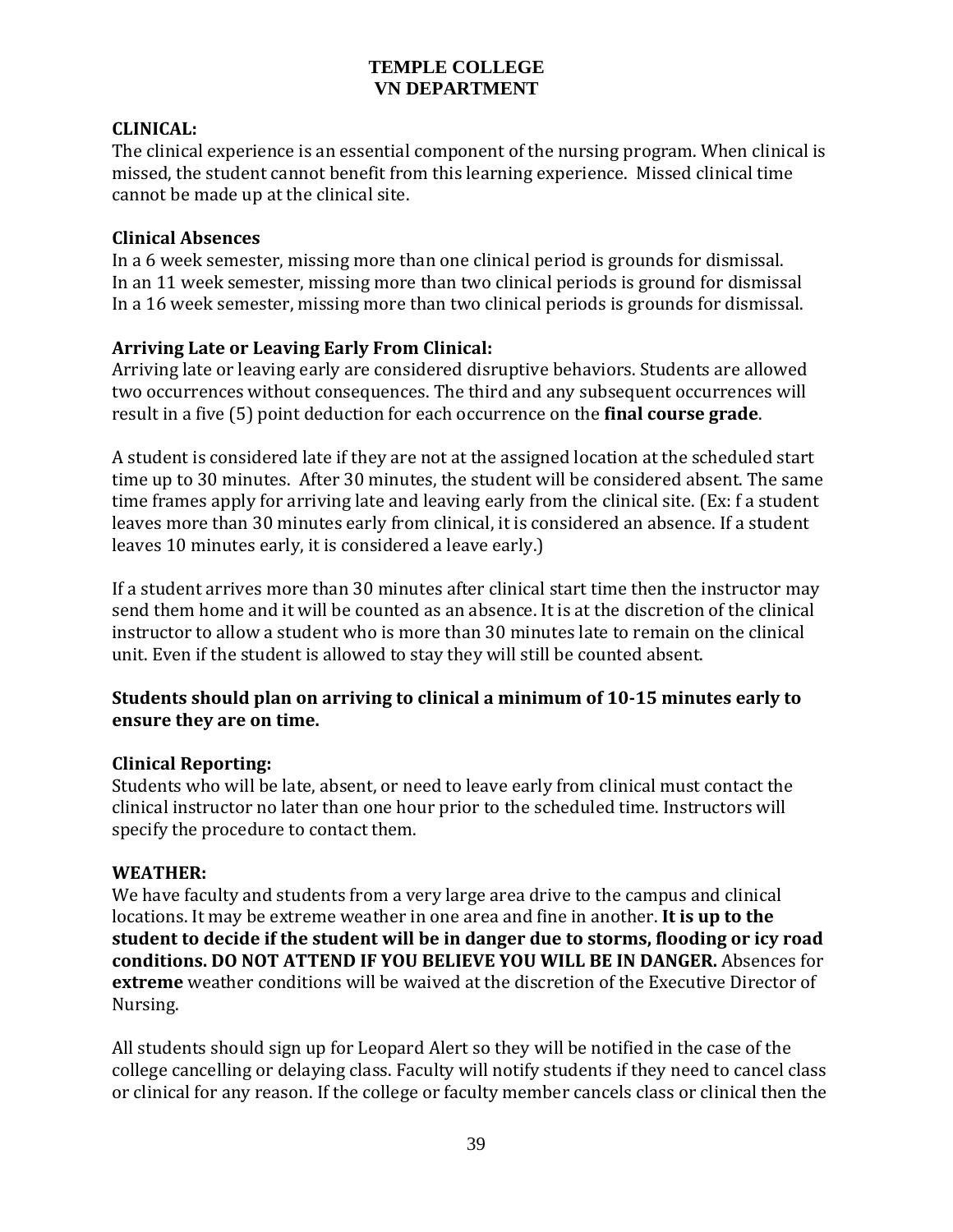student will not be counted as absent; **however, there may be an assignment for the missed time**. 

Spring 2019

# **STUDENT DISCIPLINARY POLICY**

Nursing students are subject to the same disciplinary procedures as are all TC students. The Student Discipline statement in the TC Student Handbook should be referred to for details. In addition, Nursing students are subject to the Nursing Student Disciplinary Policy. 

A student will be subject to the Nursing Department disciplinary procedure for the following conditions:

- A. Displaying a disruptive behavior such as described in the TC Student Handbook Disruptive Behavior Policy. Incidents may occur in clinical, lab, classroom, or community settings.
- B. Displaying behavior that is inconsistent with safe nursing practice or policies of the nursing program or any clinical affiliates.
- C. Failure to comply with the Essential Requirements of Candidates for VN Admission, Progression, and Graduation.

#### **PROCEDURE**

- 1. If a student is beginning to display a behavior or practice that is inconsistent with safe nursing practice or policies of the program, it is at the faculty member's discretion to discuss the behavior and corrective actions with the student prior to initiating the formal disciplinary procedure.
- 2. When the Nursing Disciplinary Policy is initiated the faculty member will immediately bring the problem to the attention of the student and a Disciplinary Action Form will be completed detailing the actions necessary to remain in the program.
- 3. All Disciplinary Action Forms will be reviewed with and signed by the student and copies will be distributed to the student, and the Executive Director of Nursing to place in the student's file. Other faculty may receive copies of the Disciplinary Action Form, if indicated.
- 4. If the student has a second incident of the same type of behavior (ex. A second safety violation, or second disruptive behavior) or violates the conditions on the form then the student will be dismissed from the program.

Refer to the Withdrawal/Dismissal from the nursing program for additional information.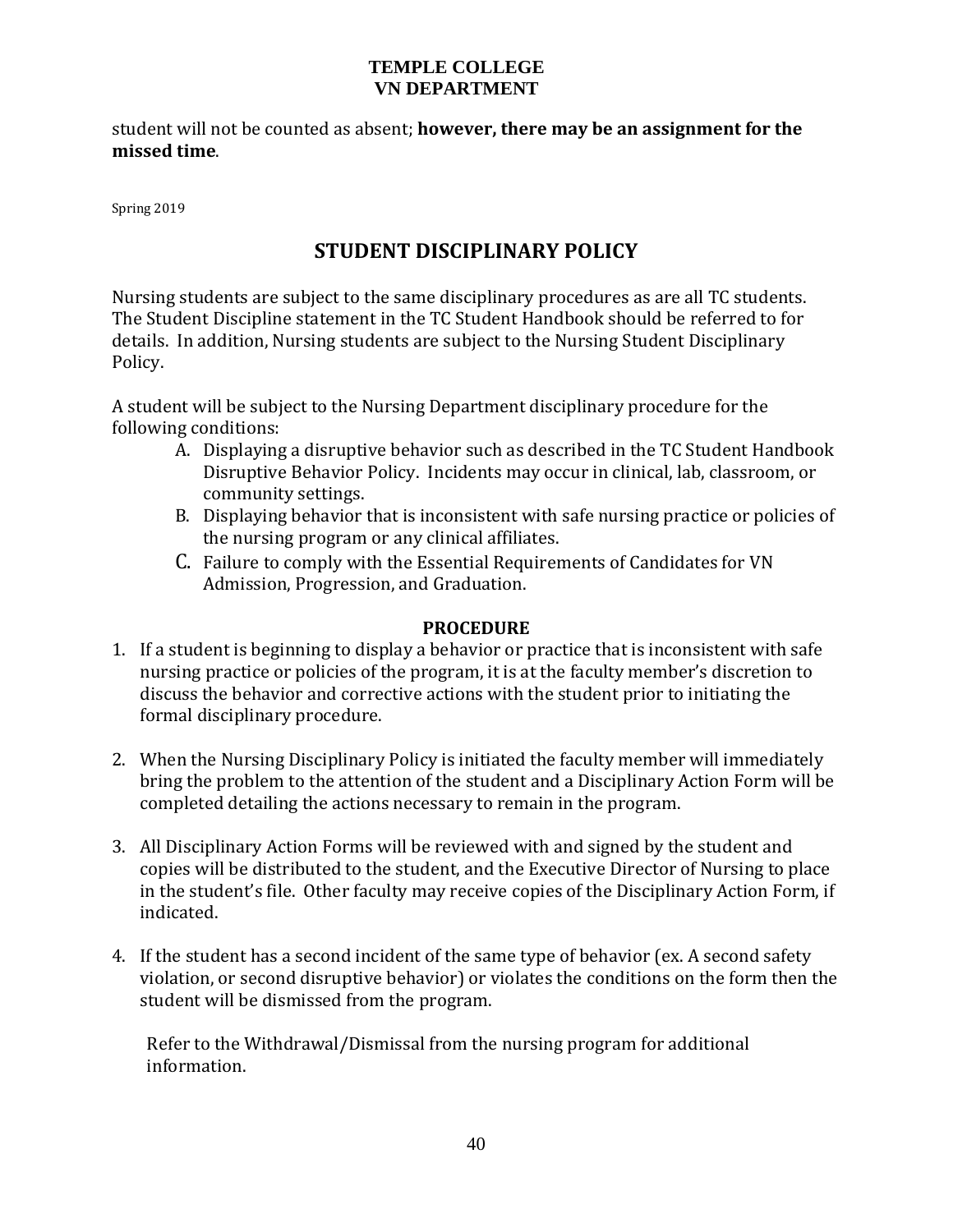# **TESTING POLICY**

Tests may be administered via paper and pencil or online throughout the curriculum.

- 1. All books, bags, purses, drinks, as well as any cell phones and other communication devices must not be taken into the computer lab. No hats or jackets may be worn during testing. Smart watches or any other device able to generate electronic messaging or photographs must be removed during testing.
- 2. If testing with a paper test and Scantron answer form: no writing on test, place the number of the test on the answer sheet, desk must be cleared with the exception of the Scantron answer form, pencils and four-function calculators. All other items must be placed at the front of the classroom during tests. Cover sheets must be submitted with the test.
- 3. When testing online with ParTest: **Click the next question button only once!** Every time you click the next question button, it moves to the next question and you cannot return to it. If there are any technical issues during the test (you are logged out of test, a question is skipped, etc.) you must **immediately** raise your hand to notify the instructor. If you wait until the end of the test then there is no recourse for assisting you. Do NOT click outside of the testing program (ex. Web browser or calculator) you will be disconnected from the test. Bring a four function calculator with you for the test.
- 4. The student must leave the classroom/computer lab after completing the test and not return until everyone is finished.

# **POLICY/PROCEDURE FOR STUDENT REVIEW OF EXAMS**

The faculty believes that exams are not only evaluation tools but also learning tools. It is the policy of this department to give students the opportunity to review module exams and provide feedback about these exams within time constraints. The following guidelines will be used:

- 1. Grades for each exam will be available within one  $(1)$  week of the exam.
- 2. Students that fail an exam need to schedule time with the faculty member to review the exam individually.
- 3. During the session, students will have the opportunity to visually review the exam and ask questions about exam items. No note taking will be permitted during the review session. Before leaving the review session, any material containing exam questions or content will be collected.
- 4. Makeup exams and last exams of the semester may not be reviewed, depending on available time. Final exams generally are not reviewed; faculty may make special arrangements as available, with individuals.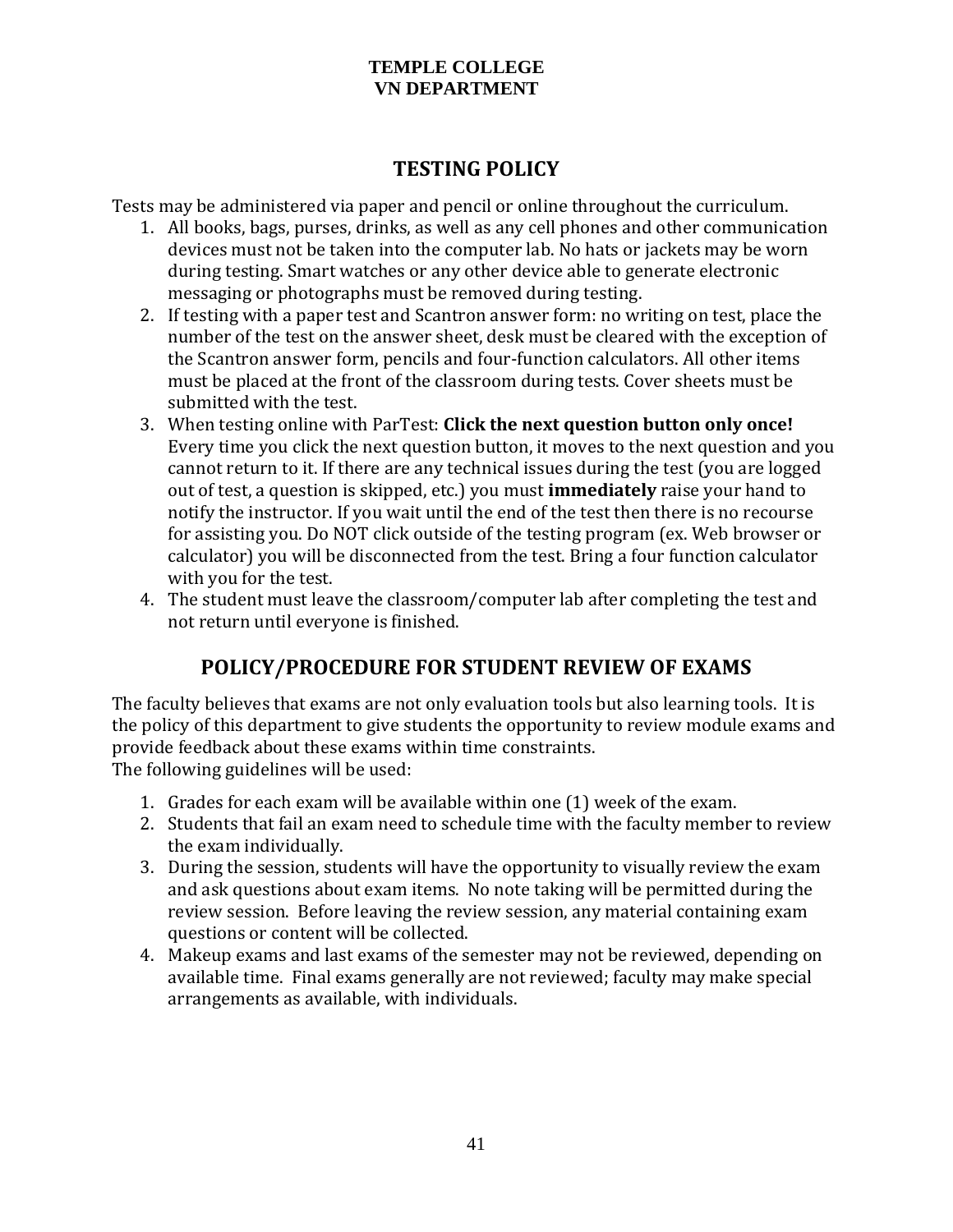# **MAKE‐UP TESTING POLICY**

**Students** are expected to be present for all scheduled exams. If a situation arises that a student is unable to be present to take a scheduled exam, the student must contact the appropriate faculty member **before the exam is given**. Failure to contact the faculty may jeopardize the opportunity to take a make-up exam. Any missed module exams must be taken on the assigned date and time as stated in the course outline. Failure to complete any make-up exams will result in a grade of "0" for that exam. A total of 10 points will be deducted from the final calculated score on each make-up exam.

It is the responsibility of the student to contact the faculty member **before the exam is given** to notify them that the exam will be missed and to arrange to take a missed final exam. Any missed final exam must be completed prior to the beginning of the next semester in order to progress. Any final exam missed will result in the submission of an incomplete  $(I)$  for that course. The incomplete  $(I)$  for the course will be removed once the final exam has been administered or according to Temple College Policy. Failure to take a final exam will result in a grade of "0" for that exam and may result in failing the course.

### **DOSAGE CALCULATION EXAM**

Students in the Vocational Nursing Program are expected to have proficiency in dosage calculation throughout the curriculum. Students are required to pass a Dosage Calculation Exam each semester in the program with a minimum score of 75%. The exam score will count as a percentage of the clinical course grade. Students who score below the 75% will be required to complete remediation and retake the exam. The highest score that can be made on an exam after the first attempt is 75%. There will be a maximum of two attempts in the summer semester and three attempts allowed in the fall or spring semesters to pass the exam. Absences for the any of the exam attempts count as an attempt. (Ex. Absent for  $1<sup>st</sup>$  exam, only 1 attempt remains in the summer and 2 attempts remain in the fall or spring semesters.) **Students MUST PASS the Dosage Calculation Exam in order to pass clinical each semester**.

### **MEDICATION ADMINISTRATION POLICY**

**Students MUST PASS the Dosage Calculation Exam in order to administer medications each semester.** In addition, during the fall semester, students are required to pass Medication Administration skills testing in the Nursing Simulation Lab prior to being allowed to administer medications in the clinical setting. Students who do not pass will be required to complete remediation and retest on the skill. Students have a maximum of two attempts to pass this skill. **Students MUST PASS the Medication Administration skills testing in order to pass clinical.**

### **USE OF ELECTRONIC TECHNOLOGY**

While the VN Department recognizes the convenience and sense of security provided by access to and use of cell phones, it also acknowledges that personal use has no place in the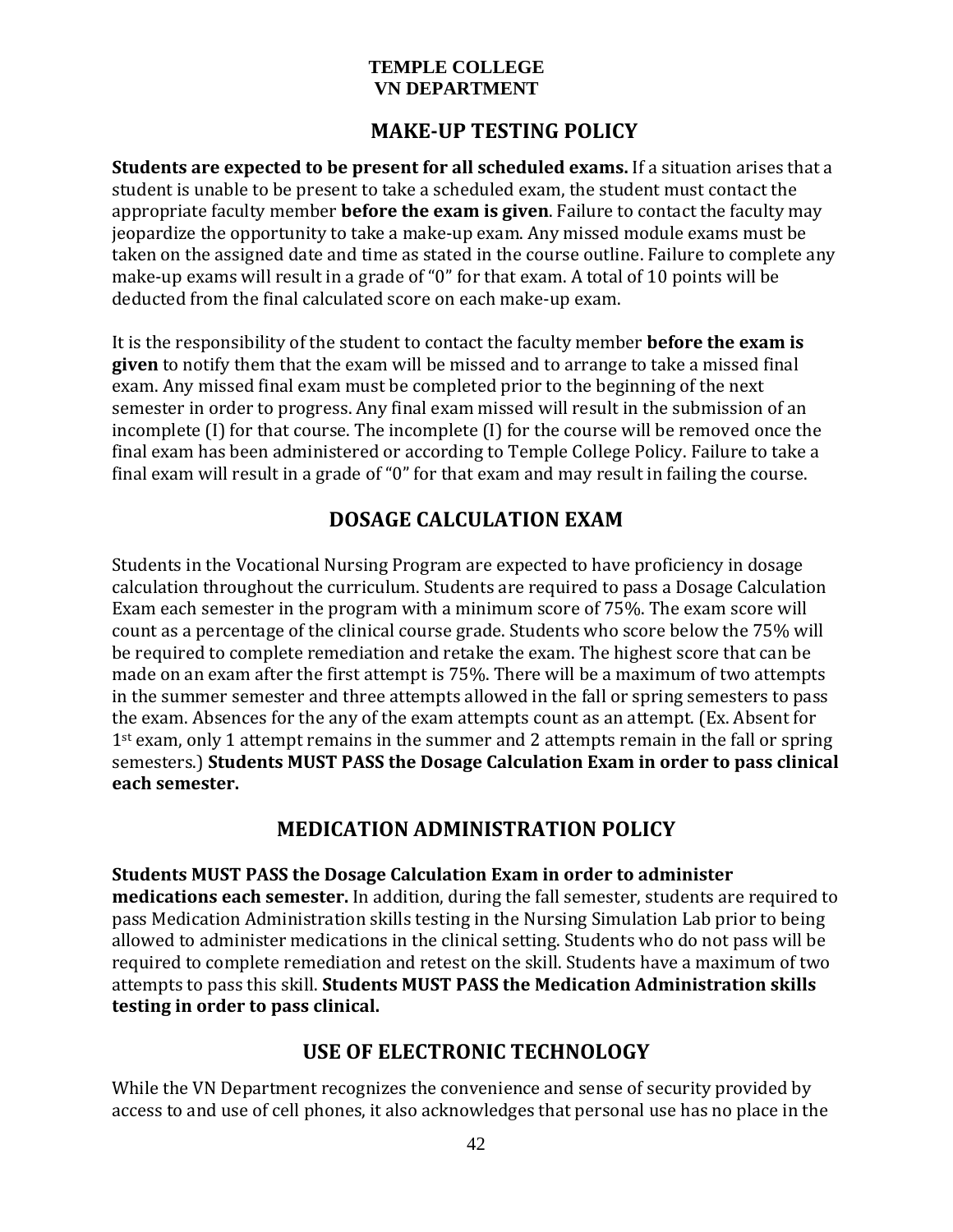context of classrooms, student study areas, laboratories, and testing areas in the Nursing Education Center due to the inevitable distraction they produce. They must be turned to silent during on-campus learning activities. There should be no texting during on-campus learning activities. Computer type devices may be used only for classroom activities. Use of tape recorders to record lectures is at the discretion of each instructor; permission must be obtained from each instructor. Use of cell phones or personal computers in the clinical setting is described in the Clinical Guidelines for Students policy.

### **SOCIAL MEDIA**

**Social networks are for social activities. School related information is professional, not social.** Students need to be very cautious about reporting clinical, lab, or classroom activities on social networks and are strongly advised to follow the Texas Board of Nursing Position Statement 15.29 Use of Social Media by Nurses, which can be found at the following URL:

https://www.bon.texas.gov/practice\_bon\_position\_statements\_content.asp#15.29 Posting any patient information, experiences, or about other professionals, faculty, fellow students, and so on, is considered unprofessional behavior which will result in disciplinary action. No photos or videos may be taken in any school-related setting including the Nursing Simulation Lab and the clinical agencies. Violations should be reported to the clinical instructor or the Executive Director of Nursing. Implications for violations of clinical agency policies will be considered. Clinical facilities may bar students from clinical practice for violations. This will result in dismissal from the program. Future employment opportunities can be seriously jeopardized with nonprofessional behavior in this area.

# **STUDENT PARTICIPATION ON DEPARTMENT COMMITTEES**

Student representatives serve on the Nursing Advisory Committee which meets once a year. 

# **STUDENT COMPLAINTS**

The College District encourages students to discuss their concerns with the appropriate instructor or other campus administrator who has the authority to address the concerns.

Concerns should be expressed as soon as possible to allow early resolution at the lowest possible administrative level.

Informal resolution shall be encouraged but shall not extend any deadlines in this policy, except by mutual written consent.

A student may initiate the formal process described in the Temple College Student Complaints Policy. If a student chooses to file a formal complaint, the Level One administrator is the Executive Director of Nursing.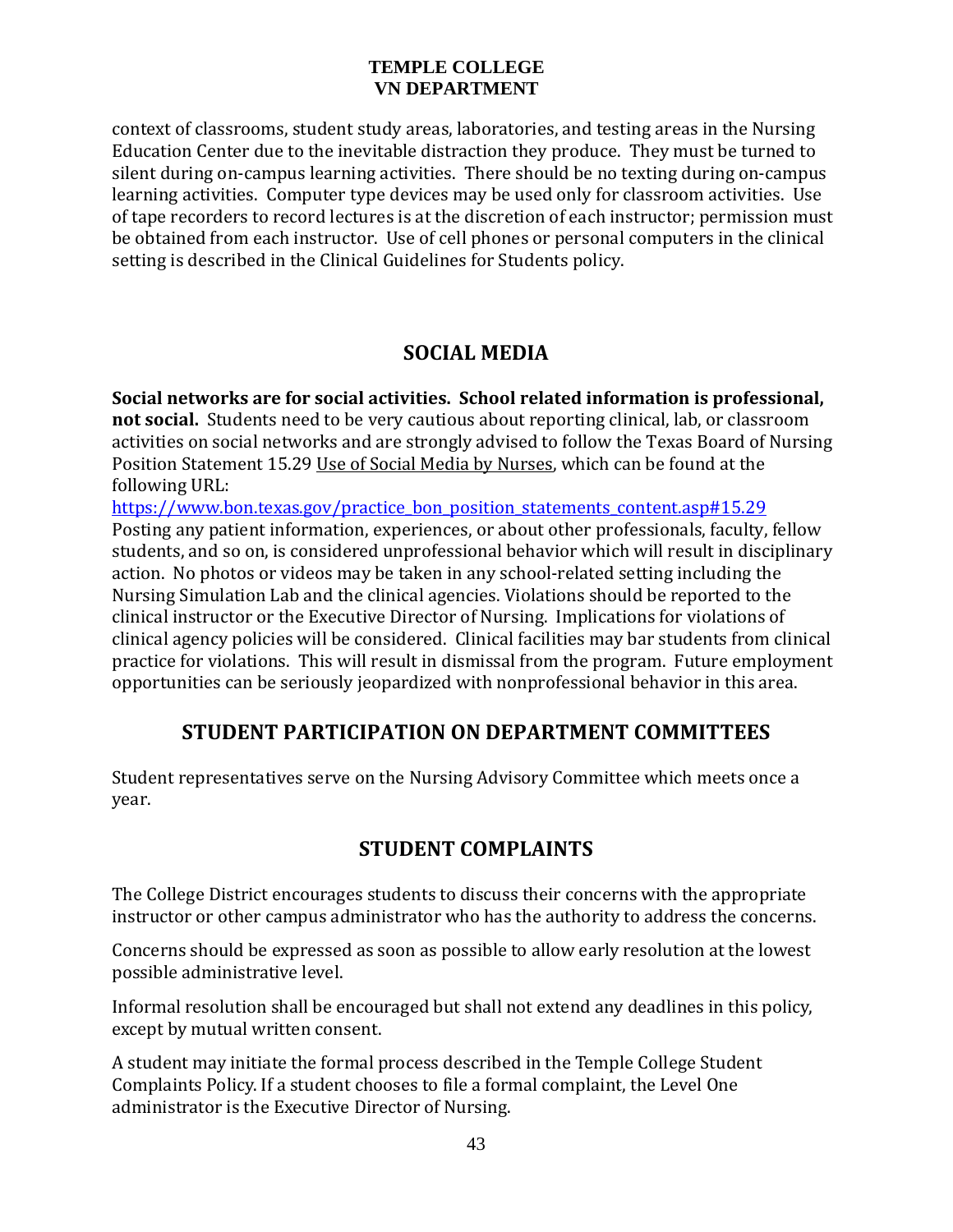Even after initiating the formal complaint process, students are encouraged to seek informal resolution of their concerns. A student whose concerns are resolved may withdraw a formal complaint at any time.

### **SEXUAL HARASSMENT**

It is the policy of Temple College that sexual harassment of students or employees at Temple College is unacceptable and will not be tolerated. The TC Student Handbook should be referred to for policy and procedure statements addressing sexual harassment concerns and issues.

### **TITLE IX PREGNANCY POLICY**

Temple College does not discriminate against any student on the basis of pregnancy or related conditions. Absences due to medical conditions relating to pregnancy will be excused for as long as deemed medically necessary by a student's doctor and students will be given the opportunity to make up missed work. The Temple College Title IX Deputy Coordinator for Pregnancy Services is Adrian Sora, (254) 298-8328, One College Center, Room 1473. 

Students who are requesting services related to pregnancy must disclose their need to their respective instructor and submit a signed diagnostic statement to the Temple College Title IX Deputy Coordinator for Pregnancy Services prior to or immediately upon learning of medical need. See TC Student Handbook for more information.

# **ACCOMMODATIONS**

Students needing accommodations can seek assistance with accommodations from the Temple College Coordinator for Student Accommodations, Misty Reid at misty.reid@templejc.edu or (254) 298-8335.

# **HEALTH, SAFETY, AND WELFARE**

Temple College is concerned about the general health, safety, and welfare of all its students, employees, and visitors. Several policies addressing safety and emergency information can be found in the TC Student Handbook. More specific information related to nursing students is found in the VN Student Handbook.

VN students are required to sign that they are able to comply with the Essential Requirements of Candidates for VN Admission, Progression, and Graduation. If at any point throughout the duration of the program a student is no longer able to comply then the Change in Health Condition Policy must be followed.

A satisfactory drug screen is required of all VN students before beginning clinical rotations. Nursing students who are suspected or found to be involved in illegal,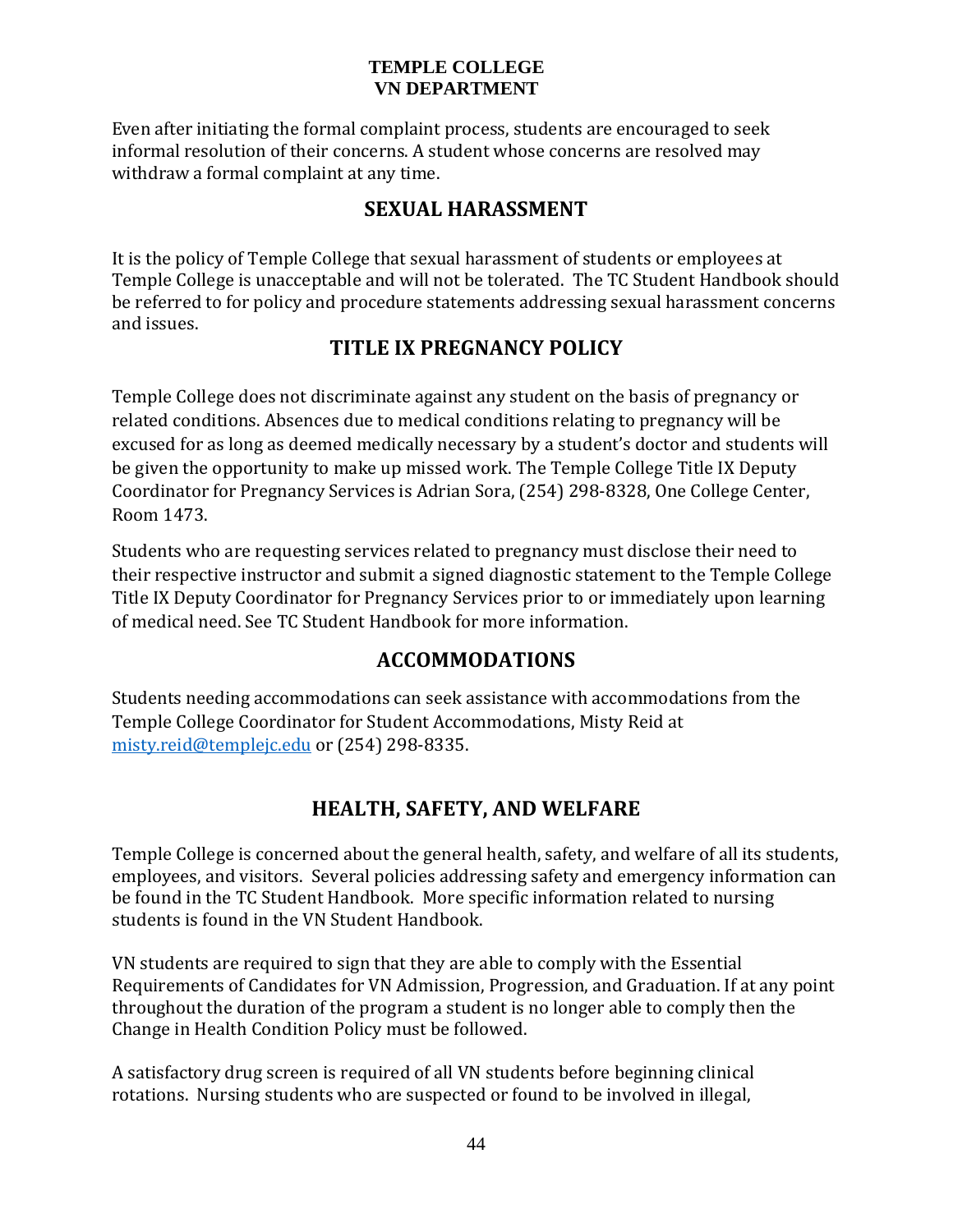indiscriminate, or inappropriate use of drugs, including alcohol, will be subject to the procedures as outlined in the Student Substance Abuse Prevention Policy.

In addition, the student who is suspected of being under the influence of alcohol and/or drugs while in the clinical area is subject to the policies and procedures of that specific facility, which may include mandatory drug testing.

Temple College and affiliated agencies have no responsibility for providing health care services in case of illness or injury. It is strongly recommended that students carry health insurance since they are responsible for their own health care costs. In addition, students may be requested to acknowledge and sign liability release forms since area clinical facilities are not liable for injuries or communicable diseases.

It is the student's responsibility to follow all infection control and safety procedures.

# **CHANGE IN HEALTH CONDITION**

If a student has any significant change in health or a health condition that may affect or be affected by school performance, he/she will be required to obtain a Health Care Provider (to include physicians, nurse practitioners and physician's assistants) release. The release must specify that the student is able *to return unrestricted to classroom and clinical activities.* Examples of these conditions include but are not limited to: infectious diseases, and physical injuries. **This request may be made at the discretion of the instructor or director**. 

A release form is available to the student from the Nursing Department office. Or the student's health care provider may write a release note, as long as it specifies the nature of the problem, and an unrestricted return to both classroom and clinical activities. In some cases, clinical agencies may be consulted regarding restrictions placed on students who provide direct patient care, especially related to providing for patient safety.

# **MENTAL HEALTH**

Temple College has a Licensed Professional Counselor who is available to students in need of counseling services at the main campus, Taylor, or Hutto. **All services provided are confidential.** Contact Christine Simon LPC at One College Centre room 1409 (254) 298-8318 christine.simon@templejc.edu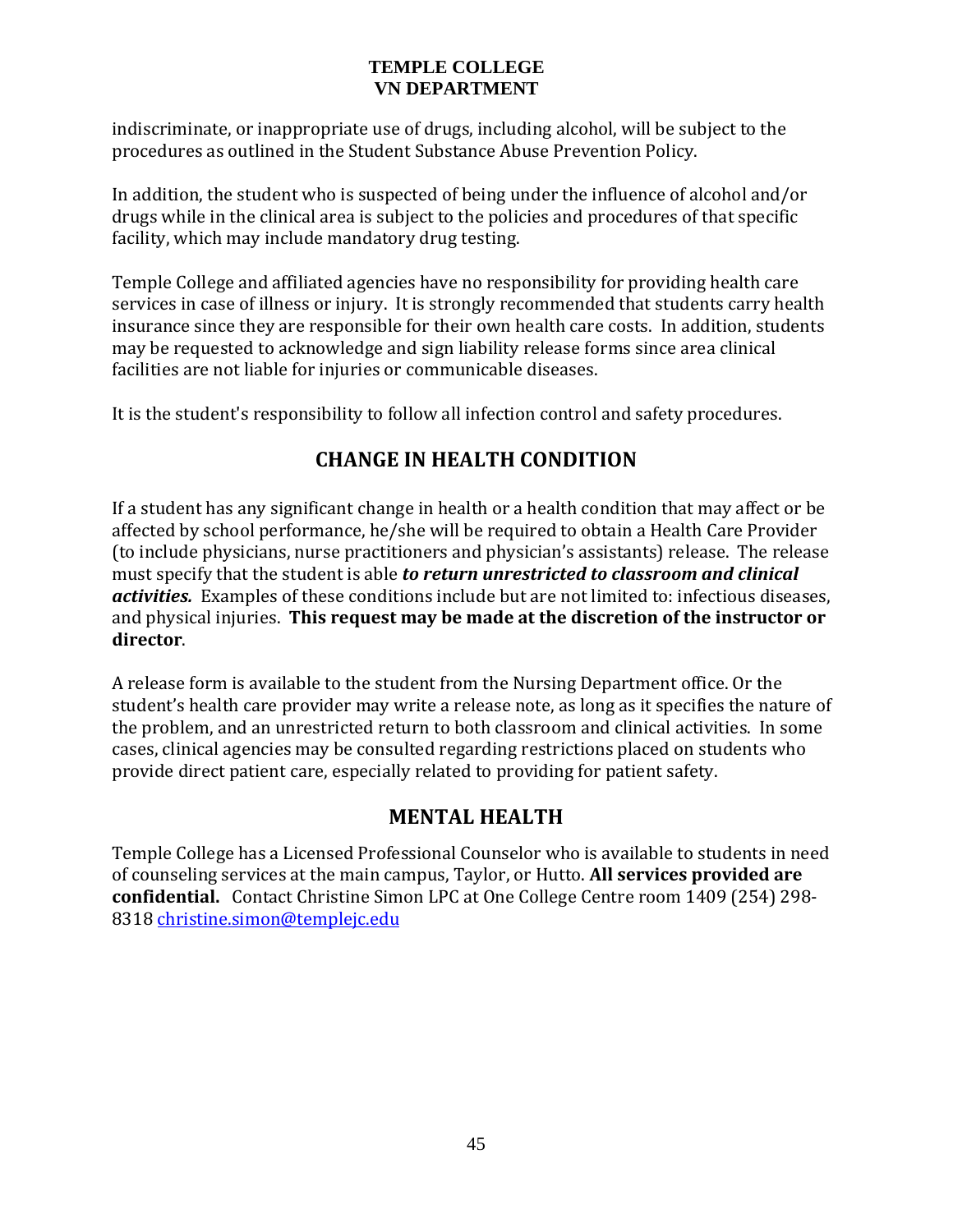# **INFECTION CONTROL POLICY**

During the performance of clinical laboratory duties, nursing students shall comply with standard precautions for preventing the spread of infection to patients, themselves, and others. The following measures shall be employed:

| <b>HANDS</b>             | Hands should always be washed before and after contact<br>with patients, even when gloves have been worn. If hands<br>come in contact with blood, body fluid, human tissue, or<br>contaminated surfaces, they should be washed immediately<br>with soap and water.                                       |
|--------------------------|----------------------------------------------------------------------------------------------------------------------------------------------------------------------------------------------------------------------------------------------------------------------------------------------------------|
| <b>GLOVES</b>            | Gloves should be worn when contact with blood, body fluid,<br>tissues, or contaminated surfaces is anticipated.                                                                                                                                                                                          |
| <b>GOWNS</b>             | Gowns or plastic aprons are indicated if spattering with<br>blood or other potentially infectious materials is likely.                                                                                                                                                                                   |
| <b>MASKS AND GOGGLES</b> | These should be worn if aerosolization or splattering is<br>likely to occur, such as in certain oral and surgical<br>procedures, wound irrigations, suctioning, and<br>bronchoscopy.                                                                                                                     |
| <b>SHARP OBJECTS</b>     | These should be handled in such a manner to prevent<br>accidental cuts or punctures. Used needles should not be<br>bent, broken, reinserted into their original sheath, or<br>unnecessarily handled. They should be discarded intact<br>immediately after use into an impervious needle-disposal<br>box. |
| <b>BLOOD SPILLS</b>      | Blood spills should be cleaned up promptly according to<br>agency policy.                                                                                                                                                                                                                                |
| <b>BLOOD SPECIMENS</b>   | Blood specimens should be considered biohazardous and<br>be so labeled.                                                                                                                                                                                                                                  |
| <b>RESUSCITATION</b>     | At the start of each new clinical rotation, students need to<br>locate emergency equipment.                                                                                                                                                                                                              |

These measures are recommended by the Center for Disease Control. All needle-stick accidents, mucosal splashes, contamination of open wounds, or other possible infection control accidents must be reported immediately to the instructor.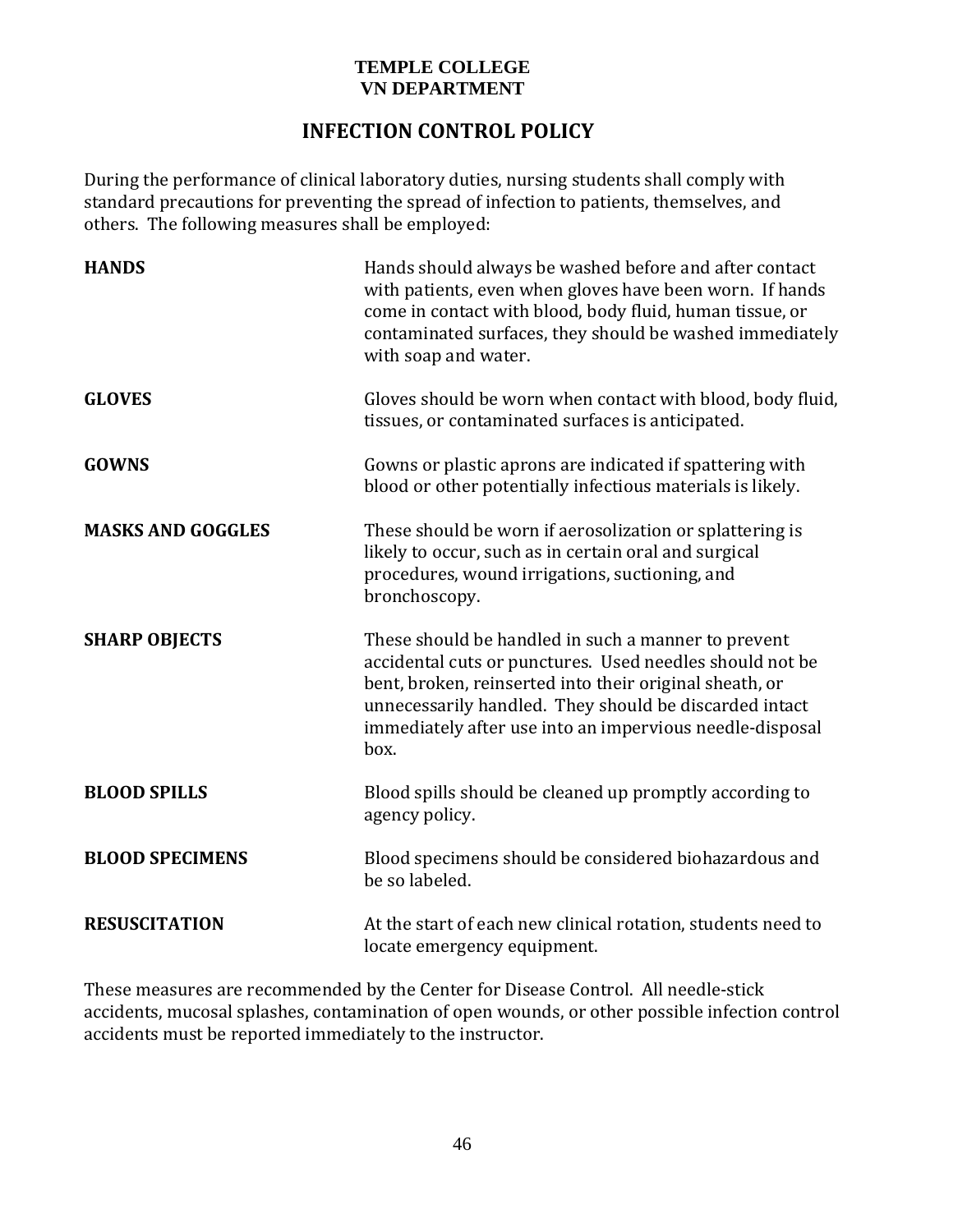# **STUDENT SUBSTANCE ABUSE PREVENTION POLICY**

Temple College is committed to a policy of prevention of the use of any controlled substance by students while they are engaged in College and College-sponsored activities.

Temple College has informed members of the Central Texas area, the State government, and the Federal government that it is striving to maintain a safe, healthful, and drug free environment. To that end, Temple College has adopted this student substance abuse prevention policy in an effort to decrease the danger of alcohol or drug abuse and the potential for any occurrence which may adversely impact the quality of teaching or learning at the College or in any of the College instructional programs, no matter where the activity occurs. 

Within the general framework of this policy, substance includes alcohol, legal, illegal, illicit and designer drugs, and any other substance that may be inhaled, injected, or taken by mouth which may result in mental, physical, or functional impairment of the user.

Substance abuse shall mean the use of any substance in such a way that it impairs the individual's academic or clinical performance.

#### **Expectations of Student Performance**

All students at Temple College are expected to conform to this policy, and to not engage in any substance abuse.

Expectations of Nursing and Allied Health Students.

- 1. All students in any nursing or allied health program are expected to conform to this policy. They are not to use, possess, sell, or transfer any alcoholic beverage or any illegal, illicit, or designer drugs on the campus or while engaged in any college instructional program. Further, they are not to engage in any substance abuse.
- 2. Because students in nursing and allied health programs are preparing themselves for a career in health care, this student substance abuse prevention policy carries special importance:
	- a. Health care providers are expected to know the major differences between reasonable practices related to personal health care and practices which are detrimental to personal health care;
	- b. Health care providers have an obligation to present themselves at a work site prepared to undertake their respective assignments. As such, they have an obligation to not use any substance prior to arrival at the work site, or while at the work site which may impair their job performance.
- 3. Given the importance to Temple College that its students in nursing and allied health programs conduct themselves as future health care providers, the College mandates that those students certify, in writing, that they are not engaging in any substance abuse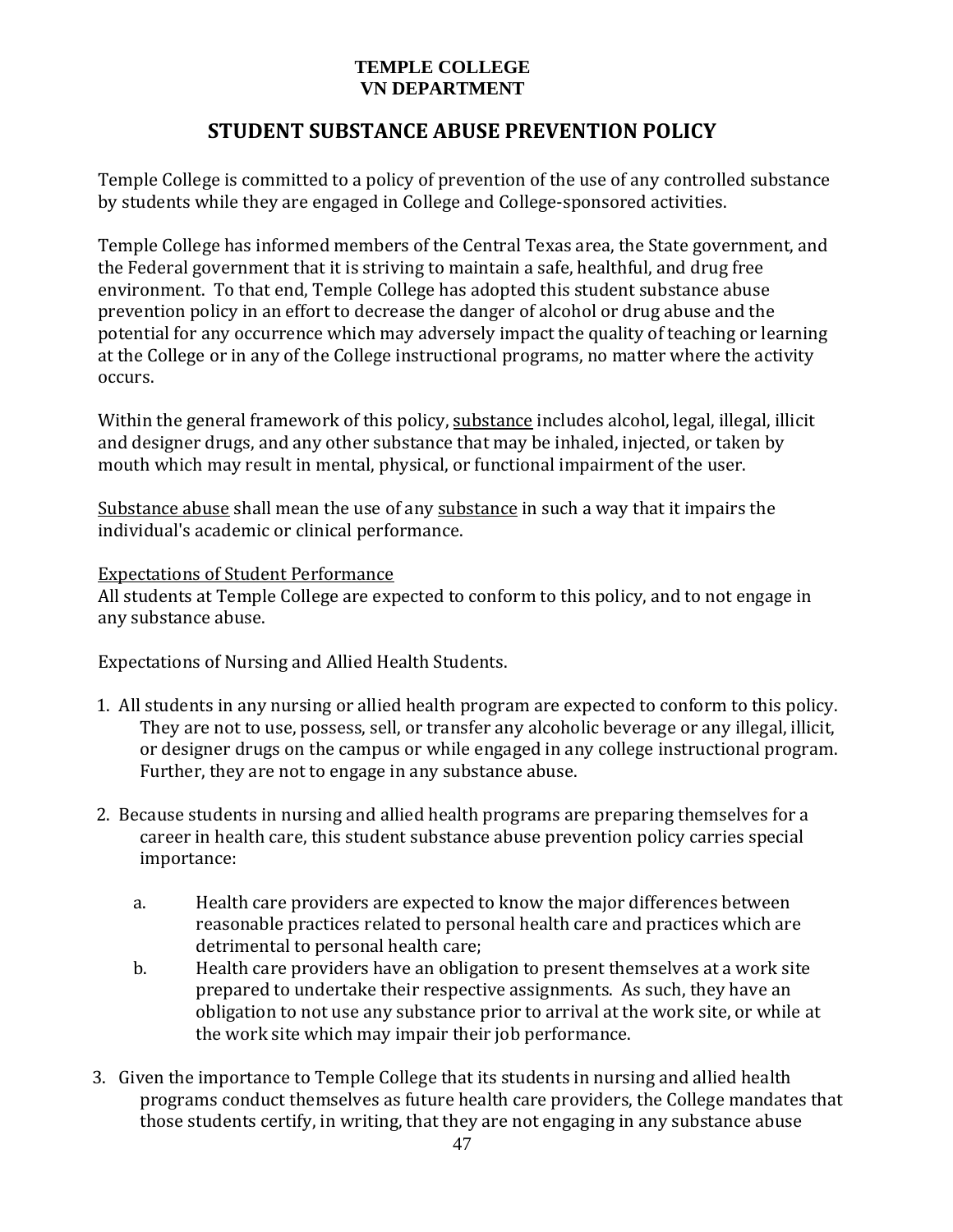behaviors. Further, their signature will acknowledge that, in "for cause" situations, they will be asked to submit to drug testing when their performance, conduct, or other actions indicate possible substance abuse. In addition to signing the form himself or herself, any student under the age of 18 must also submit a second copy of the form signed by his or her parent or guardian. Note: "for cause" means indicators of impaired behavior such as: erratic movement; dilated eyes; slurred speech pattern; loud, abusive, or uncharacteristic speaking; or the presence of an alcohol odor on the person's breath.

- 4. The refusal of a nursing or allied health student to sign the accompanying acknowledgment will result in the said student being denied enrollment in any of Temple College's nursing or allied health programs. Additionally, refusal to submit to "for cause" drug testing will trigger a review of the student's status by the faculty which will make a recommendation about possible action to the Program Chairman/Director. The Program Chairman/Director will counsel with the student before reaching a decision on the faculty recommendation. Refusal to submit to "for cause" drug testing may lead to disciplinary action up to and including dismissal from the Temple College program. Should the Program Chairman/Director decide to dismiss the student from the program, the student will have access to the College's appeals process.
- 5. In "for cause" situations, testing will be conducted at a state certified drug testing facility, and results, will be reported to Temple College's Vice President of Educational Services. Note: any sample taken for the purpose of conducting a drug test will remain in the custody of the facility which accepts the responsibility of undertaking the test. Results reported to the Vice President of Educational Services will be discussed with the student. Positive results will be reported to the appropriate department chairman or division director. A student who tests positive may be denied continued access to Temple College education opportunities. Such action will only be taken after the student is provided an opportunity to appeal the decision. Should such a student enter a professionally directed rehabilitation program, Temple College will consider reinstatement of the student upon receipt of proof that the student successfully completed that program.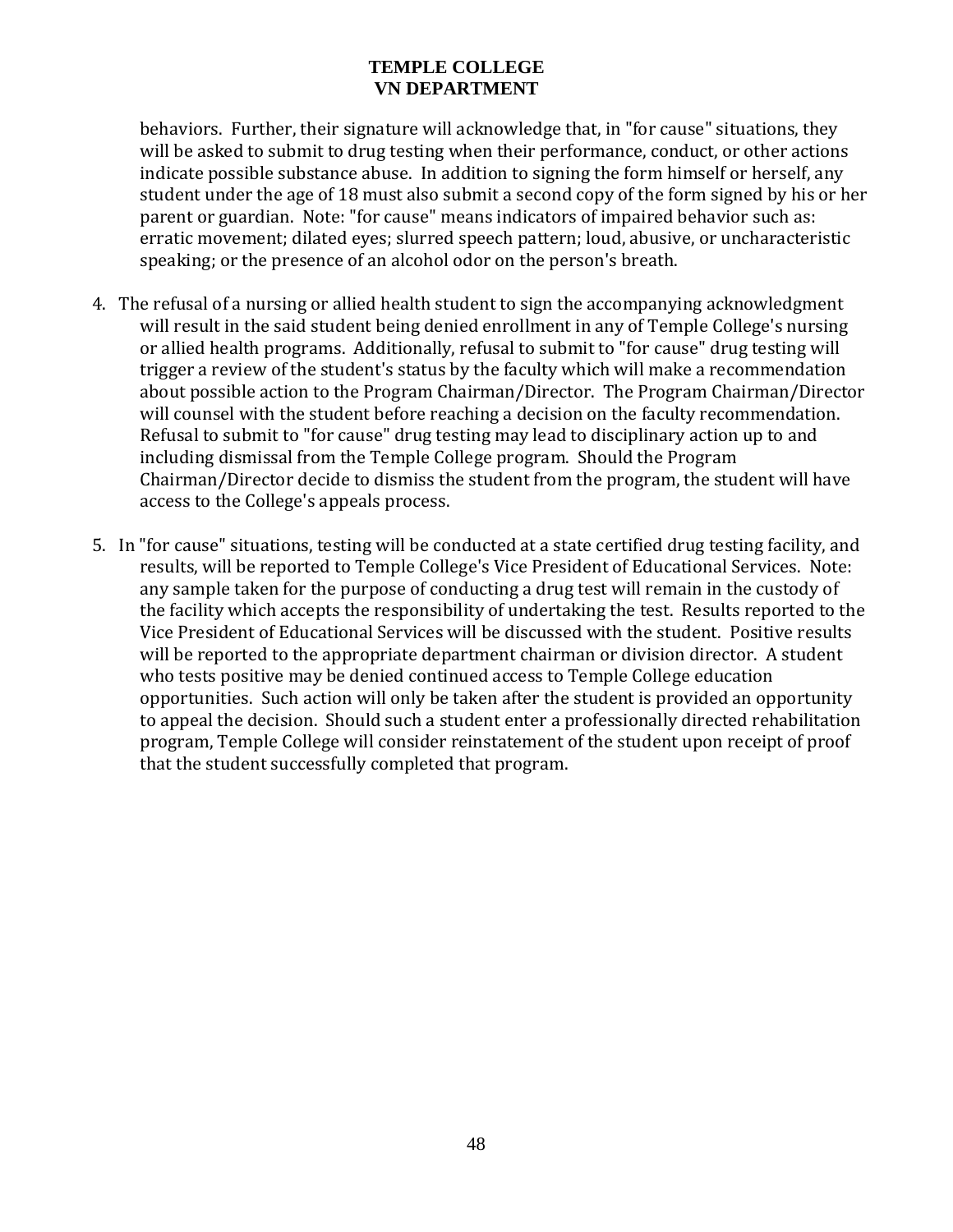#### **TEMPLE COLLEGE VN PROGRAM**

# **ACCIDENT AND/OR INCIDENT REPORTS**

The school holds no liability for accidents that occur to students during scheduled school hours.

In the event of unusual occurrences involving student, employee of the clinical facility, and/or patient, an institutional incident/accident report should be completed. The student will notify the instructor immediately of any unusual occurrences. Examples of these include such incidents as a medication error, patient injury witnessed by the student, and/or student injury.

In the event that a student is injured on clinical and requires medical treatment, the Medical Treatment Policy will be implemented.

# **MEDICAL TREATMENT POLICY**

Due to non-coverage of immediate medical care by the clinical site, a "Medical Treatment Policy" has been developed. This is to be instituted with options for the student in the event of a clinical incident requiring medical treatment.

The clinical instructor will strongly encourage the student to seek medical care. The option of immediate care at the clinical site should be presented with the understanding by the student that he/she will assume all costs for the treatment. The student may also elect to seek his/her own private medical care elsewhere with proper documentation of such medical treatment received and total assumption by the student of all cost.

A final option will be decline of total medical treatment. For this action, the student will need to sign the "Decline of Medical Treatment" form, thus releasing Temple College of all responsibility. In such an event, the instructor may dismiss the student from the clinical site and require medical release before the student may return to class or clinical.

The clinical instructor will submit a copy of the incident form with further explanation of the incident to the Executive Director of Nursing for filing in the student's records. If implemented, a signed copy of the "Decline of Medical Treatment" form will be maintained in the student's record.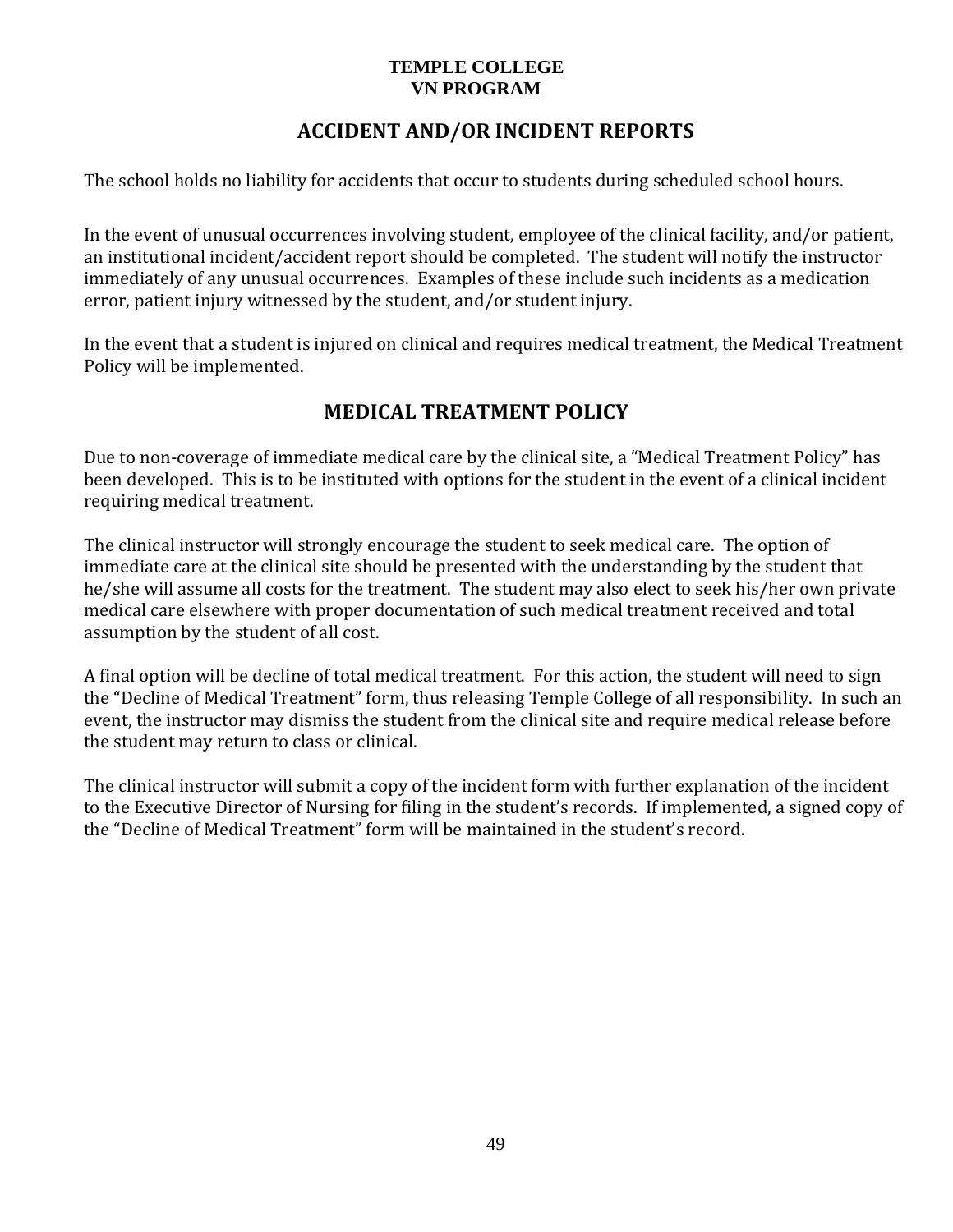#### **TEMPLE COLLEGE VN PROGRAM**

# **HEALTH STATUS RELEASE FORM**

|                                                       | <b>EXAMPLE 2012</b> has been under medical                                           |
|-------------------------------------------------------|--------------------------------------------------------------------------------------|
|                                                       |                                                                                      |
|                                                       |                                                                                      |
|                                                       | Student is able to return to classroom and clinical activities without restrictions. |
|                                                       |                                                                                      |
| Signature & credentials<br>(NP, PA, DDS, DO, MD only) | Agency                                                                               |
| Date                                                  | Address                                                                              |
|                                                       |                                                                                      |
|                                                       | <b>HEALTH STATUS RELEASE FORM</b>                                                    |
|                                                       | <b>Example 2</b> has been under medical                                              |
|                                                       |                                                                                      |
|                                                       |                                                                                      |
|                                                       | Student is able to return to classroom and clinical activities without restrictions. |

Date Address

 \_\_\_\_\_\_\_\_\_\_\_\_\_\_\_\_\_\_\_\_\_\_\_\_\_\_\_\_\_\_\_\_\_\_\_ \_\_\_\_\_\_\_\_\_\_\_\_\_\_\_\_\_\_\_\_\_\_\_\_\_\_\_\_\_\_\_\_\_\_\_\_\_\_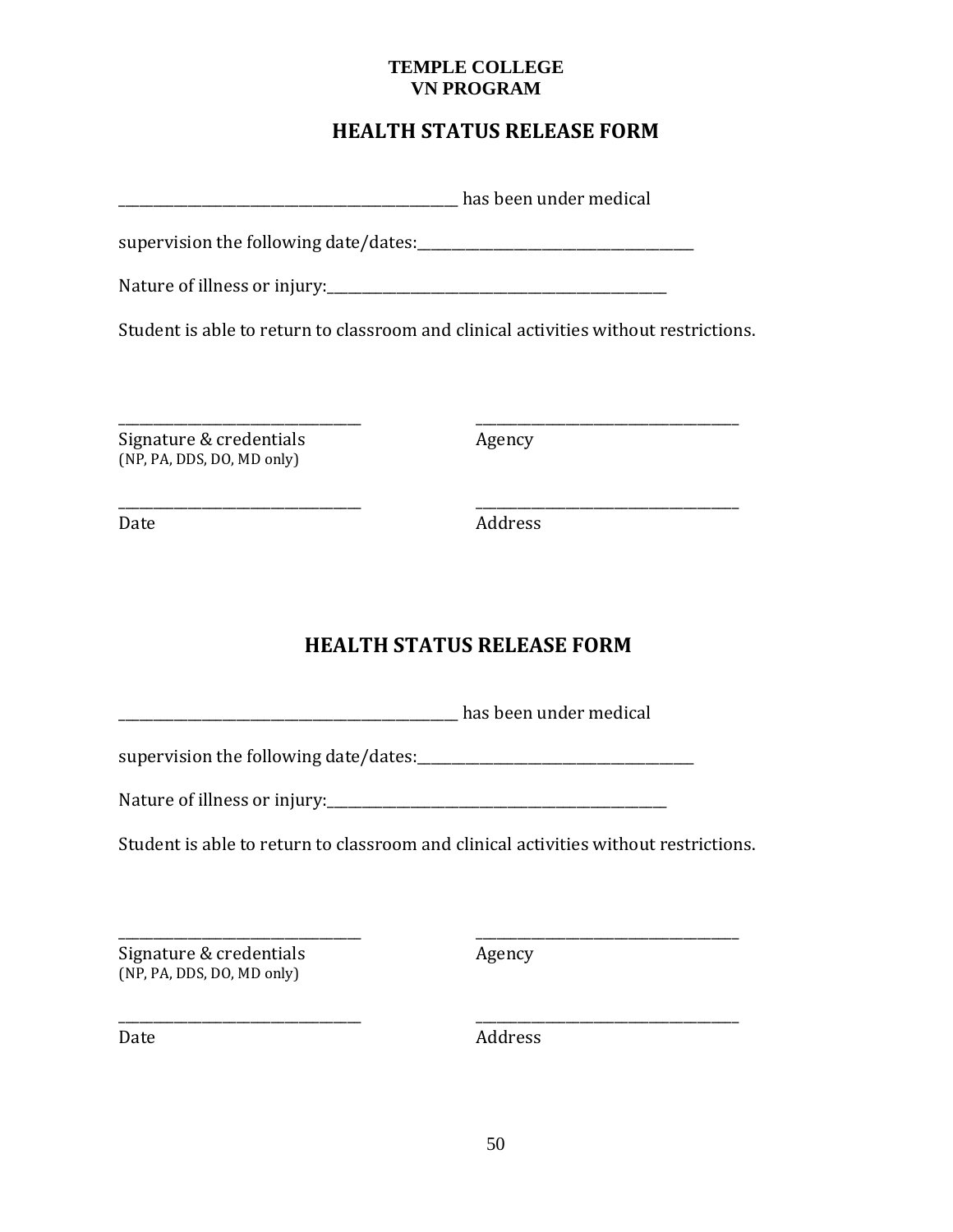#### **TEMPLE COLLEGE VN PROGRAM**

# **DECLINE OF MEDICAL TREATMENT**

| (print name)        |                                                                                                                  |
|---------------------|------------------------------------------------------------------------------------------------------------------|
| (clinical facility) | my own medical care.                                                                                             |
| (print name)        | I, ____________________________, release TEMPLE COLLEGE from all legal restraint<br>involved with this incident. |
|                     | Respectfully,                                                                                                    |
|                     | (signature)                                                                                                      |
|                     |                                                                                                                  |
|                     |                                                                                                                  |
|                     | Clinical Instructor: ___________                                                                                 |